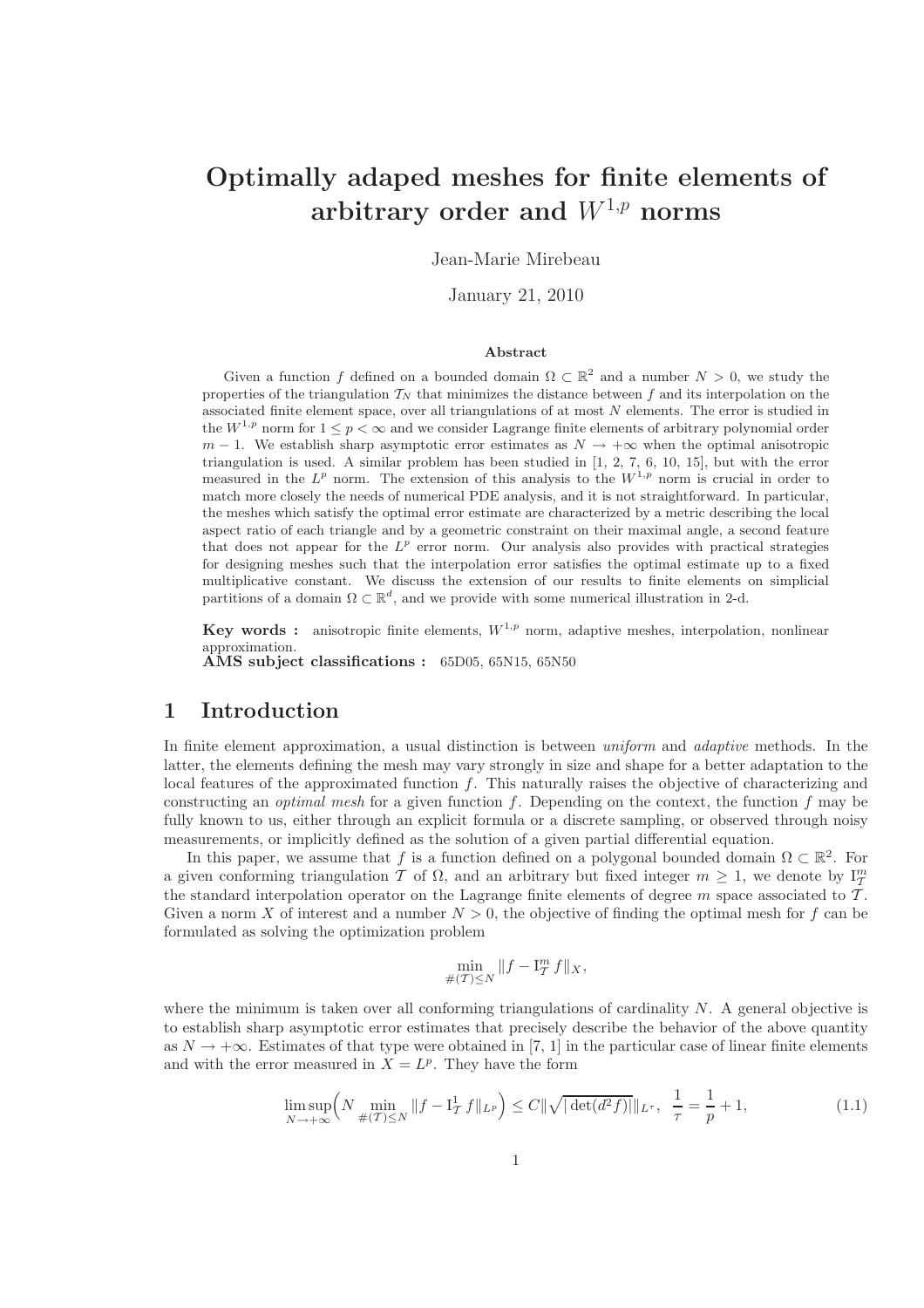which reveals that the convergence rate is governed by the quantity  $\sqrt{|\det(d^2 f)|}$ , which depends nonlinearly on the Hessian  $d^2f$ . This is heavily tied to the fact that we allow triangles with possibly highly anisotropic shape. The convergence estimate (1.1) has been extended to arbitrary approximation order in [15], where the quantity governing the convergence rate for finite elements of arbitrary degree  $m - 1$  was identified. This quantity depends nonlinearly on the m-th order derivative  $d^m f$ . See also the book chapter [10] for an introduction to the subject of adaptive and anisotropic piecewise polynomial approximation.

The purpose of the present article is investigate this problem when the  $L^p$ -norm is replaced by the  $W^{1,p}$  semi-norm which plays a critical role in PDE analysis. This semi-norm is defined as

$$
|f|_{W^{1,p}(\Omega)} := \|\nabla f\|_{L^p(\Omega)} = \left(\int_{\Omega} |\nabla f|^p\right)^{1/p}.
$$

Our second objective is to propose simple and practical ways of designing meshes which behave similar to the optimal one, in the sense that they satisfy the sharp error estimate up to a fixed multiplicative constant.

#### 1.1 Main results and layout

We denote by  $\mathbb{P}_m$  the space of polynomials of total degree less or equal to m and by  $\mathbb{H}_m$  the space of homogeneous polynomials of total degree m,

$$
\mathbb{P}_m := \text{Span}\{x^k y^l \; ; \; k + l \le m\} \text{ and } \mathbb{H}_m := \text{Span}\{x^k y^l \; ; \; k + l = m\}.
$$

For any triangle T, we denote by  $I_T^m$  the local interpolation operator acting from  $C^0(T)$  onto  $\mathbb{P}_m$ . For any continuous fonction  $\nu \in C^0(T)$ , the interpolating polynomial  $I_T^m \nu \in \mathbb{P}_m$  is defined by the conditions

$$
\mathrm{I}^m_T \,\nu(\gamma) = \nu(\gamma),
$$

for all points  $\gamma \in T$  with barycentric coordinates in the set  $\{0, \frac{1}{m}, \frac{2}{m}, \cdots, 1\}$ . This interpolation operator is invariant by translation, in particular for any polynomial  $\pi \in \mathbb{H}_m$ , triangle T and offset z we have

$$
|\pi - I_T^{m-1} \pi|_{W^{1,p}(T)} = |\pi - I_T^{m-1} \pi|_{W^{1,p}(z+T)}.
$$
\n(1.2)

If T is a triangulation of a domain  $\Omega$ , then  $I_T^m$  refers to the interpolation operator which coincides with  $I_T^m$  on each triangle  $T \in \mathcal{T}$ .

A key ingredient in this paper is the *shape function*  $L_{m,p}$ , which is defined by a *shape optimization problem*: for any fixed  $1 \leq p \leq \infty$  and for any  $\pi \in \mathbb{H}_m$ , we define

$$
L_{m,p}(\pi) := \inf_{|T|=1} |\pi - \mathcal{I}_T^{m-1} \pi|_{W^{1,p}(T)}.
$$
\n(1.3)

Here, the infimum is taken over all triangles of area  $|T| = 1$ . From the homogeneity of  $\pi$ , it is easily checked that

$$
\inf_{|T|=A} |\pi - \mathcal{I}_T^{m-1} \pi|_{W^{1,p}(T)} = L_{m,p}(\pi) A^{\frac{m-1}{2} + \frac{1}{p}}.
$$
\n(1.4)

The solution to this optimization problem thus describes the shape of the triangles of a given area which are best adapted to the polynomial  $\pi$  in the sense of minimizing the interpolation error measured in  $W^{1,p}$ .

The function  $L_{m,p}$  is the natural generalisation of the function  $K_{m,p}$  introduced in [15] for the study of optimal anisotropic triangulations in the sense of the  $L^p$  interpolation error

$$
K_{m,p}(\pi) := \inf_{|T|=1} \|\pi - \mathbf{I}_T^{m-1} \pi\|_{L^p(\Omega)}.
$$

Our asymptotic error estimate for the optimal triangulation is given by the following theorem.

**Theorem 1.1** For any polygonal domain  $\Omega \subset \mathbb{R}^2$ , and any function  $f \in C^m(\Omega)$ , and any  $1 \leq p < \infty$ , *there exists a sequence of triangulations*  $(T_N)_{N \ge N_0}$ , with  $\#(T_N) \le N$  such that

$$
\limsup_{N \to \infty} N^{\frac{m-1}{2}} |f - I_{T_N}^{m-1} f|_{W^{1,p}(\Omega)} \le \left\| L_{m,p} \left( \frac{d^m f}{m!} \right) \right\|_{L^\tau(\Omega)}, \text{ where } \frac{1}{\tau} := \frac{m-1}{2} + \frac{1}{p} \tag{1.5}
$$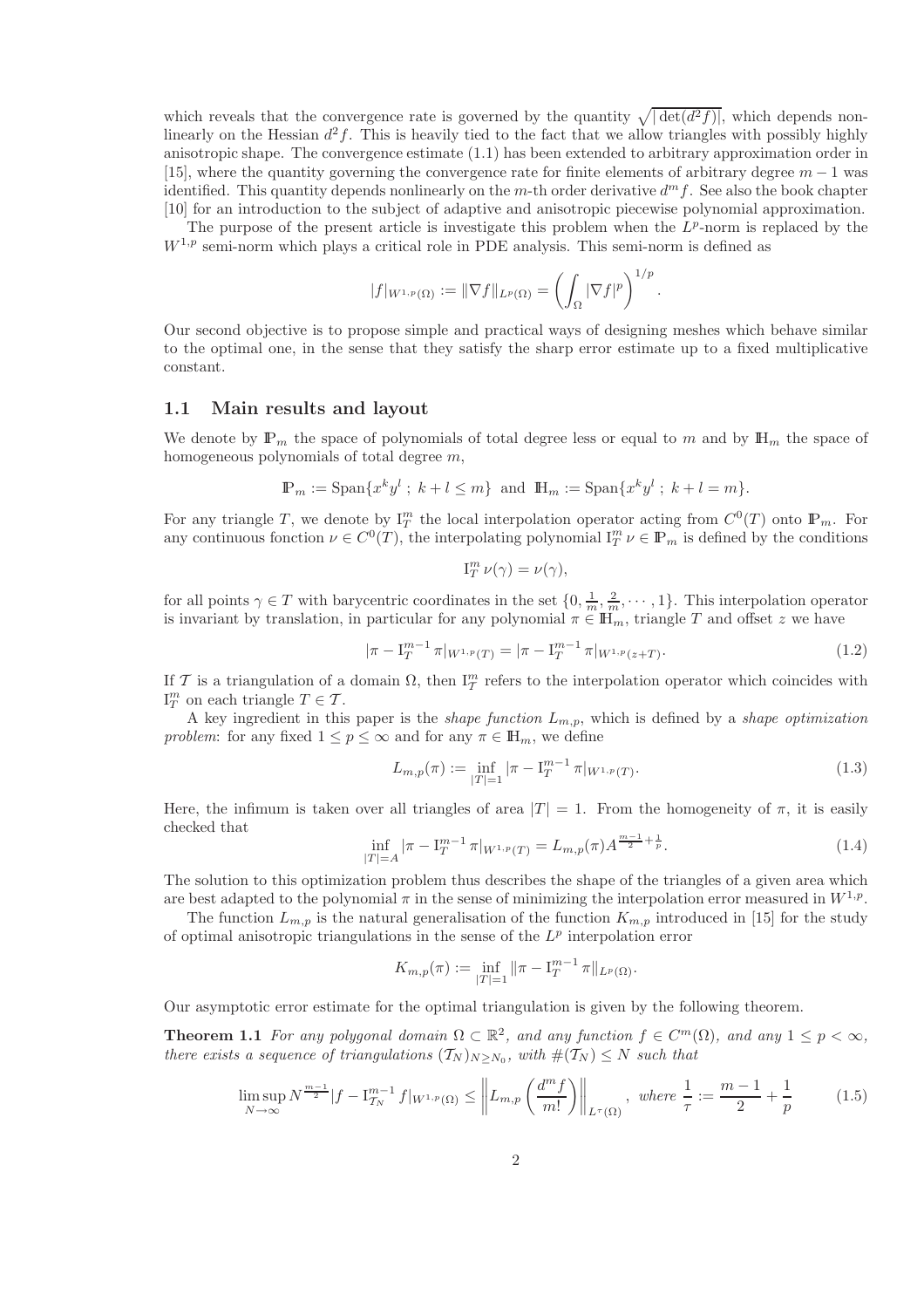In the above convergence estimate, the number  $N_0$  is independent of f and refers to the minimal cardinality of a conforming triangulation of  $\Omega$ . The m-th derivative  $d^m f(z)$  at each point z is identified to a homogeneous polynomial  $\pi_z \in \mathbb{H}_m$ :

$$
\frac{d^m f(z)}{m!} \sim \pi_z = \sum_{k+l=m} \frac{\partial^m f}{\partial x^k \partial y^l}(z) \frac{x^k}{k!} \frac{y^l}{l!}.
$$
\n(1.6)

An important feature of this estimate is the "lim sup". Recall that the upper limit of a sequence  $(u_N)_{N>N_0}$ is defined by

$$
\limsup_{N \to \infty} u_N := \lim_{N \to \infty} \sup_{n \ge N} u_n,
$$

and is in general stricly smaller than the supremum  $\sup_{N\geq N_0} u_N$ . It is still an open question to find an appropriate upper estimate of  $\sup_{N\geq N_0} N^{\frac{m-1}{2}} |f-\mathrm{I}_{T_N}^{m-1} f|_{W^{1,p}(\Omega)}$  when optimally adapted anisotropic triangulations are used.

In order to illustrate the sharpness of (1.5), we introduce a slight restriction on sequences of triangulations, following an idea in [2]: a sequence  $(T_N)_{N\geq N_0}$  of triangulations is said to be *admissible* if  $#(T_N) \leq N$  and

$$
\sup_{T \in \mathcal{T}_N} \text{diam}(T) \le C_A N^{-\frac{1}{2}}.
$$
\n(1.7)

for some constant  $C_A > 0$  independent of N. The following theorem shows that the estimate (1.5) cannot be improved when we restrict our attention to admissible sequences. It also shows that this class is reasonably large in the sense that (1.5) is ensured to hold up to small perturbation.

**Theorem 1.2** Let  $\Omega \subset \mathbb{R}^2$  be a compact polygonal domain, let  $f \in C^m(\Omega)$  and  $1 \leq p < \infty$ . We define  $\frac{1}{\tau} := \frac{m-1}{2} + \frac{1}{p}$ . For all admissible *sequences of triangulations*  $(\mathcal{T}_N)_{N \ge N_0}$ , one has

$$
\liminf_{N \to \infty} N^{\frac{m-1}{2}} |f - \mathcal{I}_{T_N}^{m-1} f|_{W^{1,p}(\Omega)} \ge \left\| L_{m,p} \left( \frac{d^m f}{m!} \right) \right\|_{L^\tau(\Omega)}.
$$
\n(1.8)

*Furthermore, for all*  $\varepsilon > 0$  *there exists an* admissible *sequence of triangulations*  $(\mathcal{T}_N^{\varepsilon})_{N \geq N_0}$  *such that* 

$$
\limsup_{N \to \infty} N^{\frac{m-1}{2}} |f - \mathcal{I}_{\mathcal{I}_N^{\varepsilon}}^{m-1} f|_{W^{1,p}(\Omega)} \le \left\| L_{m,p} \left( \frac{d^m f}{m!} \right) \right\|_{L^{\tau}(\Omega)} + \varepsilon. \tag{1.9}
$$

Note that the sequences  $(\mathcal{T}_{N}^{\varepsilon})_{N\geq N_0}$  satisfy the admissibility condition (1.7) with a constant  $C_A(\varepsilon)$  which may grow to  $+\infty$  as  $\varepsilon \to 0$ . The proofs of these two theorems are given in §3. Theorem 1.1 is a direct consequence of Theorem 1.2, by considering a sequence of triangulations of the type  $\mathcal{T}_N^{\varepsilon_N}$  with  $\varepsilon_N \to 0$ as  $N \to +\infty$ . The proof of the upper estimate in Theorem 1.2 involves the construction of an optimal mesh based on a patching strategy adapted from the one encountered in [2]. However, inspection of the proof reveals that this construction becomes effective as the number of triangles N becomes very large. Therefore it may not be useful in practical applications.

**Remark 1.3** It can easily be shown that if  $(T_N)_{N \geq N_0}$  is an admissible sequence of triangulations and  $f \in C^m(\Omega)$ , then  $||f - \mathcal{I}_{T_N}^m f||_{L^p(\Omega)}$  decays with the rate  $N^{-m/2}$  which is faster than the decay rate obtained *for the*  $W^{1,p}$  *error. Therefore, our convergence estimates are also valid in the*  $W^{1,p}$  *norm* 

$$
||f||_{W^{1,p}(\Omega)} := (||f||_{L^p(\Omega)}^p + |f|_{W^{1,p}(\Omega)}^p)^{1/p}.
$$

We show in  $\S2$  that in order to satisfy the optimal estimate  $(1.5)$  up to a fixed multiplicative constant, it suffices to build a triangulation which obeys four general principles:

- (i) The interpolation error should be evenly distributed on all triangles,
- (ii) The triangles should adopt locally a specific aspect ratio, dictated by the local value of  $d^m f$ ,
- (iii) the largest angle of the triangles should be bounded away from  $\pi = 3.14159...$
- (iv) the triangulation  $\mathcal T$  should be sufficiently refined in order to adapt to the local features of  $f$ .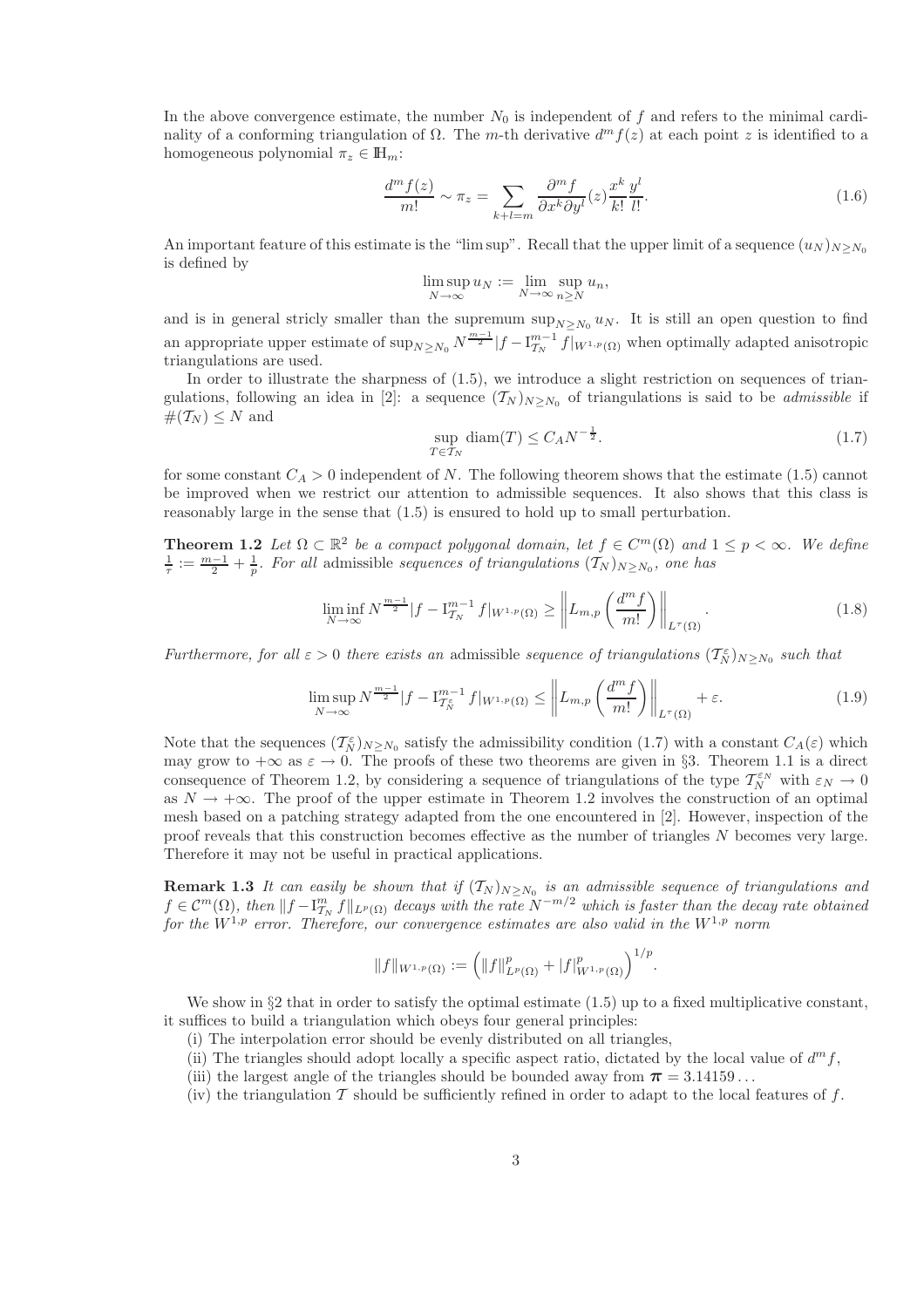The third point (iii) is the main new ingredient of this paper compared to [15], and is necessary for obtaining  $W^{1,p}$  error estimates (but not for  $L^p$  error estimates). Roughly speaking, two triangles having the same optimized aspect ratio imposed by (ii) may greatly differ in term of their largest angle, and the most acute triangle should be preferred when error is measured in  $W^{1,p}$  rather than  $L^p$ . The influence of large angles in mesh adaptation has already been studied in [3, 12, 16]. The heuristic guideline is that large angles should be avoided in general, since they lead to oscillations of the gradient of the interpolant. On the contrary, extremely thin triangles and very small angles can be necessary for optimal mesh adaptation.

A practical approach for mesh generation is discussed in §4, and consists in deriving a distorted metric from the exact or approximate data of  $d^m f$  at each point  $x \in \Omega$ . We restrict in this section to the case of linear and quadratic finite elements, and we provide simple mesh generation procedures and numerical results. To any  $\pi \in \mathbb{H}_m$ , we associate a symmetric positive definite matrix  $h_{\pi} \in S_2^+$ . If  $z \in \Omega$ and  $d^m f(z)$  is close to  $\pi$ , then the triangle T containing z should be isotropic in the metric  $h_{\pi}$ . The requirements (i) and (ii) above, which are respectively linked to the size and shape of the triangles, can then be summarized through a global metric on  $\Omega$  given by

$$
h(z) = s(\pi_z)h_{\pi_z}, \ \ \pi_z = \frac{d^m f(z)}{m!}, \tag{1.10}
$$

where  $s(\pi_z)$  is a scalar factor which depends on the desired accuracy of the finite element approximation. Once this metric has been properly identified, fast algorithms such as in [19, 18, 5] can be used in order to design a near-optimal mesh based on it. Recently it has been rigorously proved in [14, 4], that several algorithms terminate and produce good quality meshes, under certain conditions. Although we are not aware that the angle constraint (iii) is guaranteed in such algorithms, it seems to hold in practice. Computing the map

$$
\pi \in \mathbb{H}_m \mapsto h_\pi \in S_2^+, \tag{1.11}
$$

is therefore of key use in applications  $(S_2^+$  refers to the set of  $2 \times 2$  symmetric and non-negative matrices). This problem is solved in [14], in the case of linear elements  $(m = 2)$ : the matrix  $h_{\pi}$  is then defined as the square of the matrix associated to the quadratic form  $\pi$ . We give a simple expression of  $h_{\pi}$  for piecewise quadratic finite elements  $(m = 3)$ . The optimality of this construction is proved theoretically, and numerical experiments confirm its adequacy. An open source implementation for the mesh generator FreeFem++  $[18]$  is provided at  $[17]$ .

The shape function  $L_{m,p}$  does not always have a simple analytic expression from the coefficients of π. For this reason we introduce in §5 explicit functions  $\pi \mapsto \mathbf{L}_m(\pi)$  which are defined as the root of a polynomial in the coefficients of  $\pi$ , and are equivalent to  $L_{m,p}$ , leading therefore to similar asymptotic error estimates up to multiplicative constants. We finally discuss in §6 the possible extension of our analysis to simplicial elements in dimension  $d > 2$ .

#### Notations

Throughout this paper, we define  $L_m := L_{m,\infty}$ , where  $L_{m,p}$  is defined at Equation (1.3). We prove further in Lemma 2.7 that for all  $1 \leq p \leq \infty$ 

$$
cL_m \le L_{m,p} \le L_m \text{ on } \mathbb{H}_m,
$$
\n<sup>(1.12)</sup>

where the constant  $c > 0$  depends only on m. For any compact set  $E \subset \mathbb{R}^d$ , we denote by bary $(E)$  its barycenter. For any pair of vector  $u, v \in \mathbb{R}^d$ , we denote by  $\langle u, v \rangle$  their inner product, and by

$$
|u|:=\sqrt{\langle u,u\rangle},
$$

the euclidean norm of u. When g is a vector valued function, we denote by  $||g||_{L^p(E)}$  the  $L^p$  norm of  $x \mapsto |q(x)|$  on E.

We denote by  $M_d(\mathbb{R})$  the set of all  $d \times d$  real matrices, equiped with the norm

$$
||A|| := \max_{|u| \le 1} |Au|.
$$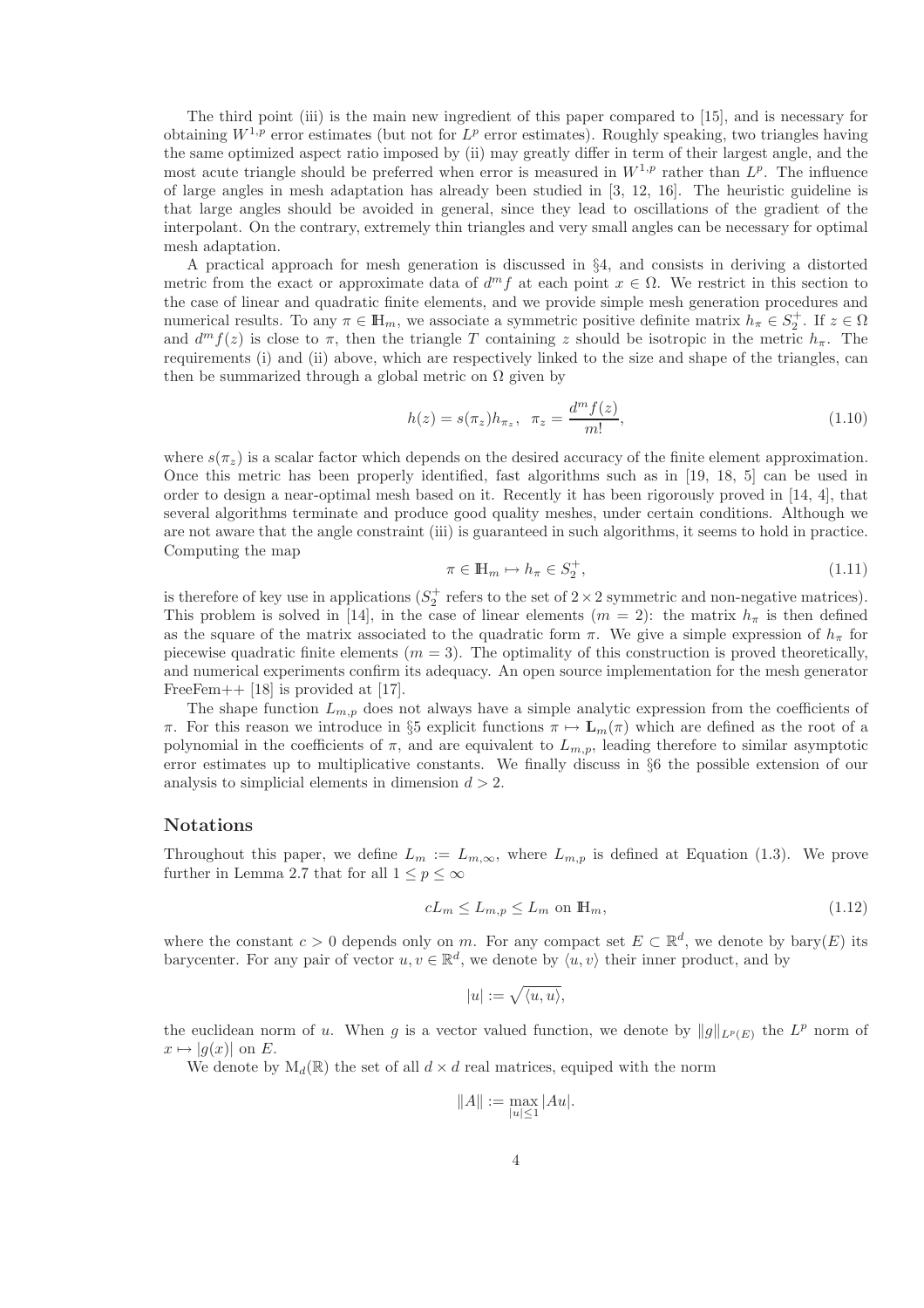We denote by  $GL_d \subset M_d(\mathbb{R})$  the linear group of invertible matrices and by  $SL_d \subset GL_d$  the special linear group of matrices of determinant 1.

$$
GL_d := \{ A \in M_d(\mathbb{R}) \; ; \; \det A \neq 0 \} \text{ and } SL_d := \{ A \in M_d(\mathbb{R}) \; ; \; \det A = 1 \}.
$$

For  $A \in GL_d$ , we denote by

$$
\kappa(A) := \|A\| \|A^{-1}\|,\tag{1.13}
$$

its condition number. We denote by  $S_d \subset M_d(\mathbb{R})$  the subset of symmetric matrices, and by  $S_d^+ \subset S_d$  the subset of non-negative symmetric matrices.

$$
S_d := \{ S \in M_d(\mathbb{R}) \; ; \; S^t = S \}
$$
 and  $S_d^+ := \{ S \in S_d \; ; \; z^t S z \ge 0 \text{ for all } z \in \mathbb{R}^d \}.$ 

For any two symmetric matrices  $S, S' \in S_d$ , we write  $S \leq S'$  if and only if  $S' - S \in S_d^+$ .

We equip the spaces  $\mathbb{P}_m$  and  $\mathbb{H}_m$  with the norm

$$
\|\pi\| := \max_{|u| \le 1} |\pi(u)|. \tag{1.14}
$$

Note that the greek letter  $\pi$  always refers to an homogeneous polynomial  $\pi \in \mathbb{H}_m$ , while the large and bold notation  $\pi$  refers to the mathematical constant  $\pi = 3.14159...$ 

Recall that if g is a  $C^m$  function, we identify  $d^m g(x)$  to a polynomial in  $\mathbb{H}_m$ . We then denote

$$
||d^m g||_{L^{\infty}(E)} := \max_{z \in E} ||d^m g(z)|| \tag{1.15}
$$

with  $\|\cdot\|$  the previously defined norm on  $\mathbb{H}_m$ .

# 2 The shape function  $L_{m,n}$  and local error estimates

In this section, we study the function  $L_{m,p}$  and obtain local  $W^{1,p}$  error estimates for functions of two variables. These estimates naturally give rise to a heuristic method for the design of "near optimal" triangulations adapted to a function  $f$ , in other words triangulations satisfying the estimate (1.5) up to a fixed multiplicative constant, and it is put into practice in §4 in the case of piecewise linear and piecewise quadratic finite elements. The results of this section are also useful to the proof, in §3, of the optimal error estimates presented in Theorems 1.1 and 1.2.

We first introduce the measure of sliverness  $S(T)$  of a triangle T. Given two triangles  $T, T'$ , there are precisely 6 affine transformations  $\Psi$  such that  $\Psi(T) = T'$ . Each of these affine transformations  $\Psi$  defines a linear transformation  $\psi$  and we set

$$
d(T, T') := \ln(\inf\{\kappa(\psi) \; ; \; \Psi(T) = T'\}),\tag{2.16}
$$

where  $\kappa(\psi)$  is the condition number defined in (1.13). Clearly  $d(T,T') \geq 0$ ,  $d(T,T') = d(T',T)$  and  $d(T, T'') \leq d(T, T') + d(T', T'')$ . Furthermore  $d(T, T') = 0$  if and only if T can be transformed into T' through a translation, a rotation and a dilatation. Therefore  $d(\cdot, \cdot)$  defines a distance between shapes of triangles. The heuristic guideline of the papers [12, 3] is that obtuse shapes should be avoided when possible in the design of Finite Element meshes. We therefore introduce the set of all acute triangles

$$
\mathbb{A}:=\{T\;;\;\theta_{\max}(T)\leq \pi/2\},
$$

and we define the *measure of sliverness*

$$
S(T) := \exp \mathrm{d}(T, \mathbb{A}) = \inf \{ \kappa(\psi) \; ; \; \Psi(T) \in \mathbb{A} \}. \tag{2.17}
$$

This quantity reflects the distance from T to the set of acute triangles: in particular  $S(T) = 1$  if and only if  $T \in A$ , and  $S(T) > 1$  otherwise. It has an analytic expression, which is given in the following proposition.

**Proposition 2.1** *For any triangle* T *with largest angle*  $\theta$ *, one has*  $S(T) = \max\{1, \tan\frac{\theta}{2}\}.$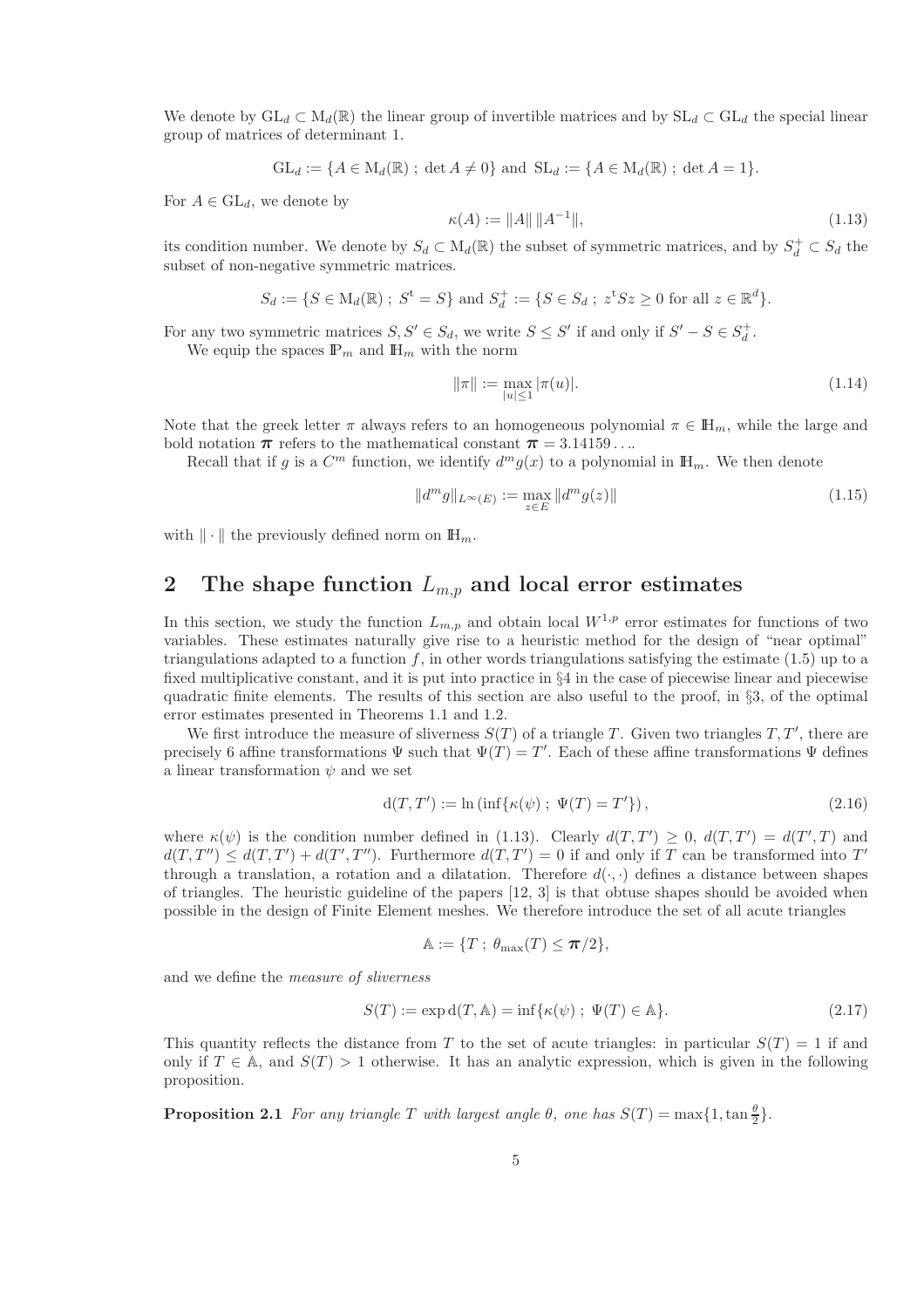

Figure 1: The interpolation points on the triangle  $T_0$  are aligned vertically.

**Proof:** The result of this proposition is trivial if the triangle  $T$  is acute, we therefore assume that  $T$  is obtuse. We can assume without loss of generality that the vertices of T are 0,  $\alpha u$  and  $\beta v$ , where  $\alpha, \beta > 0$ ,  $u, v \in \mathbb{R}^2$ ,  $|u| = |v| = 1$  and  $\langle u, v \rangle = \cos \theta$ . Note that  $|u - v| = 2 \sin(\theta/2)$  and  $|u + v| = 2 \cos(\theta/2)$ . Let  $\Psi$  be such that  $\Psi(T) \in A$ , and let  $\psi$  be the associated linear transform. Since  $\Psi(T)$  is acute we have  $\langle \psi(u), \psi(v) \rangle \geq 0$  and therefore  $|\psi(u) - \psi(v)| \leq |\psi(u) + \psi(v)|$ . It follows that

$$
\kappa(\psi) = ||\psi|| \, ||\psi^{-1}|| \ge \frac{|u - v|}{|u + v|} \times \frac{|\psi(u) + \psi(v)|}{|\psi(u) - \psi(v)|} \ge \frac{2\sin(\theta/2)}{2\cos(\theta/2)} = \tan\frac{\theta}{2}
$$

Therefore  $S(T) \ge \tan \frac{\theta}{2}$ . Furthermore, let  $\psi$  be defined by  $\psi(u) = (0,1)$  and  $\psi(v) = (1,0)$ . Obviously  $\psi(T)$  has one of its angle equal to  $\pi/2$  and is therefore acute. On the other hand, one easily checks that  $\kappa(\psi) = \tan(\theta/2)$  and therefore  $S(T) \le \tan \frac{\theta}{2}$ . This concludes the proof of this proposition.  $\diamond$ 

This proposition implies in particular that  $S(T)$  is equivalent to the quantity  $\frac{1}{\sin \theta}$  used in [12, 3]. The following lemma shows that the interpolation process is stable with respect to the  $L^{\infty}$  norm of the gradient if the measure of sliverness  $S(T)$  is controlled. Let us mention that a slightly different formulation of this result was already proved in [12], yet not exactly adapted to our purposes.

**Lemma 2.2** *There exists a constant*  $C = C(m)$  *such that for any triangle*  $T$  *and*  $f \in C^1(T)$  *one has* 

$$
\|\nabla\mathbf{I}_T^{m-1}f\|_{L^\infty(T)} \le CS(T)\|\nabla f\|_{L^\infty(T)},\tag{2.18}
$$

,

.

**Proof:** Let  $T_0$  be the triangle of vertices  $(0,0)$ ,  $(1,0)$  and  $(0,1)$ , and let  $f \in C^1(T_0)$ . We define  $g(x, y) :=$  $f(x, 0)$  and  $h(x, y) := f(x, y) - f(x, 0)$ . Since g does not depend on y and since the lagrange interpolation points on  $T_0$  are aligned vertically, as illustrated on Figure 1, the Lagrange interpolant  $I_{T_0}^{m-1}$  g does not depend on y either. Futhermore, for all  $(x, y) \in T_0$ , we have  $|h(x, y)| = \left| \int_{s=0}^{y} \frac{\partial f}{\partial x}(x, s) ds \right| \leq \left\| \frac{\partial f}{\partial y} \right\|_{L^{\infty}(T_0)}$ . Hence

$$
\left\| \frac{\partial \mathcal{I}_{T_0}^{m-1} f}{\partial y} \right\|_{L^{\infty}(T_0)} = \left\| \frac{\partial \mathcal{I}_{T_0}^{m-1} h}{\partial y} \right\|_{L^{\infty}(T_0)}
$$
  
\n
$$
\leq C_0 \| \mathcal{I}_{T_0}^{m-1} h \|_{L^{\infty}(T_0)}
$$
  
\n
$$
\leq C_0 C_1 \| h \|_{L^{\infty}(T_0)}
$$
  
\n
$$
\leq C_0 C_1 \| \frac{\partial f}{\partial y} \|_{L^{\infty}(T_0)}
$$

where the constants  $C_0$  and  $C_1$  are the  $L^{\infty}(T_0)$  norms of the operators  $g \mapsto \frac{\partial g}{\partial y}$  restricted to  $\mathbb{P}_{m-1}$  and  $g \mapsto I_{T_0}^{m-1} g$  respectively.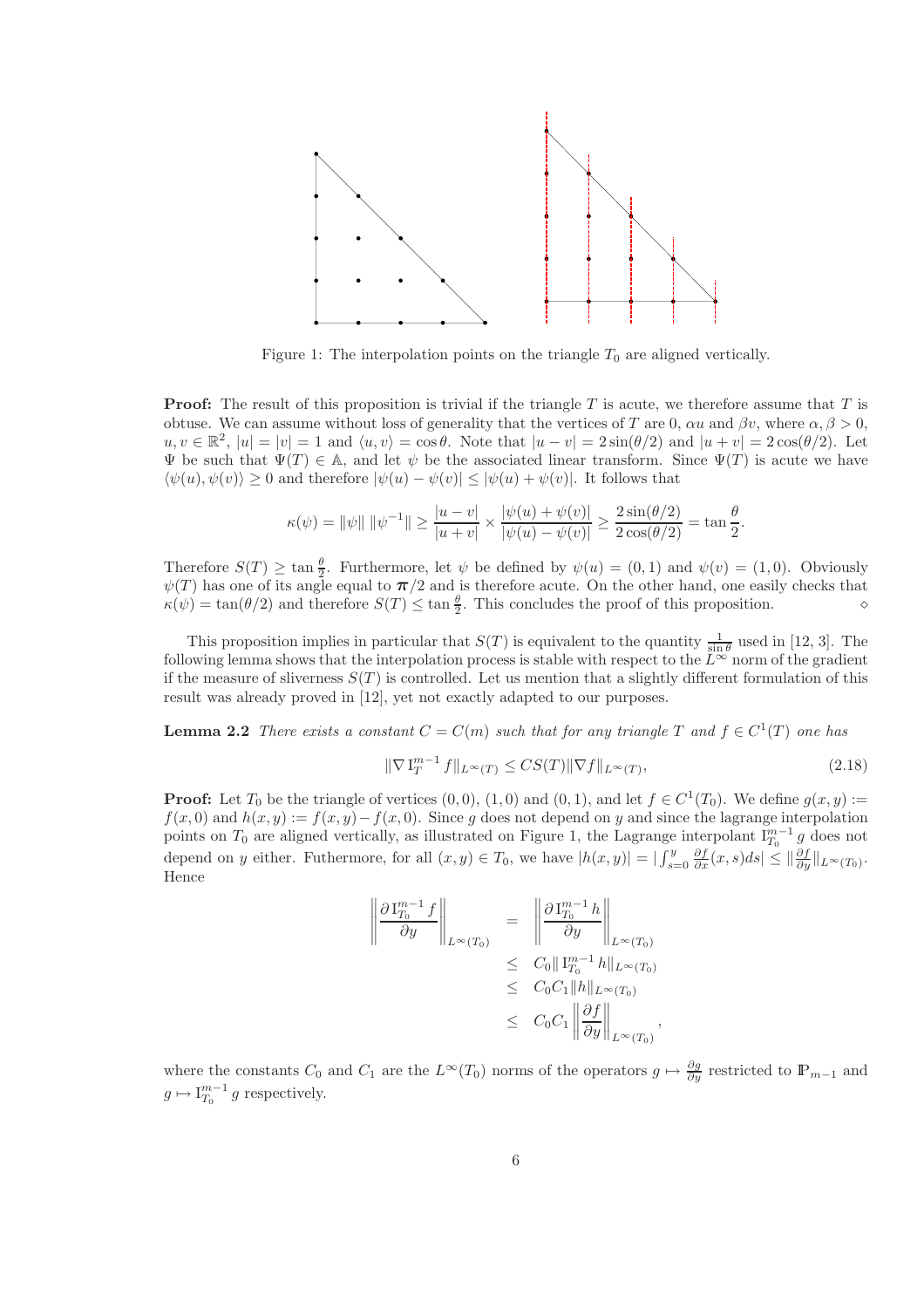Let e be an edge vector of T. There exists an affine change of coordinates  $\Psi_e$ , with linear part  $\psi_e$ , such that  $T = \Psi_e(T_0)$  and  $\psi_e(e) = e_0$  where  $e_0 = (0, 1)$  is the vertical edge vector of  $T_0$ . Noticing that

$$
\langle e, \nabla \mathbf{I}_{T}^{m-1}(g \circ \Psi_{e}) \rangle = \langle e, \nabla ((\mathbf{I}_{T_0}^{m-1} g) \circ \Psi_{e}) \rangle = \langle e_0, (\nabla \mathbf{I}_{T_0}^{m-1} g) \circ \Psi_{e} \rangle = \frac{\partial \mathbf{I}_{T_0}^{m-1} g}{\partial y} \circ \Psi_{e},
$$

we obtain

$$
\| \langle e, \nabla I_T^{m-1}(g \circ \Psi_e) \rangle \|_{L^\infty(T)} = \left\| \frac{\partial I_{T_0}^{m-1} g}{\partial y} \right\|_{L^\infty(T_0)} \le C_0 C_1 \left\| \frac{\partial g}{\partial y} \right\|_{L^\infty(T_0)} = C_0 C_1 \| \langle e, \nabla (g \circ \Psi_e) \rangle \|_{L^\infty(T)}.
$$
\n(2.19)

Applying this inequality to  $g = f \circ \Psi_e^{-1}$  we obtain that

$$
\|\langle e, \nabla \mathbf{I}_T^{m-1} f \rangle\|_{L^\infty(T)} \le C_0 C_1 \|\langle e, \nabla f \rangle\|_{L^\infty(T)},\tag{2.20}
$$

for all edge vectors  $e \in \{a, b, c\}$  of T. We next define a norm on  $\mathbb{R}^2$  as follows

$$
|v|_T := |a|^{-1} |\langle a, v \rangle| + |b|^{-1} |\langle b, v \rangle| + |c|^{-1} |\langle c, v \rangle|.
$$

It follows from inequality (2.20), that

$$
\| |\nabla I_T^{m-1} f|_T \|_{L^{\infty}(T)} \le 3C_0 C_1 \| |\nabla f|_T \|_{L^{\infty}(T)}.
$$
\n(2.21)

We next observe that if  $\theta$  denotes the maximal angle of T,

$$
\cos(\theta/2)|v| \le |v|_T \le 3|v|,
$$

where  $|\cdot|$  is the euclidean norm: the upper inequality is trivial and the lower one is implied by the fact that at least one of the edge vector makes an angle less than  $\theta/2$  with v. Combining this with (2.21), we obtain

$$
\|\nabla I_T^{m-1} f\|_{L^{\infty}(T)} \le \frac{9C_0C_1}{\cos(\theta/2)} \|\nabla f\|_{L^{\infty}(T)}.
$$

Since  $\theta > \pi/3$  we have  $\frac{1}{\cos(\theta/2)} \leq 2\tan(\theta/2) \leq 2S(T)$  according to Proposition 2.1, which concludes the proof with C = 18C0C1. ⋄

Remark 2.3 *The following example in the simple case of piecewise linear approximation illustrates the sharpness of inequality (2.18). Let* T *be a triangle having an obtuse angle* θ *at a vertex* v*, and edges neighbouring* v of length l and l'. Let  $f(z) := |z - v|^2$ . A simple computation shows that

$$
\|\nabla \mathbf{1}_T^1 f\|_{L^\infty(T)} = \frac{\text{diam } T}{\sin \theta} \quad \text{and} \quad \|\nabla f\|_{L^\infty(T)} = 2 \max(l, l').
$$

*It follows that*

$$
\|\nabla\operatorname{I}_T^1f\|_{L^\infty(T)}=\lambda(T)S(T)\|\nabla f\|_{L^\infty(T)}
$$

*with*

$$
\lambda(T) := \frac{\text{diam}(T)}{2\sin(\theta)S(T)\max\{l,l'\}} = \frac{\text{diam}(T)}{4\sin(\theta/2)^2\max\{l,l'\}} \in [\frac{1}{4}, 1],
$$

*which shows the sharpness of Lemma 2.2 in this context.*

We now introduce for each polynomial  $\pi \in \mathbb{H}_m$ , a special set  $\mathcal{A}_{\pi} \subset M_2(\mathbb{R})$  of linear maps.

$$
\mathcal{A}_{\pi} := \{ A \in M_2(\mathbb{R}) \; ; \; |\nabla \pi(z)| \le |Az|^{m-1} \text{ for all } z \in \mathbb{R}^2 \}. \tag{2.22}
$$

,

This set has a geometrical interpretation : since  $\nabla \pi$  is homogeneous of degree  $m-1$ , we find that  $A \in \mathcal{A}_{\pi}$ if and only if the ellipse  $\{z \in \mathbb{R}^2 \; ; \; |Az| \leq 1\}$  is included in the set  $\{z \in \mathbb{R}^2 \; ; \; |\nabla \pi(z)| \leq 1\}$  which is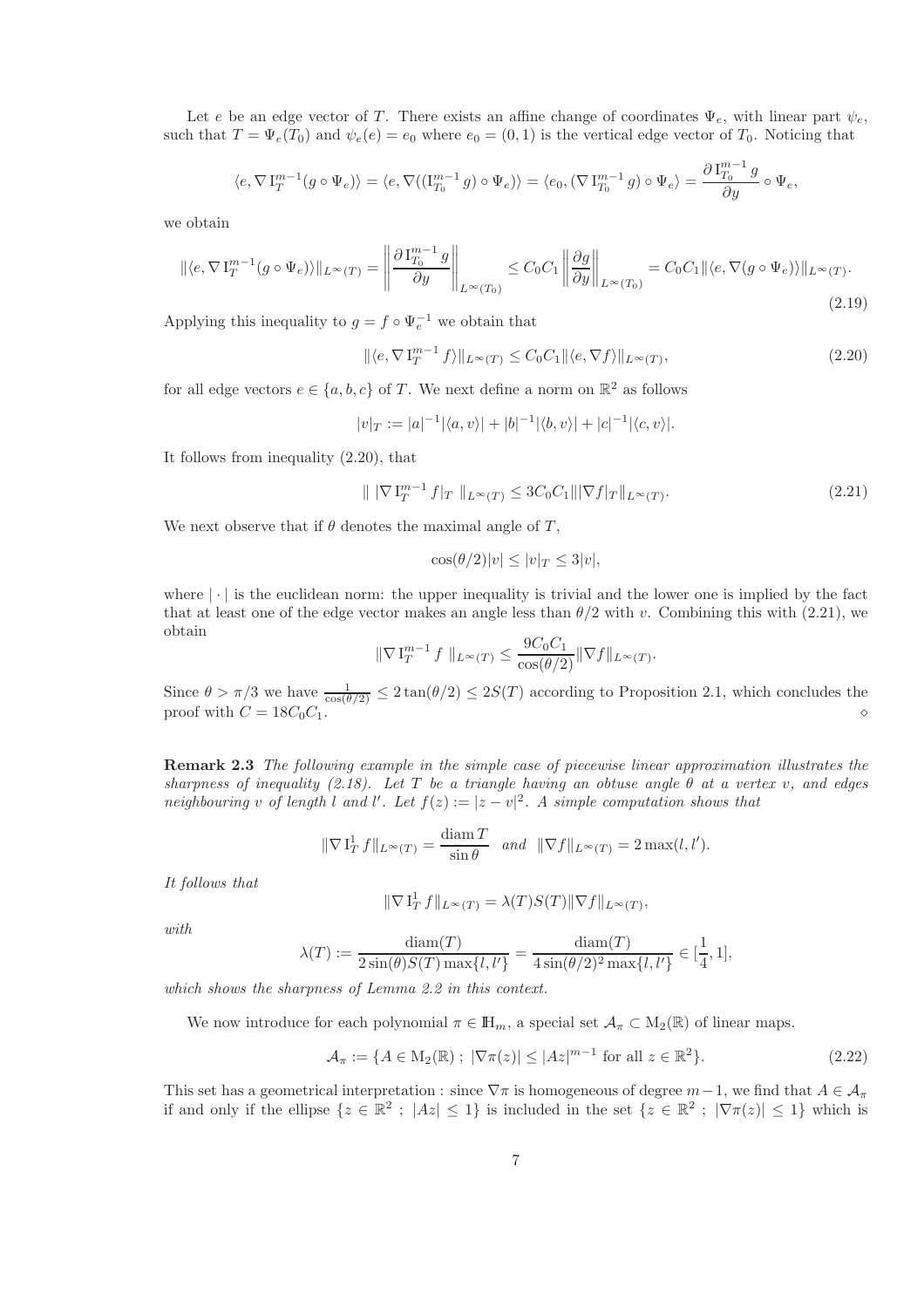limited by the algebraic curve  $\{|\nabla \pi(z)| = 1\}$ . If T is a triangle that contains the origin and if  $A \in \mathcal{A}_{\pi}$ , we observe that

$$
\|\nabla\pi\|_{L^{\infty}(T)} \le \text{diam}(A(T))^{m-1}.
$$
\n(2.23)

We define

 $\gamma_m(\pi) := \inf\{|\det A| \; ; \; A \in \mathcal{A}_{\pi}\},\$ 

so that  $\frac{\pi}{\gamma_m(\pi)}$  is the maximal area of an ellipse contained in  $\{z \in \mathbb{R}^2 : |\nabla \pi(z)| \leq 1\}.$ 

Remark 2.4 *Similar concepts have been introduced in [6] for the purpose of studying the*  $L^p$  *interpolation error of anisotropic finite elements, therefore with*  $|\pi(z)|$  *in place of*  $|\nabla \pi(z)|$ *.* 

The following result shows that a certain power of  $\gamma_m$  is equivalent to the shape function  $L_m$ .

**Lemma 2.5** *There exists a constant*  $C = C(m)$  *such that for all*  $\pi \in H_m$ 

$$
C^{-1}L_m(\pi) \le \gamma_m(\pi)^{\frac{m-1}{2}} \le CL_m(\pi). \tag{2.24}
$$

**Proof:** We first prove the left part of (2.24). Let  $\pi \in \mathbb{H}_m$  and  $A \in \mathcal{A}_{\pi}$  such that A is invertible. The matrix A admits a singular value decomposition

$$
A = UDV,
$$

where U, V are unitary and  $D = \text{diag}(\lambda_1, \lambda_2)$  with  $\lambda_i > 0$  such that  $\lambda_i^2$  are the eigenvalues of  $A^{\dagger}A$ . Let T<sub>0</sub> be the triangle of vertices  $(0,0)$ ,  $(0,\sqrt{2})$  and  $(\sqrt{2},0)$ . We define the triangle

$$
T:=\sqrt{|\det A|}V^{\mathrm t}D^{-1}(T_0),
$$

which satisfies  $|T| = |T_0| = 1$  and has an angle of  $\pi/2$  at the origin so that  $S(T) = 1$ . Denoting by C the constant in Lemma 2.2 and using (2.23), we obtain

$$
(1+C)^{-1} \|\nabla \pi - \nabla I_T^{m-1} \pi\|_{L^\infty(T)} \le \|\nabla \pi\|_{L^\infty(T)} \le \text{diam}(A(T))^{m-1} = |\det A|^{\frac{m-1}{2}} \text{diam}(T_0)^{m-1}.
$$

Taking the infimum over all invertible  $A \in \mathcal{A}_{\pi}$  and remarking that this set is dense in  $\mathcal{A}_{\pi}$ , we conclude the proof of the left part of (2.24). For the right part, we define for all  $q_1, q_2 \in \mathbb{H}_{m-1}$ , and any triangle  $T,$ 

$$
\|(q_1, q_2)\|_T := \inf_{r_1, r_2 \in \mathbb{P}_{m-2}} \|(q_1, q_2) - (r_1, r_2)\|_{L^\infty(T)}.
$$
\n(2.25)

We denote by  $T_{eq}$  an equilateral triangle centered at the origin and of area 1. Since the functions  $\|\cdot\|_{T_{eq}}$ and  $\|\cdot\|_{L^{\infty}(T_{\text{eq}})}$  are norms on  $\mathbb{H}_{m-1} \times \mathbb{H}_{m-1}$  there exists a constant  $C_*$  such that  $\|\cdot\|_{L^{\infty}(T_{\text{eq}})} \leq C_* \|\cdot\|_{T_{\text{eq}}}$ . Let T be a triangle satisfying  $|T| = 1$  and  $\text{bary}(T) = 0$ . Then there exists a linear change of coordinates  $\phi \in SL_2$  such that  $T = \phi(T_{eq})$ . We then obtain

$$
||(q_1, q_2)||_{L^{\infty}(T)} = ||(q_1 \circ \phi, q_2 \circ \phi)||_{L^{\infty}(T_{\text{eq}})} \leq C_* ||(q_1 \circ \phi, q_2 \circ \phi)||_{T_{\text{eq}}} = C_* ||(q_1, q_2)||_T
$$

We now choose a polynomial  $\pi \in \mathbb{H}_m$  and set  $(q_1, q_2) := \nabla \pi$ . It follows from the previous equation and (2.25) that

$$
\|\nabla\pi\|_{L^\infty(T)}\leq C_*\|\nabla\pi\|_T\leq C_*\|\nabla\pi-\nabla\operatorname{I}_T^{m-1}\pi\|_{L^\infty(T)}
$$

We define a linear map  $A \in GL_2$  associated to  $\pi$  and T as follows

$$
A := \|\nabla \pi\|_{L^{\infty}(T)}^{\frac{1}{m-1}} \lambda^{-1} \phi^{-1},
$$

where  $\lambda = 3^{-3/4}$  is the minimal distance from 0 to  $\partial T_{\text{eq}}$ . Then for all  $z \in \partial T$  we have  $\phi^{-1}(z) \in \partial T_{\text{eq}}$  and hence  $|\phi^{-1}(z)| \geq \lambda$ . Therefore,

$$
|A(z)|^{m-1} = \|\nabla \pi\|_{L^{\infty}(T)} \, (\lambda^{-1}|\phi^{-1}(z)|)^{m-1} \ge \|\nabla \pi\|_{L^{\infty}(T)} \ge |\nabla \pi(z)|.
$$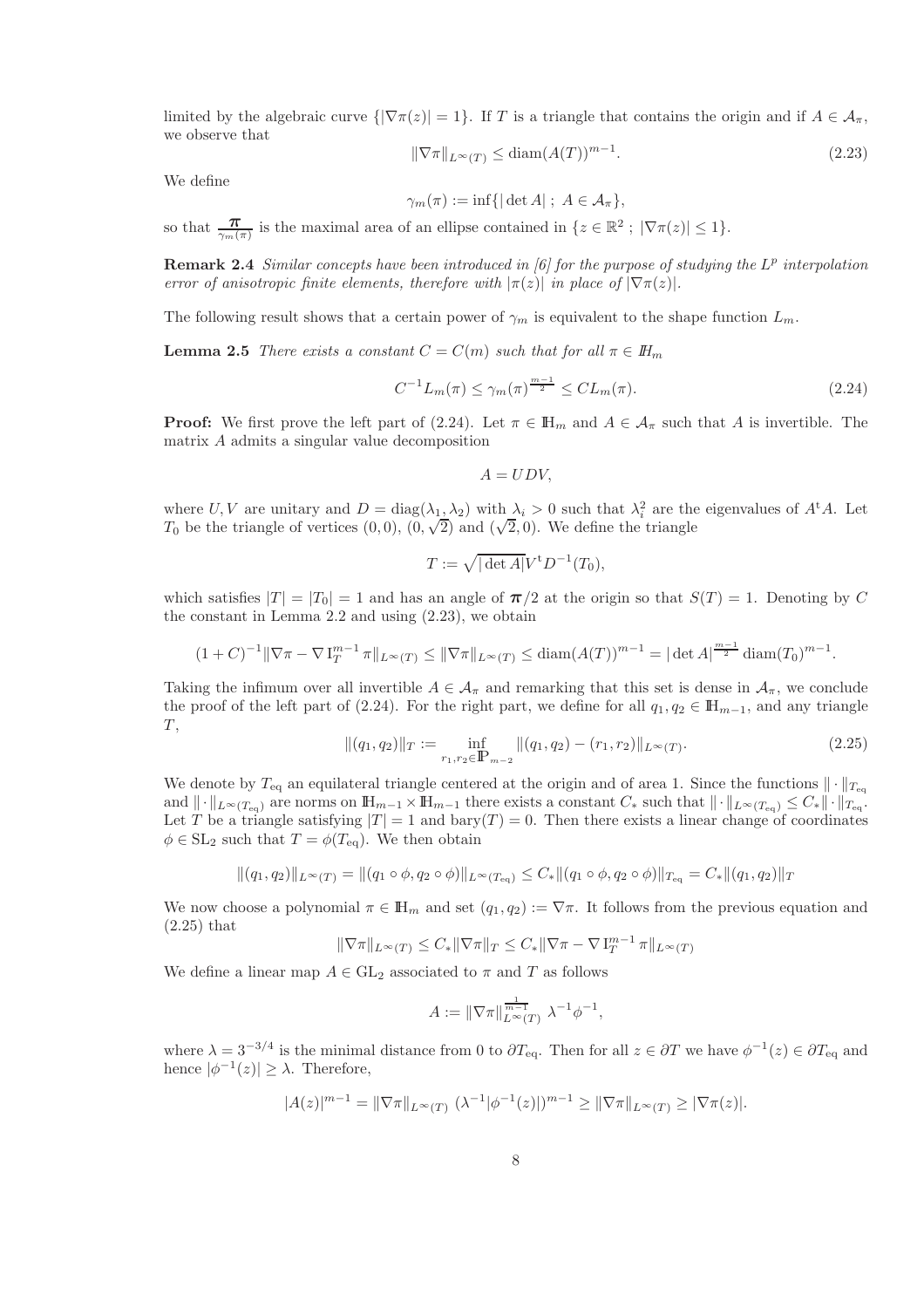By homogeneity, we thus find that

$$
|\nabla \pi(z)| \le |A(z)|^{m-1},
$$

for all  $z \in \mathbb{R}^2$  which means that  $A \in \mathcal{A}_{\pi}$ . Furthermore, since  $\det \phi = 1$ , we have

$$
|\det A|^{\frac{m-1}{2}} = \lambda^{-(m-1)} \|\nabla \pi\|_{L^{\infty}(T)} \leq C_* \lambda^{-(m-1)} \|\nabla \pi - \nabla I_T^{m-1} \pi\|_{L^{\infty}(T)}.
$$

Hence taking the infimum over all triangles T satisfying  $|T| = 1$  and  $\text{bary}(T) = 0$  we obtain

$$
\gamma_m(\pi)^{\frac{m-1}{2}} \le C \inf_{\substack{|T|=1\\ \text{bary}(T)=0}} \|\nabla \pi - \nabla \mathbf{I}_T^{m-1} \pi\|_{L^\infty(T)}\n\tag{2.26}
$$

with  $C = C_* \lambda^{-(m-1)}$ . Using the invariance of the interpolation error under translation, as expressed by (1.2), we find that the right hand side of (2.26) is CLm(π), which concludes the proof. ⋄

We next introduce a measure of the isotropy of a triangle  $T$  with respect to the euclidean metric:

$$
\rho(T) := \frac{\text{diam}(T)^2}{|T|}.
$$
\n(2.27)

If T is an obtuse triangle, an elementary computation shows that  $4S(T) \leq \rho(T)$ . Indeed, if the largest angle of T is  $\theta \ge \pi/2$ , and if the edges neighbouring the angle  $\theta$  have length  $l_1, l_2$ , we obtain using  $l_1^2 + l_2^2 \ge 2l_1l_2$  that

$$
\rho(T) = \frac{l_1^2 + l_2^2 - 2l_1l_2\cos\theta}{\frac{1}{2}l_1l_2\sin\theta} \ge 4\frac{1 - \cos\theta}{\sin\theta} = 4\tan\frac{\theta}{2} = 4S(T)
$$

Since the minimal value of  $\rho$  is  $4/\sqrt{3}$  (for the equilateral triangle), and since  $S(T) = 1$  for acute triangles, we obtain that for any triangle T

$$
\rho(T) \ge \frac{4}{\sqrt{3}} S(T). \tag{2.28}
$$

The functions S and  $\rho$  have a different behavior :  $\rho(T)$  increases as T becomes thinner, while  $S(T)$ increases only if an angle of T approaches  $\pi$ .

In the follow up of this paper, we frequently distort the measure of isotropy  $\rho$  by a linear transform. If  $A \in GL_2$ , then  $\rho(A(T))$  reflects the isotropy of T *measured in the metric*  $A^{\dagger}A$ . In particular  $\rho(A(T))$ is minimal, i.e. equal to  $4/\sqrt{3}$ , if and only if the ellipse E containing T and of minimal area is of the form

$$
\mathcal{E} = \{ z \in \mathbb{R}^2 \; ; \; |A(z - \text{bary}(T))| \le r \}
$$

for some  $r > 0$ .

We may now state the main theorem of this section.

**Theorem 2.6** *There exists a constant*  $C = C(m)$  *such that for all*  $\pi \in I\!H_m$ *, all*  $A \in A_\pi$  *and any triangle* T *, we have*

$$
|\pi - I_T^{m-1}\pi|_{W^{1,p}(T)} \le C|T|^{\frac{1}{\tau}} S(T) \rho(A(T))^{\frac{m-1}{2}} |\det A|^{\frac{m-1}{2}} \tag{2.29}
$$

where  $\frac{1}{\tau} := \frac{m-1}{2} + \frac{1}{p}$ *. Furthermore for any triangle* T *and any*  $g \in C^m(T)$ *, we have* 

$$
|g - I_T^{m-1} g|_{W^{1,p}(T)} \le C|T|^{\frac{1}{\tau}} S(T) \rho(T)^{\frac{m-1}{2}} \|d^m g\|_{L^\infty(T)},
$$
\n(2.30)

*where*  $||d^mg||_{L^\infty(T)}$  *is defined by (1.15).* 

Before proving this result, we make some observations on its consequences. Combining the two estimates contained in this theorem, we obtain a mixed anisotropic-isotropic estimate, that can be used as a guideline for producing triangulations adapted to a function  $f \in C^m(\Omega)$ . Let T be a triangle, let  $f \in C^m(T)$ ,  $\pi \in \mathbb{H}_m$  and  $A \in \mathcal{A}_{\pi}$ . Then

$$
|f - \mathcal{I}_T^{m-1} f|_{W^{1,p}(T)} \le |\pi - \mathcal{I}_T^{m-1} \pi|_{W^{1,p}(T)} + |(f - \pi) - \mathcal{I}_T^{m-1}(f - \pi)|_{W^{1,p}(T)},
$$
  
\n
$$
\le C|T|^{\frac{1}{\tau}} S(T) \left( \rho(A(T))^{\frac{m-1}{2}} |\det A|^{\frac{m-1}{2}} + \rho(T)^{\frac{m-1}{2}} \|d^m f - d^m \pi\|_{L^{\infty}(T)} \right),
$$
\n(2.31)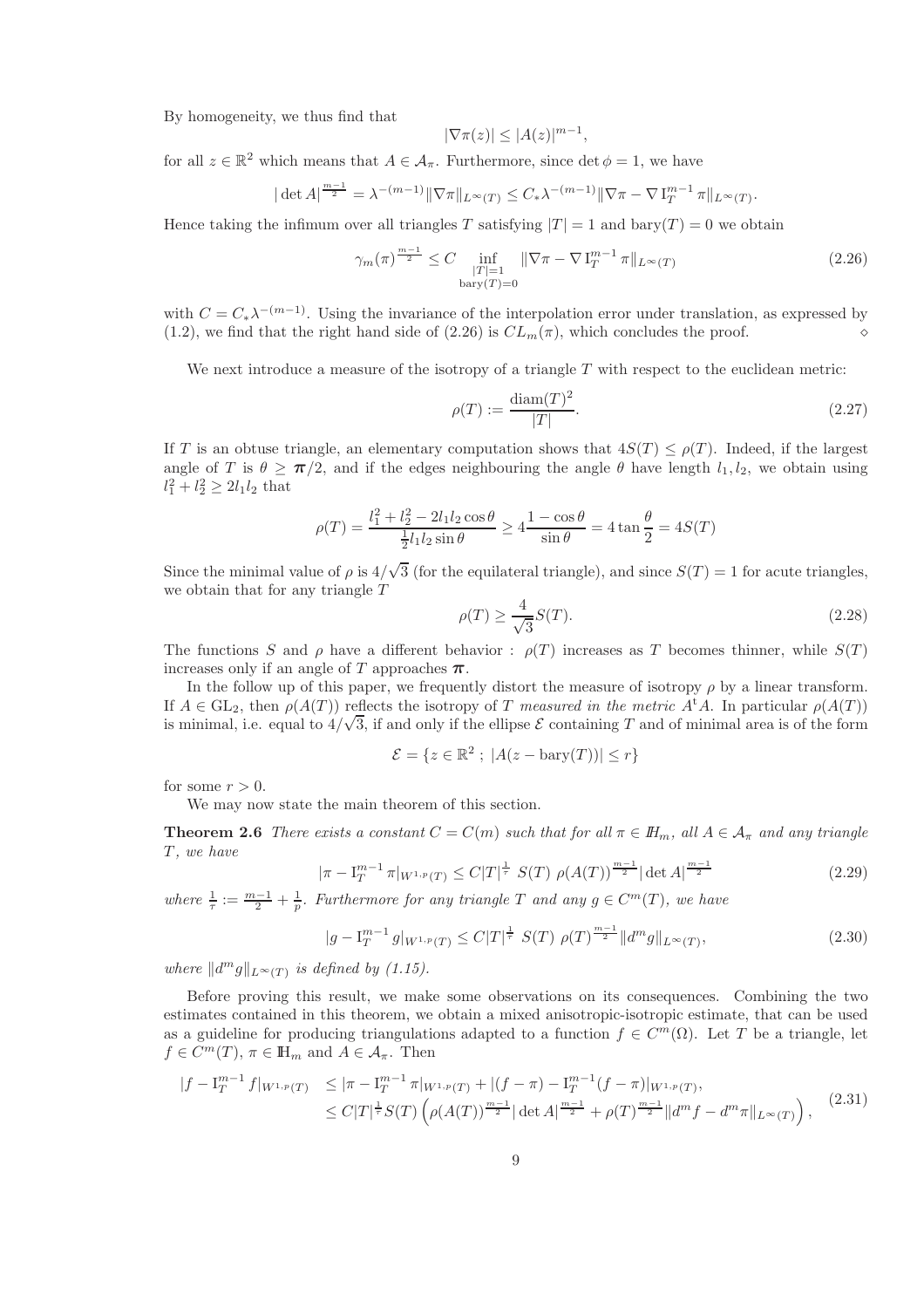where  $C = C(m)$ . Note that the left term in the parenthesis is an "anisotropic" contribution to the error, while the right term is an "isotropic" contribution.

Let  $\varepsilon > 0$  and  $1 \le p < \infty$ . We now explain how the requirements (i), (ii), (iii) and (iv) heuristically exposed in the introduction can be mathematically stated, and show that the estimate

$$
\#(\mathcal{T})^{\frac{m-1}{2}}|f-\mathrm{I}_{\mathcal{T}}^{m-1} f|_{W^{1,p}(\Omega)} \leq C \|L_m(\pi_z)+\varepsilon\|_{L^{\tau}(\Omega)},
$$

is met when the triangulation satisfies these requirements. Consider a polygonal and bounded domain  $\Omega$ , a function  $f \in C^m(\Omega)$  and a triangulation T. For each  $z \in \Omega$ , we denote by  $T_z \in \mathcal{T}$  the triangle containing z and define  $\pi_z = \frac{d^{m'}f(z)}{m!}$  $\mathcal{L}_{m}^{f(z)} \in \mathbb{H}_m$ . The adaptation of T with respect to f for the  $W^{1,p}$  semi-norm, can be measured by the smallest constant  $C_T \geq 1$  such that the following criterions are met:

(i) (Equilibrated errors) There exists a constant  $\delta > 0$  such that for all  $z \in \Omega$ ,

$$
C_T^{-1}\delta \le |T_z|^{\frac{1}{\tau}}(L_m(\pi_z)+\varepsilon) \le C_T\delta. \tag{2.32}
$$

(ii) (Optimized shapes) For all  $z \in \Omega$ , there exists  $A_z \in \mathcal{A}_{\pi_z}$ , such that

$$
\rho(A_z(T_z)) \le C_T \text{ and } |\det A_z|^{\frac{m-1}{2}} \le C_L(L_m(\pi_z) + \varepsilon),\tag{2.33}
$$

where  $C_L$  is the constant that appears in Lemma (2.5). According to this lemma, such an  $A_z$  always exists for any  $\varepsilon > 0$ .

(iii) (Bounded sliverness in average) The averaged  $l^p(\mathcal{T})$  norm of S is bounded as follows

$$
\left(\frac{1}{\#(T)}\sum_{T\in\mathcal{T}}S(T)^p\right)^{\frac{1}{p}}\leq C_T.\tag{2.34}
$$

This condition is less stringent than asking that  $S(T) \leq C_{\mathcal{T}}$  for all  $T \in \mathcal{T}$ , and turns out to be sufficient for proving the optimal error estimate.

(iv) (Sufficient refinement) The mesh  $\mathcal T$  is sufficiently fine in such way that the local interpolation error estimate(2.31) is controlled by the "anisotropic" component. More precisely, for all  $z \in \Omega$ ,

$$
\rho(T_z)^{\frac{m-1}{2}} \|d^m f - d^m f(z)\|_{L^\infty(T_z)} \le C_T (L_m(\pi_z) + \varepsilon). \tag{2.35}
$$

This condition is ensured by sufficient refinement of the triangulation due to the following observation: If  $T'_z$  is the image of  $T_z$  by a homothetic size reduction around z, then  $\rho(T'_z) = \rho(T_z)$  while  $||d^m f - d^m f(z)||_{L^{\infty}(T'_z)}$  tends to zero due to the continuity of  $d^m f$ .

We now produce a global error estimate from these four assumptions. For a given  $z \in \Omega$  we inject successively  $\pi = \pi_z$ , (2.33), (2.35) and (2.32) into the estimate (2.31) and obtain

$$
|f - I_{T_z}^{m-1} f|_{W^{1,p}(T_z)} \leq C |T_z|^{\frac{1}{r}} S(T_z) \left( \rho(A_z(T_z))^{\frac{m-1}{2}} |\det A_z|^{\frac{m-1}{2}} + \rho(T_z)^{\frac{m-1}{2}} \|d^m f - d^m \pi_z\|_{L^{\infty}(T)} \right)
$$
  
\n
$$
\leq C |T_z|^{\frac{1}{r}} S(T_z) (C_T^{\frac{m-1}{2}} C_L (L_m(\pi_z) + \varepsilon) + \rho(T_z)^{\frac{m-1}{2}} \|d^m f - d^m f(z)\|_{L^{\infty}(T)})
$$
  
\n
$$
\leq C |T_z|^{\frac{1}{r}} S(T_z) (C_T^{\frac{m-1}{2}} C_L + C_T) (L_m(\pi_z) + \varepsilon)
$$
  
\n
$$
\leq C_0 \delta S(T_z)
$$

where  $C_0 = C_0(m, C_{\mathcal{T}}, C_L)$ . Using (2.34) we obtain

$$
|f - I_T^{m-1} f|_{W^{1,p}(\Omega)}^p = \sum_{T \in \mathcal{T}} |f - I_T^{m-1} f|_{W^{1,p}(T)}^p \le C_0^p \delta^p \sum_{T \in \mathcal{T}} S(T)^p \le (C_0 C_\mathcal{T})^p \delta^p \#(\mathcal{T}). \tag{2.36}
$$

On the other hand, the left side of inequality (2.32) provides an upper estimate of  $\delta$  as follows.

$$
C_T^{-\tau} \delta^{\tau} \#(\mathcal{T}) = C_T^{-\tau} \delta^{\tau} \int_{\Omega} \frac{dz}{|T_z|} \le \int_{\Omega} (L_m(\pi_z) + \varepsilon)^{\tau} dz = ||L_m(\pi_z) + \varepsilon||_{L^{\tau}(\Omega)}^{\tau}.
$$
 (2.37)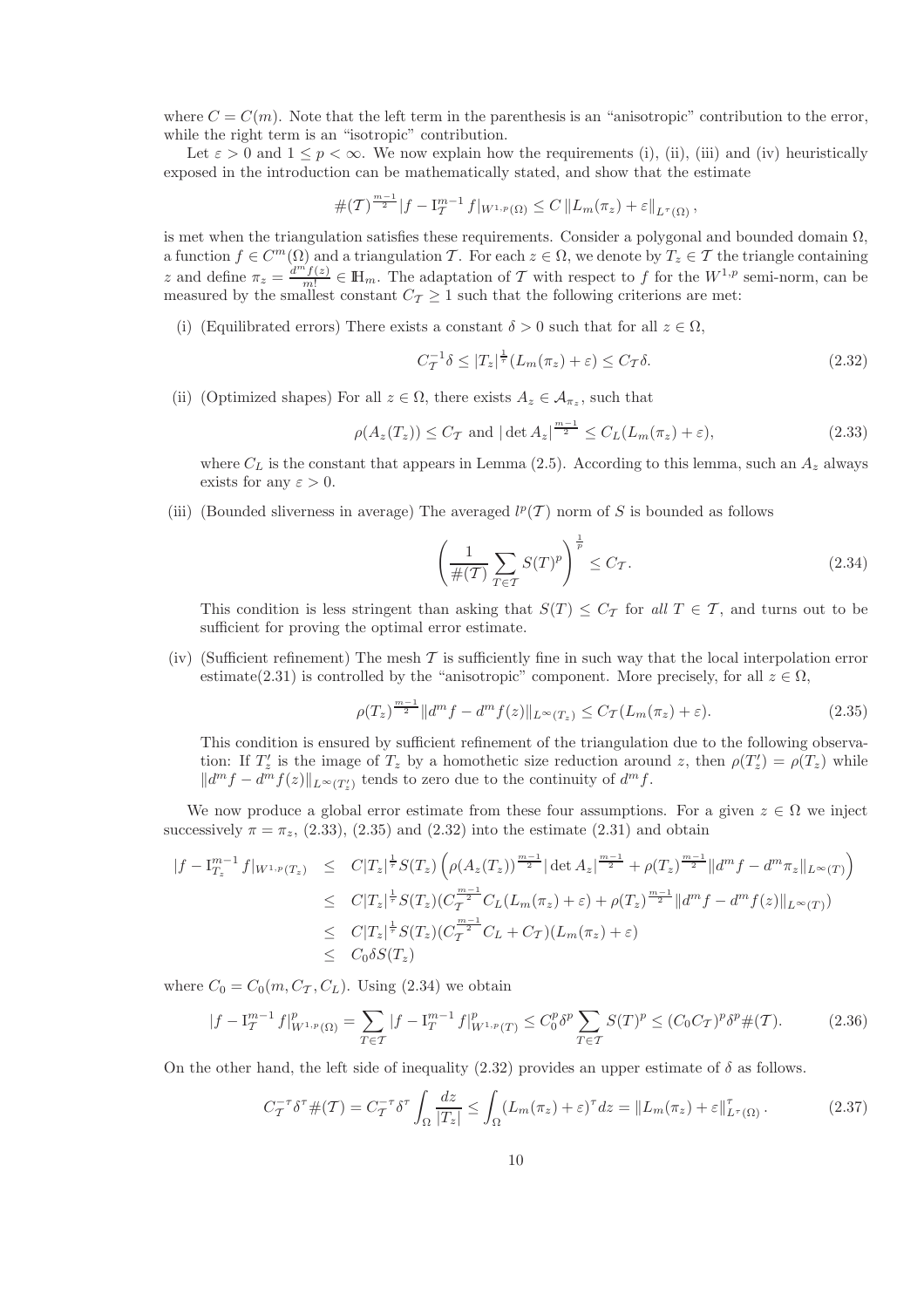Combining (2.36) with (2.37) we eliminate the variable  $\delta$  and obtain

$$
\#(\mathcal{T})^{\frac{m-1}{2}}|f - \mathcal{I}_{\mathcal{T}}^{m-1} f|_{W^{1,p}(\Omega)} \le C \left\| L_m(\pi_z) + \varepsilon \right\|_{L^\tau(\Omega)},\tag{2.38}
$$

where  $C = C(m, C_{\tau})$ . Hence the optimal asymptotic estimate (1.5) is satisfied up to a multiplicative constant depending only on the degree  $m-1$  of interpolation and the quality of the mesh reflected by  $C_{\mathcal{T}}$ . Note however that the properties (2.32), (2.33), (2.34) and (2.35) required for  $C_{\mathcal{T}}$  may lead to a very pessimistic constant  $C = C(m, C_T, C_L)$  in inequality (2.38). Finer estimates and weaker conditions on the mesh  $T$  can be obtained from  $(2.31)$ .

In the context of the  $H^1 = W^{1,2}$  semi-norm and of piecewise linear and quadratic elements we present numerical results in §4.2 and discuss the quality of a numerical mesh T using three quantities  $\sigma(T)$ ,  $\rho(T)$  and  $S(T)$  that are related to the conditions (i), (ii) and (iii) respectively. We also discuss in §4 a reformulation of the requirements of size  $(2.32)$  and shape  $(2.33)$  for the triangles T of the mesh T in terms of Riemannian metrics, a more convenient form for mesh generation.

**Proof of Theorem 2.6:** Let T be a triangle and let  $h \in C^1(T)$ . Using lemma 2.2, we obtain

$$
|h - I_T^{m-1}h|_{W^{1,p}(T)} = \| \nabla h - \nabla I_T^{m-1}h \|_{L^p(T)}
$$
  
\n
$$
\leq |T|^{\frac{1}{p}} \|\nabla h - \nabla I_T^{m-1}h \|_{L^{\infty}(T)}
$$
  
\n
$$
\leq C|T|^{\frac{1}{p}} (1 + S(T)) \|\nabla h\|_{L^{\infty}(T)}.
$$
\n(2.39)

Replacing h with  $\pi$  in inequality (2.39) and combining it with (2.23), we obtain that if T contains the origin, then for all  $A \in \mathcal{A}_{\pi}$ 

$$
|\pi - \mathcal{I}_T^{m-1} \pi|_{W^{1,p}(T)} \leq C|T|^{1/p}(1+S(T))\operatorname{diam}(A(T))^{m-1}.
$$

The left and right quantities in the above inequality are invariant by translation of T and therefore this inequality remains valid for any  $T$ . Combining it with the identity

$$
\operatorname{diam}(A(T))^2 = |T| |\det A| \, \rho(A(T)),
$$

this leads to the first inequality (2.29) of Theorem 2.6. For the second inequality, we take  $g \in C^m(T)$ and  $z_0 = (x_0, y_0) \in T$ . We now take for h the remainder of the Taylor development of g at  $z_0$ ,

$$
h(x,y) := g(x,y) - \sum_{k+l \le m-1} \frac{\partial^{k+l} g}{\partial x^k \partial y^l}(z_0) \frac{(x-x_0)^k}{k!} \frac{(y-y_0)^l}{l!}.
$$

Therefore  $h \in C^m(T)$  and

$$
h(z_0) = dh(z_0) = \dots = d^{m-1}h(z_0) = 0.
$$
\n(2.40)

It follows that

$$
\|\nabla h\|_{L^{\infty}(T)} \le C_1 (\text{diam}\,T)^{m-1} \|d^m h\|_{L^{\infty}(T)} = C_1 |T|^{\frac{m-1}{2}} \rho(T)^{\frac{m-1}{2}} \|d^m h\|_{L^{\infty}(T)},\tag{2.41}
$$

where  $C_1 = C_1(m)$ . Combining (2.39) and (2.41), we obtain

$$
|h - I_T^{m-1}h|_{W^{1,p}(T)} \le C|T|^{\frac{1}{\tau}}S(T)\rho(T)^{\frac{m-1}{2}}||d^m h||_{L^\infty(T)},
$$
\n(2.42)

where  $C = C(m)$ . We now observe that  $g - h \in \mathbb{P}_{m-1}$ , hence  $d^m g = d^m h$  and  $h - I_T^{m-1} h = g - I_T^{m-1} g$ . Injecting this into the last equation we conclude the proof of inequality  $(2.30)$  and of Theorem 2.6

As a conclusion to this section we prove inequality (1.12), which links the functions  $L_{m,p}$  and  $L_m = L_{m,\infty}$ . **Lemma 2.7** *There exists a constant*  $c = c(m) > 0$  *such that for all*  $1 \leq p_1 \leq p_2 \leq \infty$ *,* 

$$
cL_m \le L_{m,p_1} \le L_{m,p_2} \le L_m \text{ on } H_m,\tag{2.43}
$$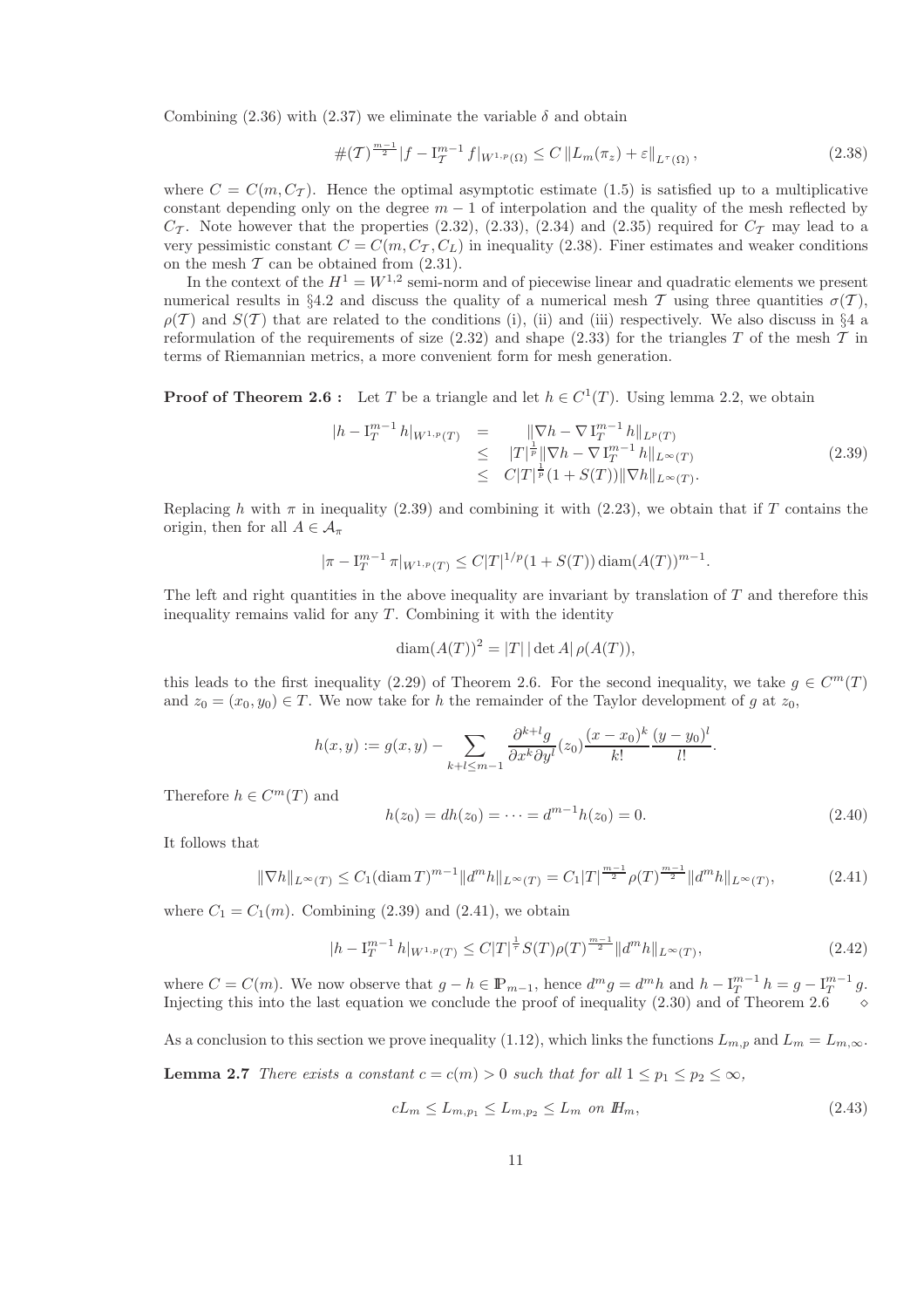**Proof:** Let  $T_{eq}$  be an equilateral triangle of area 1. Since all norms are equivalent on the finite dimensional space  $\mathbb{P}^2_{m-1}$ , there exists a constant  $c = c(m) > 0$  such that all  $(q_1, q_2) \in \mathbb{P}_{m-1} \times \mathbb{P}_{m-1}$ ,

$$
c\|(q_1, q_2)\|_{L^{\infty}(T_{\text{eq}})} \leq \|(q_1, q_2)\|_{L^{1}(T_{\text{eq}})},
$$
\n(2.44)

Furthermore, since  $T_{\text{eq}}$  has area 1, we have

$$
\|(q_1, q_2)\|_{L^{p_1}(T_{\text{eq}})} \le \|(q_1, q_2)\|_{L^{p_2}(T_{\text{eq}})},
$$
\n(2.45)

for all  $1 \leq p_1 \leq p_2 \leq \infty$ . If T is a triangle satisfying  $|T| = 1$ , there exists an affine change of coordinates  $\Psi$ such that  $T = \Psi(T_{\text{eq}})$  and we have  $\|(q_1, q_2)\|_{L^p(T)} = \|(q_1 \circ \Psi, q_2 \circ \Psi)\|_{L^p(T_{\text{eq}})}$  for all  $(q_1, q_2) \in \mathbb{P}_{m-1} \times \mathbb{P}_{m-1}$ and  $1 \le p \le \infty$ . Combining this invariance property with inequalities (2.44) and (2.45) we obtain

$$
c\|(q_1,q_2)\|_{L^{\infty}(T)} \leq \|(q_1,q_2)\|_{L^{p_1}(T)} \leq \|(q_1,q_2)\|_{L^{p_2}(T)} \leq \|(q_1,q_2)\|_{L^{\infty}(T)}.
$$
\n(2.46)

We now choose a polynomial  $\pi \in \mathbb{H}_m$ , we set  $(q_1, q_2) := \nabla \pi - \nabla I_T^{m-1} \pi$ , and we take the infimum of  $(2.46)$ among all triangles T of area 1. This leads to the announced inequality  $(2.43)$  which concludes the proof.  $\diamond$ 

# 3 Proof of Theorems 1.1 and 1.2

The domain  $\Omega$ , the integer m, the function  $f \in C^m(\Omega)$  and the exponent  $1 \leq p < \infty$  are fixed in this section which is devoted to the proof of the lower estimate  $(1.8)$  and the upper estimates  $(1.5)$  and  $(1.9)$ which are stated in Theorems 1.1 and 1.2.

We denote by  $\mu_{z_0}$  the Taylor polynomial of f and of degree m at the point  $z_0 = (x_0, y_0) \in \Omega$ 

$$
\mu_{z_0}(x,y) := \sum_{k+l \le m} \frac{\partial^{k+l} f(z_0)}{\partial x^k \partial y^l} \frac{(x-x_0)^k}{k!} \frac{(y-y_0)^l}{l!}.
$$

Note that  $\pi_z$  is the homogeneous component of degree m in  $\mu_z$ . Therefore  $d^m \pi_z = d^m \mu_z = d^m f(z)$  and for any triangle T

$$
\pi_z - \mathbf{I}_T^{m-1} \pi_z = \mu_z - \mathbf{I}_T^{m-1} \mu_z.
$$
\n(3.47)

### 3.1 Proof of the lower estimate (1.8)

The following lemma allows to bound by below the interpolation error of  $f$  on a triangle  $T$ .

**Lemma 3.1** *Let*  $\frac{1}{\tau} := \frac{m-1}{2} + \frac{1}{p}$ *. For any triangle*  $T \subset \Omega$  *and*  $z \in T$  *we have* 

$$
|f - I_T^{m-1} f|_{W^{1,p}(T)} \ge |T|^{\frac{1}{\tau}} \left( L_{m,p}(\pi_z) - \omega(\text{diam } T) \rho(T)^{\frac{m-1}{2}} S(T) \right),
$$

*where the function*  $\omega$  *is positive, depends only on* f *and* m, *and satisfies*  $\omega(\delta) \to 0$  *as*  $\delta \to 0$ *.* 

**Proof:** Let  $h := f - \mu_z$ . Using Equation (3.47) we obtain

$$
|f - I_T^{m-1} f|_{W^{1,p}(T)} \ge |\pi_z - I_T^{m-1} \pi_z|_{W^{1,p}(T)} - |h - I_T^{m-1} h|_{W^{1,p}(T)}
$$
  
 
$$
\ge |T|^{\frac{1}{\tau}} L_{m,p}(\pi_z) - |h - I_T^{m-1} h|_{W^{1,p}(T)}.
$$

and we have seen in Theorem 2.6 that

$$
|h - \mathcal{I}_T^{m-1} h|_{W^{1,p}(T)} \leq C_0 |T|^{\frac{1}{\tau}} S(T) \rho(T)^{\frac{m-1}{2}} \|d^m h\|_{L^{\infty}(T)}.
$$

for some constant  $C_0 > 0$  depending only on m. We then remark that

$$
||d^{m}h||_{L^{\infty}(T)} = ||d^{m}f - d^{m}\pi_{z}||_{L^{\infty}(T)} = ||d^{m}f - d^{m}f(z)||_{L^{\infty}(T)}.
$$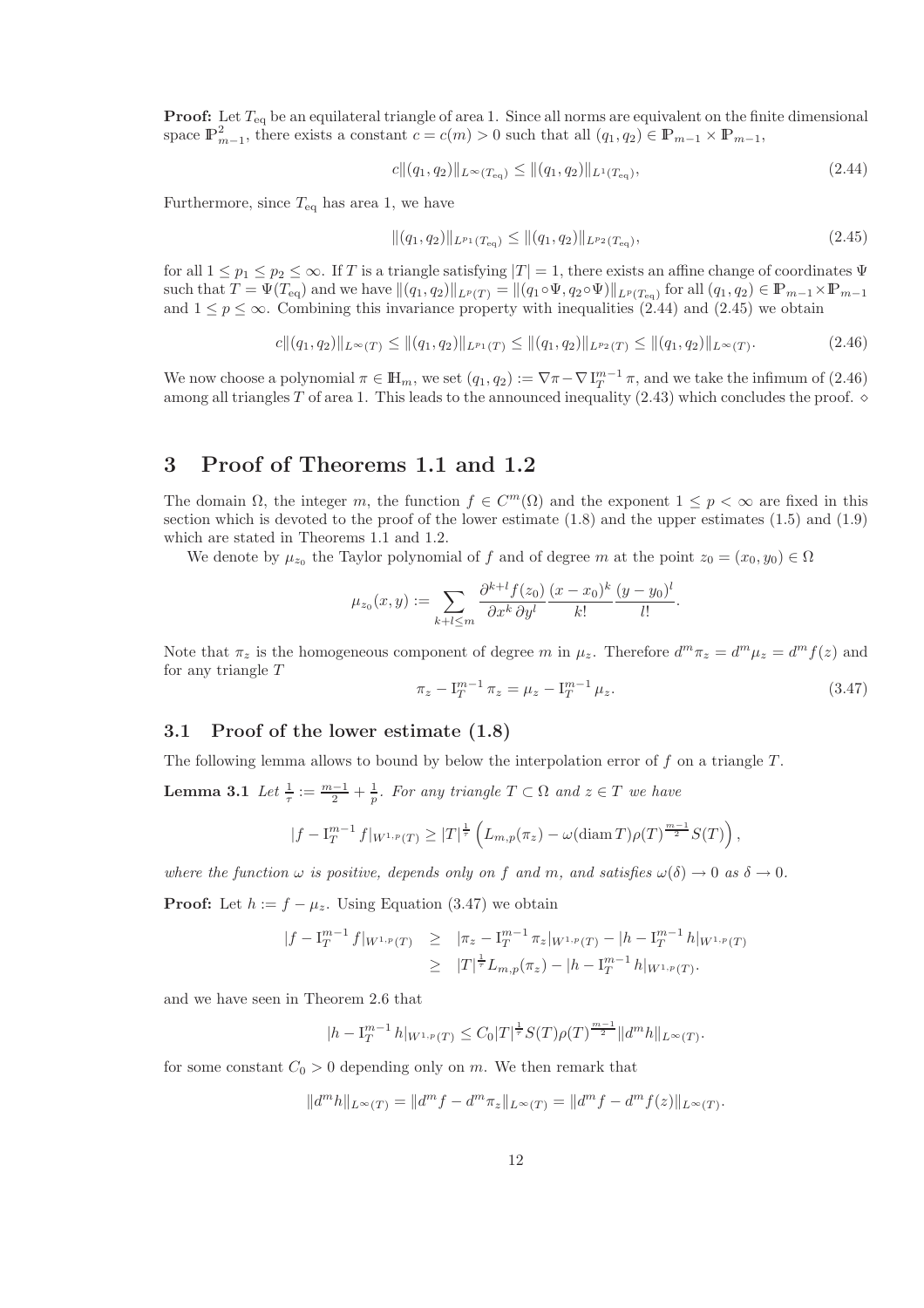Therefore, defining

$$
\omega(\delta) := C_0 \sup_{z, z' \in \Omega \; ; \; |z - z'| \le \delta} ||d^m f(z) - d^m f(z')||, \tag{3.48}
$$

we conclude the proof of this lemma.  $\Diamond$ 

We now consider an admissible sequence of triangulations  $(\mathcal{T}_N)_{N\geq N_0}$ . For all  $N\geq N_0$ ,  $T\in\mathcal{T}_N$  and  $z \in T$ , we define  $\phi_N(z) := |T|$  and

$$
\psi_N(z) := \left( L_{m,p}(\pi_z) - \omega(\text{diam}(T)) \rho(T)^{\frac{m-1}{2}} S(T) \right)_+,
$$

where  $\lambda_+ := \max\{\lambda, 0\}$ . Holder's inequality gives, with  $\frac{1}{\tau} := \frac{m-1}{2} + \frac{1}{p}$ ,

$$
\int_{\Omega} \psi_N^{\tau} \le \left( \int_{\Omega} \phi_N^{\frac{(m-1)p}{2}} \psi_N^p \right)^{\frac{\tau}{p}} \left( \int_{\Omega} \phi_N^{-1} \right)^{\frac{(m-1)\tau}{2}}
$$
\n(3.49)

Note that  $\int_{\Omega} \phi_N^{-1} = \# \mathcal{T}_N \leq N$ . Furthermore if  $T \in \mathcal{T}_N$  and  $z \in T$  then according to Lemma 3.1

$$
\phi_N(z)^{\frac{(m-1)p}{2}}\psi_N(z)^p = |T|^{\frac{p}{\tau}-1}\psi_N(z)^p \le \frac{1}{|T|}|f - \mathcal{I}_T^{m-1}f|_{W^{1,p}(T)}^p,
$$

hence

$$
\int_{\Omega} \phi_N^{\frac{(m-1)p}{2}} \psi_N^p \leq \sum_{T \in \mathcal{T}_N} \frac{1}{|T|} \int_T |f - \mathcal{I}_T^{m-1} f|_{W^{1,p}(T)}^p = |f - \mathcal{I}_T^{m-1} f|_{W^{1,p}(\Omega)}^p
$$

Inequality (3.49) therefore leads to

$$
\|\psi_N\|_{L^\tau(\Omega)} \le |f - I_{T_N}^{m-1} f|_{W^{1,p}(\Omega)} N^{\frac{m-1}{2}}.
$$
\n(3.50)

Since the sequence  $(\mathcal{T}_N)_{N \geq N_0}$  is admissible, there exists a constant  $C_A > 0$  such that for all N and all  $T \in \mathcal{T}_N$  we have  $\text{diam}(T) \leq C_A N^{-\frac{1}{2}}$ . We introduce a subset of  $\mathcal{T}'_N \subset \mathcal{T}_N$  which gathers the most degenerate triangles

$$
T'_N = \{ T \in T_N ; \ \rho(T) \ge \omega(C_A N^{-\frac{1}{2}})^{\frac{-1}{m+1}} \},\
$$

where  $\omega$  is the function from Lemma 3.1. We denote by  $\Omega'_{N}$  the portion of  $\Omega$  covered by  $\mathcal{T}'_{N}$ . For all  $z \in \Omega \backslash \Omega'_{N}$ , recalling from (2.28) that  $\rho \geq S$ , we obtain

 $\psi_N(z) \ge L_{m,p}(\pi_z) - \sqrt{\omega(C_A N^{-\frac{1}{2}})}.$ 

Hence

$$
\begin{aligned} \|\psi_N\|_{L^\tau(\Omega)}^\tau &\geq \left\| \left( L_{m,p}(\pi_z) - \sqrt{\omega(C_A N^{-\frac{1}{2}})} \right)_+ \right\|_{L^\tau(\Omega \setminus \Omega_N')}^\tau \\ &\geq \left\| \left( L_{m,p}(\pi_z) - \sqrt{\omega(C_A N^{-\frac{1}{2}})} \right)_+ \right\|_{L^\tau(\Omega)}^\tau - C^\tau |\Omega_N'|, \end{aligned}
$$

where  $C := \max_{z \in \Omega} L_{m,p}(\pi_z)$ . We next observe that  $|\Omega'_N| \to 0$  as  $N \to +\infty$ : indeed for all  $T \in \mathcal{T}'_N$  we have

$$
|T| = \text{diam}(T)^2 \rho(T)^{-1} \leq C_A^2 N^{-1} \omega (C_A N^{-\frac{1}{2}})^{\frac{1}{m+1}}.
$$

Since  $\#\mathcal{T}'_N \leq N$ , we obtain  $|\Omega'_N| \leq C_A^2 \omega (C_A N^{-\frac{1}{2}})^{\frac{1}{m+1}}$ , which tends to 0 as  $N \to \infty$ . We thus obtain

$$
\liminf_{N \to \infty} \|\psi_N\|_{L^{\tau}(\Omega)} \ge \lim_{N \to \infty} \left\| \left( L_{m,p}(\pi_z) - \sqrt{\omega(C_A N^{-\frac{1}{2}})} \right)_+ \right\|_{L^{\tau}(\Omega)} = \| L_{m,p}(\pi_z) \|_{L^{\tau}(\Omega)}.
$$

Combining this result with (3.50) we conclude the proof of the announced estimate (1.8).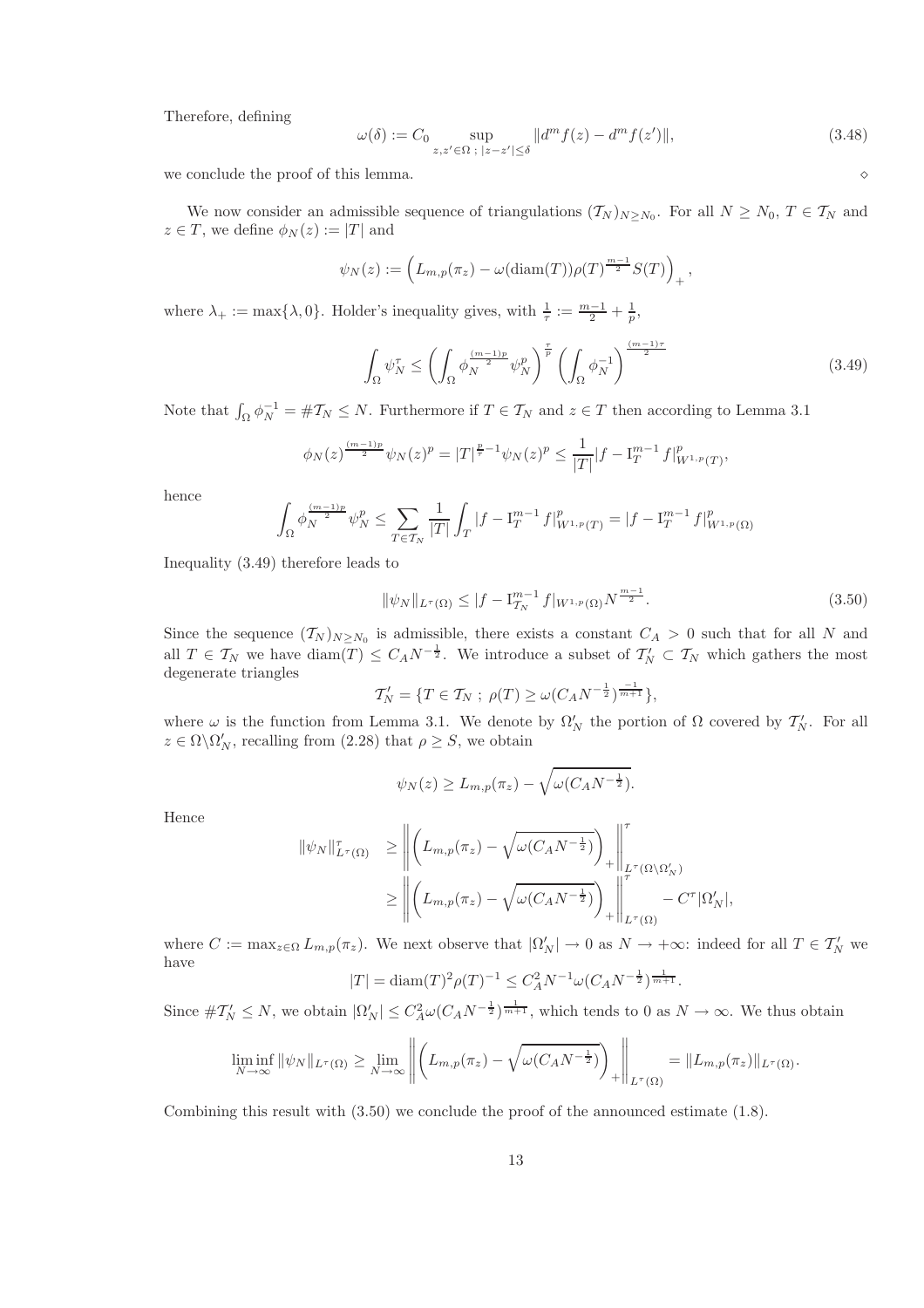### 3.2 Proof of the upper estimates (1.5) and (1.9)

The proof of the upper estimate is based on an explicit construction of the triangulations  $T_N$ , which is adapted from the construction in [2]. Roughly speaking, the idea of this construction is to produce a first mesh R of the domain  $\Omega$ , composed of elements sufficiently small so that f can be regarded as a polynomial  $\pi_R$  on each triangle  $R \in \mathcal{R}$ . Each element  $R \in \mathcal{R}$  is then tiled with small triangles optimally adapted to  $\pi_R$ , and some technical manipulations are done in order to preserve the conformity at the interfaces of the elements of  $\mathcal R$ . The main difference with the construction first proposed in [2], and used later in  $[15]$ , is that the measure of sliverness S of the generated triangles should be kept under control.

Let T be a triangle with vertices  $(z_0, z_1, z_2)$ . We define the symmetrized triangle  $\tilde{T}$  of vertices  $(z_1, z_2, z_1 + z_2 - z_0)$  so that  $T \cup \tilde{T}$  is a parallelogram. We define a tiling  $\mathcal{P}_T$  of the plane  $\mathbb{R}^2$  as follows

$$
\mathcal{P}_T := \{ \alpha(z_1 - z_0) + \beta(z_2 - z_0) + T'; \ \alpha, \beta \in \mathbb{Z}, T' \in \{T, \tilde{T}\} \}. \tag{3.51}
$$

If  $\pi \in \mathbb{H}_m$ , note that  $|\pi - \mathcal{I}_{T'}^{m-1} \pi|_{W^{1,p}(T')}$  is constant among all triangles  $T' \in \mathcal{P}_T$ . We also define

$$
\mathcal{P}_{T,n}:=\frac{1}{n}\mathcal{P}_T
$$

the tiling obtained by rescaling  $\mathcal{P}_T$  by a factor  $\frac{1}{n}$ . We may use this rescaled tiling in order to subdivide an arbitrary triangle  $R$ , up to a few additional triangles located near the boundary of  $R$ , as expressed by the following lemma.

**Lemma 3.2** *Let* R and T be two triangles. There exists a family  $(\mathcal{P}_{T,n}(R))_{n>0}$ , of conforming triangu*lations of* R *such that*

*1.* Nearly all the elements of  $\mathcal{P}_{T,n}(R)$  belong to  $\mathcal{P}_{T,n}$ , in the sense that

$$
\lim_{n \to \infty} \frac{\#(\mathcal{P}_{T,n}^1(R))}{n^2} = \frac{|R|}{|T|} \quad and \quad \lim_{n \to \infty} \frac{\#(\mathcal{P}_{T,n}^2(R))}{n^2} = 0.
$$
\n(3.52)

*where*

$$
\mathcal{P}_{T,n}^1(R) := \mathcal{P}_{T,n}(R) \cap \mathcal{P}_{T,n} \quad and \quad \mathcal{P}_{T,n}^2(R) := \mathcal{P}_{T,n}(R) \setminus \mathcal{P}_{T,n}
$$
\n
$$
(3.53)
$$

- 2. The vertices of  $\mathcal{P}_{T,n}(R)$  on the boundary of R are exactly those of the form  $\frac{k}{n}a + (1 \frac{k}{n})b$ , where  $0 \leq k \leq n$  *and a*, *b are vertices of R*.
- 3. There exists constants  $C_1 = C_1(R, T)$  and  $C_2 = C_2(R, T)$  such that

$$
\sup_{n\geq 0} \left( n \max_{T \in \mathcal{P}_{T,n}(R)} \text{diam}(T) \right) \leq C_1 \quad \text{and} \quad \sup_{n\geq 0} \max_{T \in \mathcal{P}_{T,n}(R)} S(T) \leq C_2. \tag{3.54}
$$

Proof: See appendix. ⋄

For any  $M > 0$ , we define the compact set of triangles

$$
\mathbf{T}_M := \{ T \text{ triangle } ; \ |T| = 1, \ \text{diam}(T) \le M \text{ and } \text{bary}(T) = 0 \}.
$$

Note that

$$
\rho(T) \le M^2
$$

,

for all  $T \in T_M$ . We also define the function

$$
L_M(\pi) := \min_{T \in \mathbf{T}_M} |\pi - \mathbf{I}_T^{m-1} \pi|_{W^{1,p}(T)}.
$$
\n(3.55)

Since  $\mathbf{T}_M$  is compact for the Hausdorff distance between sets and since  $T \mapsto |\pi - \mathbf{I}_T^{m-1}\pi|_{W^{1,p}(T)}$  is continuous with respect to this distance on the set of all triangles, we find that this minimum is indeed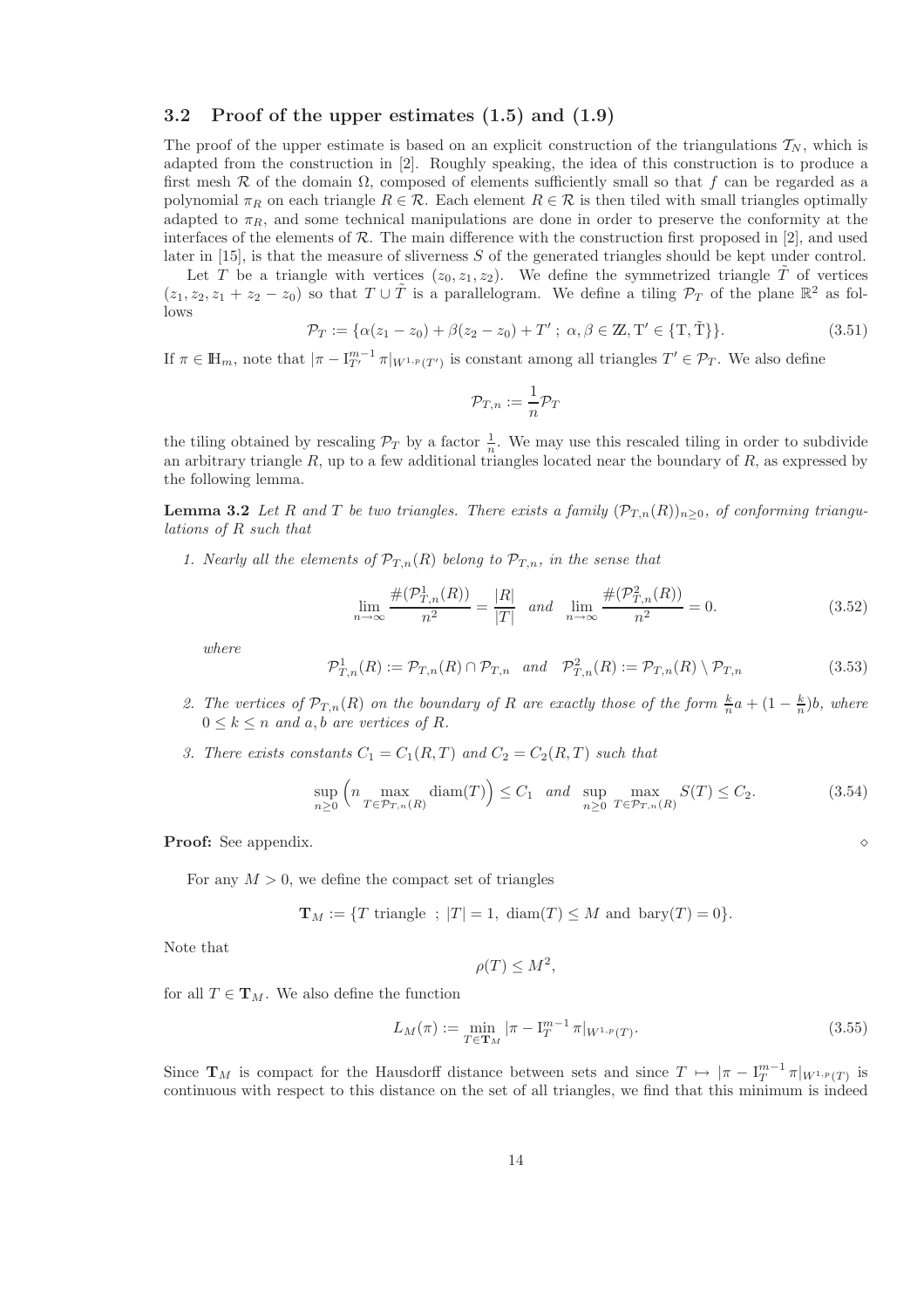attained and  $L_M$  is continuous. We also observe that  $M \mapsto L_M(\pi)$  is a decreasing function of M and that

$$
\lim_{M \to \infty} L_M(\pi) = \inf_{|T|=1, \text{bary}(T)=0} |\pi - I_T^{m-1} \pi|_{W^{1,p}(T)} = \inf_{|T|=1} |\pi - I_T^{m-1} \pi|_{W^{1,p}(T)} = L_{m,p}(\pi),
$$

where we have used the invariance under translation of the interpolation error (1.2) for the second equality. The constant  $M > 0$  is now fixed until the last step of this proof. Let  $\pi \in \mathbb{H}_m$  and let  $T \subset \Omega$  be

homothetic to a triangle achieving the minimum in the definition of  $L_M(\pi)$ . Then,

$$
\begin{split} |f - I_T^{m-1} f|_{W^{1,p}(T)} &\leq | \pi - I_T^{m-1} \pi|_{W^{1,p}(T)} + |(f - \pi) - I_T^{m-1}(f - \pi)|_{W^{1,p}(T)} \\ &\leq |T|^{\frac{1}{\tau}} L_M(\pi) + C|T|^{\frac{1}{\tau}} \rho(T)^{\frac{m}{2}} S(T) \|d^m f - d^m \pi\|_{L^\infty(T)} \\ &\leq |T|^{\frac{1}{\tau}} (L_M(\pi) + CM^{m+2} \|d^m f - d^m \pi\|_{L^\infty(T)}), \end{split} \tag{3.56}
$$

where we have used inequality  $(2.30)$  in the second line, and in third line the fact that

$$
\rho(T)^{\frac{m}{2}}S(T) \le \rho(T)^{\frac{m}{2}+1} \le M^{m+2},
$$

since  $S \leq \rho$  and T is homothetic to an element of  $\mathbf{T}_M$ .

Let  $\delta > 0$  which value will be specified later. Since  $d^m f$  is continuous, we can choose a sufficiently fine mesh  $\mathcal{R} = \mathcal{R}(M, \delta)$  of  $\Omega$  in such way that,

$$
CM^{m+2} \|d^m f(x) - d^m f(y)\|_{L^\infty(T)} \le \delta, \text{ for all } R \in \mathcal{R} \text{ and } x, y \in R. \tag{3.57}
$$

For any triangle  $R \in \mathcal{R}$  we define

$$
z_R := \underset{z \in R}{\text{argmin}} L_M(\pi_z) \quad \text{and} \quad \pi_R := \pi_{z_R}.\tag{3.58}
$$

We also define

$$
T_R := (L_M(\pi_R) + \delta)^{-\frac{\tau}{2}} T_*,
$$
\n(3.59)

where  $T_* \in \mathbf{T}_M$  achieves the minimum in the definition of  $L_M(\pi_R)$ . We denote by  $\mathcal{P}_n(R) = \mathcal{P}_{T_R,n}(R)$ the triangulation of Lemma 3.2 built from the two triangles R and  $T_R$ , and similarly  $\mathcal{P}_n^1(R) = \mathcal{P}_{T_R,n}^1(R)$ and  $\mathcal{P}_n^2(R) = \mathcal{P}_{T_R,n}^2(R)$ . We define for all n the global mesh of  $\Omega$ 

$$
\mathcal{T}_n^{M,\delta} = \bigcup_{R \in \mathcal{R}} \mathcal{P}_n(R),
$$

which coincides with  $\mathcal{P}_n(R)$  on each  $R \in \mathcal{R}$ . Since all the meshes  $\mathcal{P}_n(R)$  are conforming, and since  $\mathcal{P}_n(R)$ has by construction  $n+1$  equispaced vertices on each edge of R, the mesh  $\mathcal{T}_n^{M,\delta}$  is also conforming. According to Equations (3.52) and (3.58), we have

$$
\lim_{n \to \infty} \frac{\# \left( \mathcal{T}_n^{M,\delta} \right)}{n^2} = \sum_{R \in \mathcal{R}} \left( \lim_{n \to \infty} \frac{\# (\mathcal{P}_n(R))}{n^2} \right) = \sum_{R \in \mathcal{R}} |R| (L_M(\pi_R) + \delta)^\tau \le \int_{\Omega} (L_M(\pi_z) + \delta)^\tau dz. \tag{3.60}
$$

For  $T \in \mathcal{P}_n^1(R)$ , we combine (3.56), (3.57) and (3.59) to obtain

$$
|f - I_T^{m-1} f|_{W^{1,p}(T)} \le n^{-\frac{2}{\tau}} \text{ for all } T \in \mathcal{P}_n^1(R). \tag{3.61}
$$

For  $T \in \mathcal{P}_n^2(R)$ , we invoke the isotropic estimate (2.30) to obtain

$$
|f - I_T^{m-1} f|_{W^{1,p}(T)}^p \le C|T|^{\frac{1}{p}} S(T) \operatorname{diam}(T)^{m-1} \|d^m f\|_{L^{\infty}(\Omega)} \le CS(T) \operatorname{diam}(T)^{\frac{2}{\tau}} \|d^m f\|_{L^{\infty}(\Omega)} \tag{3.62}
$$

where C is the constant from  $(2.30)$ . Using the third item in Lemma 3.2, we find that that there exists constants  $C_1 = C_1(M, \delta)$  and  $C_2 = C_2(M, \delta)$  such that

$$
\sup_{n\geq 0} \left( n \max_{T \in \mathcal{T}_n^{M,\delta}} \text{diam}(T) \right) \leq C_1 \text{ and } \sup_{n\geq 0} \max_{T \in \mathcal{T}_n^{M,\delta}} S(T) \leq C_2,\tag{3.63}
$$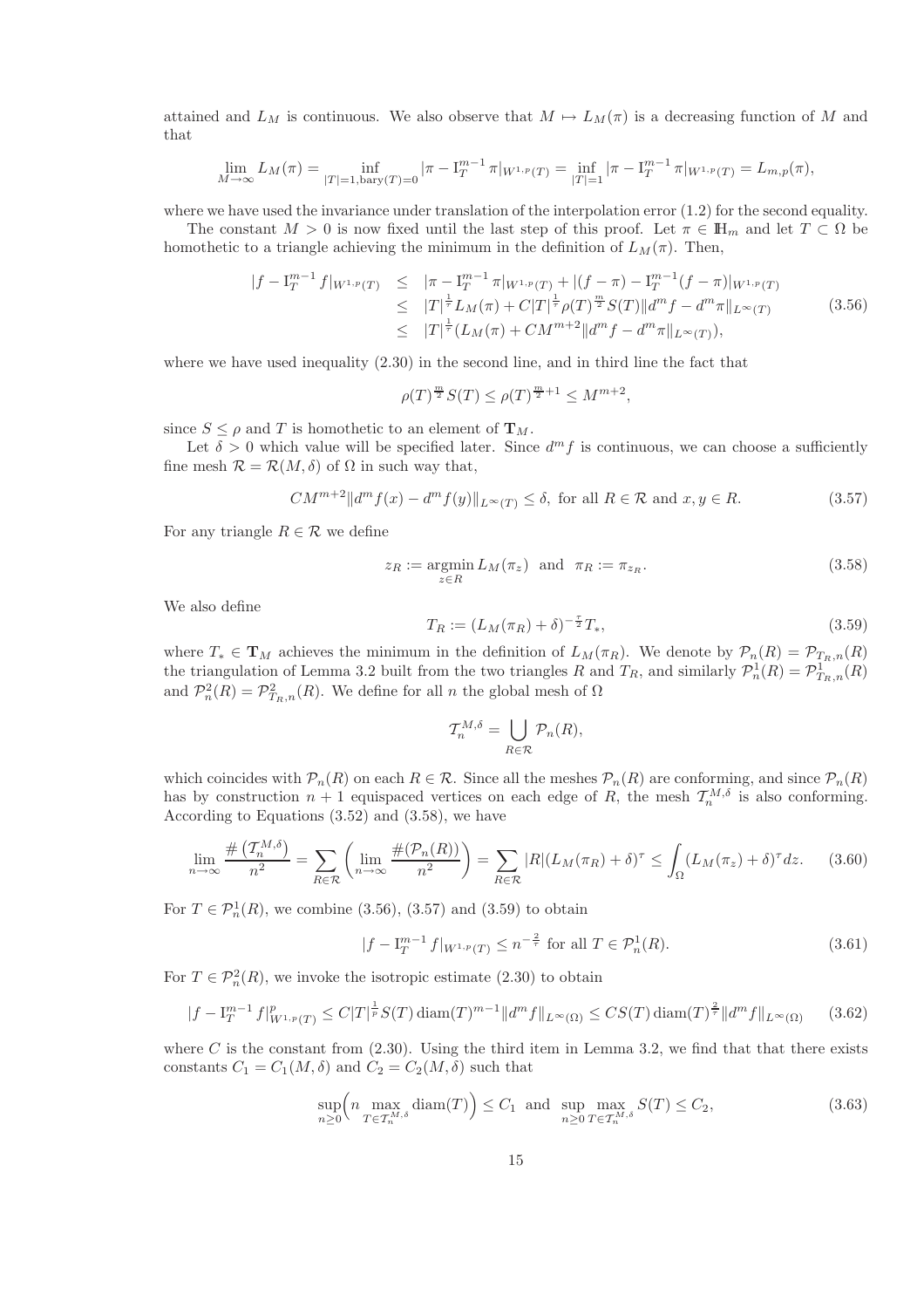so that, combining with (3.62), we have for all  $T \in \mathcal{P}_n^2(R)$ 

$$
|f - I_T^{m-1} f|_{W^{1,p}(T)}^p \le C_0 n^{-\frac{2}{\tau}},\tag{3.64}
$$

with  $C_0 = C_0(M, \delta)$ . Combining (3.61) and (3.64), and using the first item in Lemma 3.2, we obtain

$$
|f - I_{\mathcal{T}_n^{M,\delta}}^{m-1} f|_{W^{1,p}(\Omega)}^p = \sum_{T \in \mathcal{T}_n^{M,\delta}} |f - I_T^{m-1} f|_{W^{1,p}(T)}^p \le \sum_{R \in \mathcal{R}} \left( \#(\mathcal{P}_n^1(R)) n^{-\frac{2p}{\tau}} + \#(\mathcal{P}_n^2(R)) C_1^p n^{-\frac{2p}{\tau}} \right)
$$

therefore

$$
\limsup_{n \to \infty} n^{\frac{2p}{\tau} - 2} |f - I_{\mathcal{T}_n^{M, \delta}}^{m-1} f|_{W^{1, p}(\Omega)}^p \le \sum_{R \in \mathcal{R}} \lim_{n \to \infty} \frac{\#(\mathcal{P}_n^1(R)) + \#(\mathcal{P}_n^2(R))C_1^p}{n^2}
$$

$$
= \sum_{R \in \mathcal{R}} |R|(L_M(\pi_R) + \delta)^\tau
$$

$$
\le \int_{\Omega} (L_M(\pi_z) + \delta)^\tau dz.
$$

Combining this with (3.60) we obtain

$$
\limsup_{n \to \infty} \# (\mathcal{T}_n^{M,\delta})^{\frac{m-1}{2}} \left| f - I_{\mathcal{T}_n^{M,\delta}}^{m-1} f \right|_{W^{1,p}(\Omega)} \leq \| L_M(\pi_z) + \delta \|_{L^\tau(\Omega)}.
$$
\n(3.65)

Let  $\varepsilon > 0$ . Since

$$
\lim_{M \to \infty} \lim_{\delta \to 0} ||L_M(\pi_z) + \delta||_{L^{\tau}(\Omega)} = \lim_{M \to \infty} ||L_M(\pi_z)||_{L^{\tau}(\Omega)} = ||L_{m,p}(\pi_z)||_{L^{\tau}(\Omega)}
$$

we can choose adequately M and  $\delta$  in such way that  $||L_M(\pi_z) + \delta||_{L^{\tau}(\Omega)} \leq ||L_{m,p}(\pi_z)||_{L^{\tau}(\Omega)} + \varepsilon$ . Let  $n = n(N, M, \delta)$  be the largest integer such that  $\#(\mathcal{T}_n^{M, \delta}) \leq N$ , we define

$$
\mathcal{T}_N^\varepsilon:=\mathcal{T}_n^{M,\delta}
$$

.

so that  $N^{-1} \#(\mathcal{T}_{N}^{\varepsilon}) \to 1$  as  $N \to \infty$ . If follows from (3.60) and (3.63) that the sequence of triangulations  $(\mathcal{T}_N^{\varepsilon})$  is admissible, and inequality (3.65) gives

$$
\limsup_{N \to \infty} N^{\frac{m-1}{2}} |f - I_{\mathcal{T}_N^{\varepsilon}}^{m-1} f|_{W^{1,p}(\Omega)} \leq \|L_{m,p}(\pi_z)\|_{L^{\tau}(\Omega)} + \varepsilon.
$$

which is the upper estimate (1.9) announced. Last we choose for all N large enough  $\varepsilon(N) > 0$  such that

$$
N^{\frac{m-1}{2}}|f-\mathbf{I}_{\mathcal{T}_{N}^{\varepsilon(N)}}^{m-1}f|_{W^{1,p}(\Omega)} \leq \|L_{m,p}(\pi_{z})\|_{L^{\tau}(\Omega)} + 2\varepsilon(N).
$$

and such that  $\varepsilon(N) \to 0$  as  $N \to \infty$ . The sequence of triangulations  $\mathcal{T}_N := \mathcal{T}_N^{\varepsilon(N)}$  fulfills the estimate (1.5) which concludes the proof.

# 4 Optimal metrics for linear and quadratic elements

The proof of the upper estimate (1.9) exposed in the previous section involves the construction of meshes  $\mathcal{T}_N^{\varepsilon}$  by tiling each element R of the "coarse" triangulation R using the finer mesh  $\mathcal{P}_n(R)$ . In practice, such a construction may require a very large number of triangles in order to match the optimal error estimate. More commonly used strategies for mesh generation are based on the prescription of a non-euclidean metric depending on f for which each triangle should be isotropic. In this section, we explain how to design such metric in order to derive near-optimal error estimates and we give analytic expressions in the particular case of  $\mathbb{P}_1$  and  $\mathbb{P}_2$  finite elements.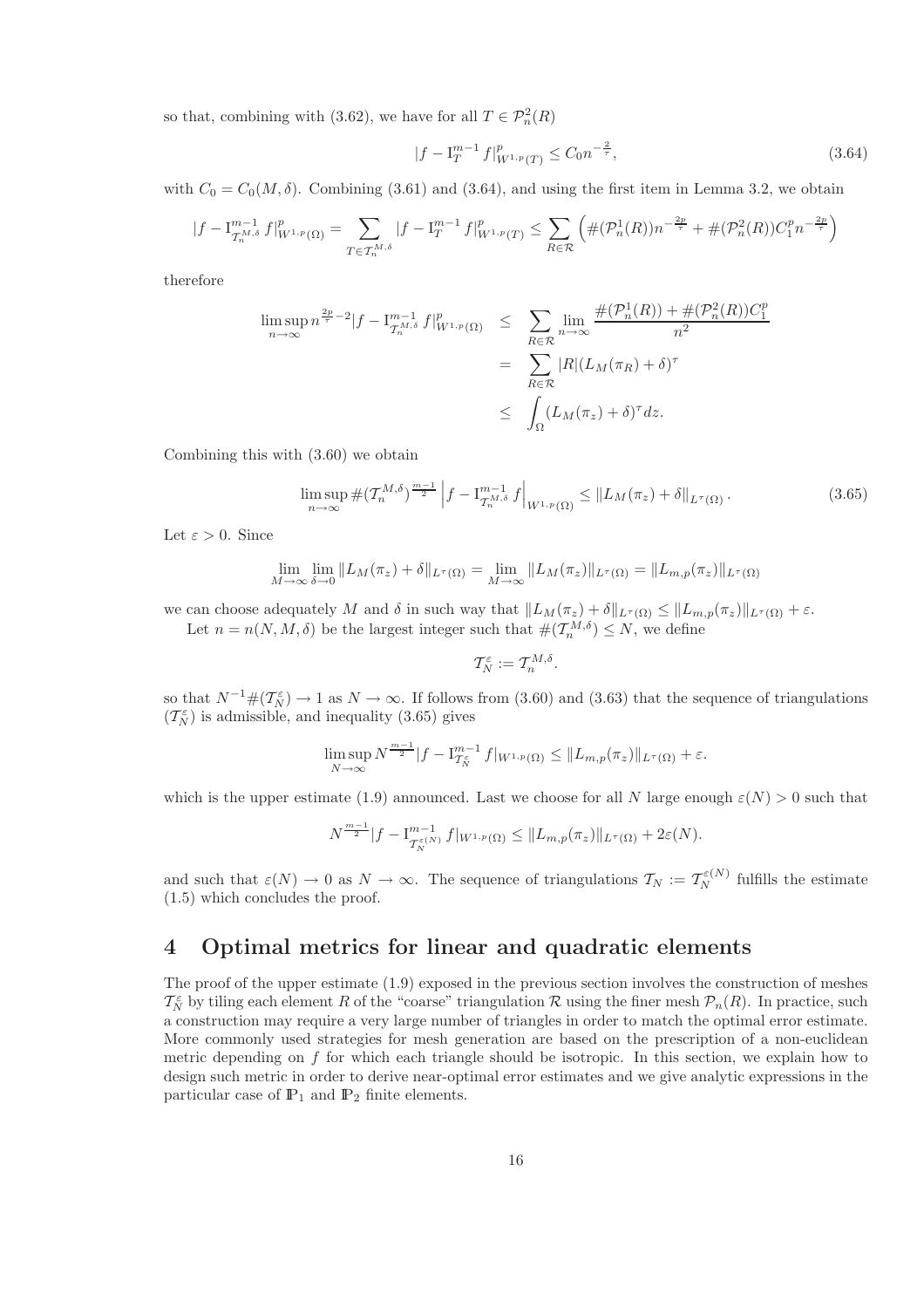### 4.1 Optimal metrics

As a first step, we express the requirements (i), (ii) and (iv) of mesh adaptation in terms of metrics. We therefore use the following notations : we consider a polygonal domain  $\Omega$ , an integer  $m \geq 2$ , an exponent  $1 \leq p < \infty$ , and a function  $f \in C^m(\Omega)$  to be approximated in the  $W^{1,p}$  semi-norm by  $\mathbb{P}_{m-1}$  finite element interpolation on a triangulation of  $\Omega$ . We also consider two real numbers  $\varepsilon > 0$  and  $\delta > 0$ .

We define for all  $\pi \in \mathbb{H}_m$ 

$$
\mathcal{A}'_{\pi} := \{ M \in S_2^+ \; ; \; |\nabla \pi(z)|^2 \le (z^t M z)^{m-1} \text{ for all } z \in \mathbb{R}^2 \} = \{ A^t A \; ; \; A \in \mathcal{A}_{\pi} \}
$$
(4.66)

and we consider a continuous field M of symmetric positive definite matrices satisfying  $\mathcal{M}(z) \in \mathcal{A}'_{\pi_z}$  for all  $z \in \Omega$  and

$$
C_2^{-1}(L_m(\pi_z)+\varepsilon) \leq (\det \mathcal{M}(z))^{\frac{m-1}{4}} \leq C_2(L_m(\pi_z)+\varepsilon), \tag{4.67}
$$

where  $C_2$  is larger than the constant appearing in Lemma 2.5. Such a field exists thanks to the continuity of  $z \mapsto \pi_z$ , and we explain in the sequel of this section a practical construction in the case of piecewise linear and bilinear elements. We then define a field of symmetric positive definite matrices h on  $\Omega$  by

$$
h(z) := \delta^{-\tau} (\det \mathcal{M}(z))^{\frac{-\tau}{2p}} \mathcal{M}(z)
$$
\n(4.68)

where  $\frac{1}{\tau} := \frac{m-1}{2} + \frac{1}{p}$ . Such a field h is called a Riemannian metric. Under some assumptions on the metric h and on the domain  $\Omega$ , which are discussed in [14, 4], it is possible to produce a triangulation  $\mathcal T$ of  $\Omega$  satisfying for all  $T \in \mathcal{T}$  and  $z \in T$ 

$$
C_1^{-1} \le |T|\sqrt{\det h(z)} \le C_1 \quad \text{and} \quad \rho\left(\sqrt{h(z)}(T)\right) \le C_1 \tag{4.69}
$$

where the constant  $C_1 \geq 1$  reflects the quality of the adaptation of the mesh to the metric h. (In the second inequality the square root is meant in the sense of symmetric positive matrices). Examples of such mesh generators are [18, 19, 5]. We shall not discuss in this paper the conditions under which such a mesh can be generated. Let us only mention that, if one ignores a few outliers at the corners of  $\Omega$ , these conditions hold if  $\delta$  is small enough.

Note that  $(\det h(z))^{\frac{1}{2\tau}} = \delta^{-1}(\det \mathcal{M}(z))^{\frac{m-1}{4}}$ , therefore if (4.69) holds we find that for all  $T \in \mathcal{T}$  and  $z \in T$ ,

$$
(C_1C_2)^{-1}\delta \le |T|^{\frac{1}{\tau}}(L_m(\pi_z)+\varepsilon) \le C_1C_2\delta,
$$

hence condition (i) of equilibrated errors, as stated in (2.32), holds provided  $C_T \geq C_1 C_2$ . Furthermore for all  $z \in \Omega$  let us define  $A_z := \sqrt{\mathcal{M}(z)}$  and note that  $A_z \in \mathcal{A}_{\pi_z}$  and det  $A_z = \sqrt{\det \mathcal{M}(z)}$ . Using (4.67) and (4.69) we find that condition (ii) of optimal shapes, as stated in (2.33), holds provided  $C_T \geq C_2$ . Condition (iv) holds when the mesh T is sufficiently refined, which is the case if  $\delta$  is small enough.

In summary, given a map  $\mathcal{M} : \Omega \to S_2^+$  satisfying  $\mathcal{M}(z) \in \mathcal{A}'_{\pi_z}$ , (4.67) and such that  $\mathcal{M}(z)$  is positive definite, state of the art mesh generators allow us to build triangulations  $\mathcal T$  that match the conditions (i), (ii) and (iv). In order to prove the near-optimal estimate

$$
\#(T)^{\frac{m-1}{2}}|f-\mathrm{I}_{T}^{m-1}|_{W^{1,p}(\Omega)}\leq C\|L_m(\pi_z)+\varepsilon\|_{L^\tau(\Omega)},
$$

it is also necessary that the generated meshes satisfy condition (iii) of bounded measure of sliverness, as stated in (2.34). Unfortunately, the author has not heard of theoretical results that would guarantee this condition when a mesh is built by such algorithms. We discuss in §4.2. the observed behaviour of  $S(T)$ when using the mesh generation software [18].

For  $m \in \{2, 3\}$ , which correspond to  $\mathbb{P}_1$  and  $\mathbb{P}_2$  elements, we give in the sequel a simple expression of a continuous map  $\mathcal{M}_m : \mathbb{H}_m \to S_2^+$  satisfying  $\mathcal{M}_m(\pi) \in \mathcal{A}'_\pi$  for all  $\pi \in \mathbb{H}_m$  and

$$
K^{-1}L_m(\pi) \le (\det \mathcal{M}_m(\pi))^{\frac{m-1}{4}} \le KL_m(\pi)
$$
\n(4.70)

for some absolute constant  $K \geq 1$ . It is not hard to build from  $\mathcal{M}_m(\pi)$  a matrix  $\mathcal{M}(z)$  satisfying (4.67). For practical uses one usually takes

$$
\mathcal{M}(z) := \mathcal{M}_m(\pi_z) + \mu \operatorname{Id}.
$$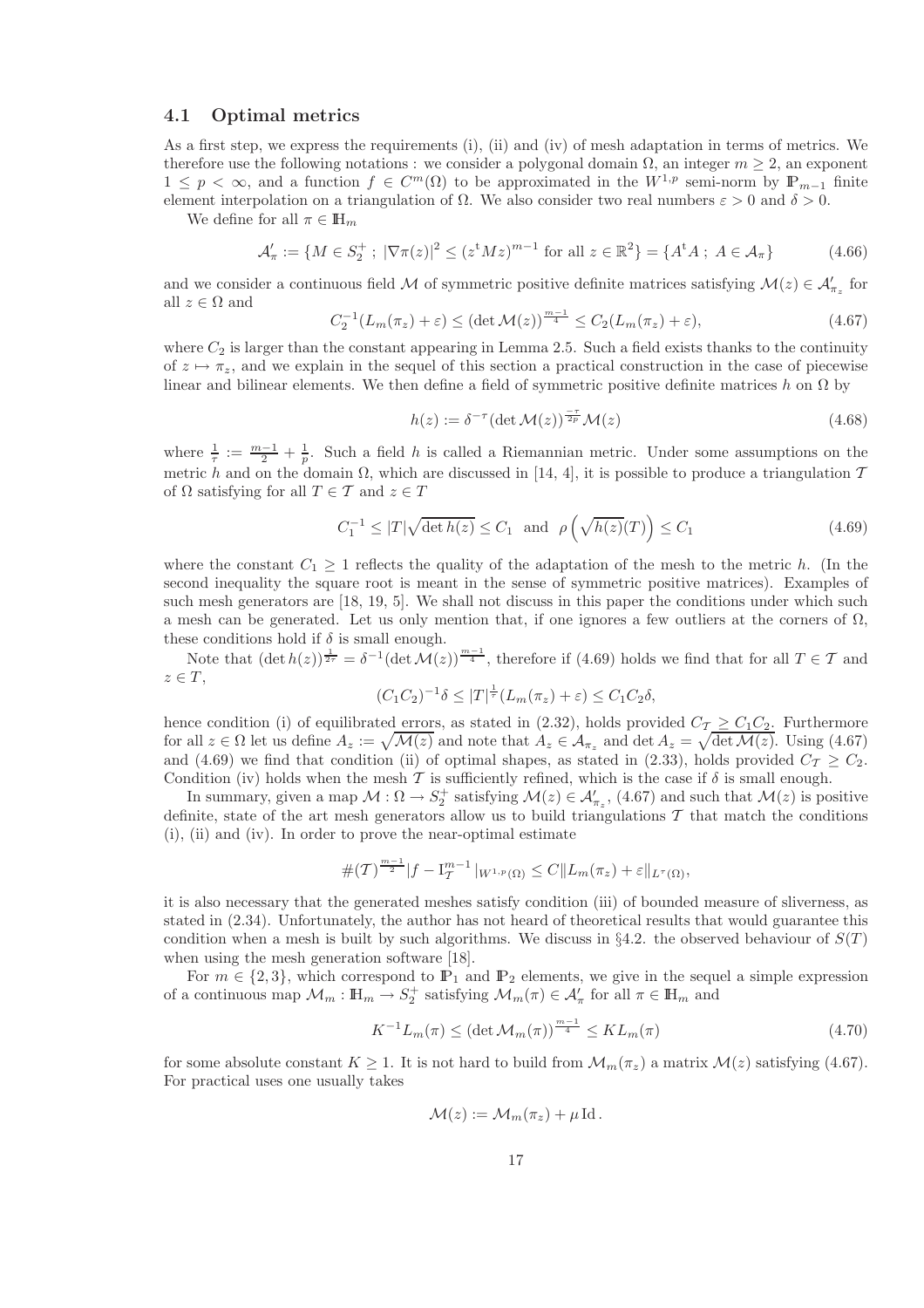where the constant  $\mu \geq 0$  is here to avoid degeneracy problems.

Let us mention that there exists radically different approaches to anisotropic mesh generation, which are not based on Riemannian metrics. For example the hierarchical refinement procedure exposed in [8], which was proved in [15] to yield the best possible estimate (1.1) in the case of piecewise linear interpolation of bidimensional convex functions with the error measured in  $L^p$  norm. This approach does not seem to adapt well to the  $W^{1,p}$  norm: the main problem arises again from condition (iii) of bounded measure of sliverness.

### 4.2 The case of linear and quadratic elements

We now give analytic expression of matrix fields  $\mathcal{M}_2$  and  $\mathcal{M}_3$  satisfying (4.70), which correspond to linear and quadratic elements. In the simplest and already well established case of  $\mathbb{P}_1$  elements, a more detailed analysis can be found in [16]. In contrast, the results for quadratic elements are new.

Let  $\pi \in \mathbb{H}_2$ ,  $\pi = ax^2 + 2bxy + cy^2$ . For any such quadratic form, we use the notation

$$
[\pi] = \left(\begin{array}{cc} a & b \\ b & c \end{array}\right).
$$

We define

$$
\mathcal{M}_2(\pi) := 4[\pi]^2 = 4\left(\begin{array}{cc} a & b \\ b & c \end{array}\right)^2 = 4\left(\begin{array}{cc} a^2 + b^2 & b(a+c) \\ b(a+c) & b^2 + c^2 \end{array}\right) \tag{4.71}
$$

For all  $z \in \mathbb{R}^2$  one has  $\nabla \pi(z) = 2[\pi]z$ , and therefore  $|\nabla \pi(z)|^2 = z^t \mathcal{M}_2(\pi)z$ . It follows that  $\mathcal{M}_2(\pi) \in \mathcal{A}'_\pi$ and

$$
\det \mathcal{M}_2(\pi) = \inf \{ \det M \; ; \; M \in \mathcal{A}'_{\pi} \}
$$

which implies (4.70) according to Lemma 2.5.

Let  $\pi \in \mathbb{H}_3$ ,  $\pi = ax^3 + 3bx^2y + 3cxy^2 + dy^3$ . We define

$$
\mathcal{M}_3(\pi) := \sqrt{[\partial_x \pi]^2 + [\partial_y \pi]^2} = 3\sqrt{\left(\begin{array}{cc} a & b \\ b & c \end{array}\right)^2 + \left(\begin{array}{cc} b & c \\ c & d \end{array}\right)^2} = 3\sqrt{\left(\begin{array}{cc} a^2 + 2b^2 + c^2 & ab + 2bc + cd \\ ab + 2bc + cd & b^2 + 2c^2 + d^2 \end{array}\right)}
$$
(4.72)

In the sense of symmetric matrices, we have

$$
\mathcal{M}_3(\pi) = \sqrt{[\partial_x \pi]^2 + [\partial_y \pi]^2} \ge \sqrt{[\partial_x \pi]^2} = |[\partial_x \pi]|.
$$

It follows that

$$
|\nabla \pi(z)|^2 = |\partial_x \pi(z)|^2 + |\partial_y \pi(z)|^2 \le 2(z^{\mathsf{t}} \mathcal{M}_3(\pi) z)^2,
$$

hence  $\sqrt{2}\mathcal{M}(\pi) \in \mathcal{A}'(\pi)$ . Note that

$$
\det \mathcal{M}_3(\pi) = 9\sqrt{(a^2 + 2b^2 + c^2)(b^2 + 2c^2 + d^2) - (ab + 2bc + cd)^2}.
$$
 (4.73)

It remains to establish  $(4.70)$ . This point is postponed to  $\S5$ , right after  $(5.87)$ , as we develop a general method for obtaning simple equivalents of the functions  $L_m$ . Let us finally mention the work [13] in which approximate solutions to the optimization problem inf{det  $M$ ;  $M \in \mathcal{A}'_{\pi}$ } are obtained through numerical optimization. This approach works for general  $m$  but is harder to use than the algebraic expressions of  $\mathcal{M}_2(\pi)$  and  $\mathcal{M}_3(\pi)$  given here.

### 4.3 Limiting the anisotropy in mesh adaptation

The measure of non degeneracy of a triangle and of its image by a linear transform can be linked by the following result.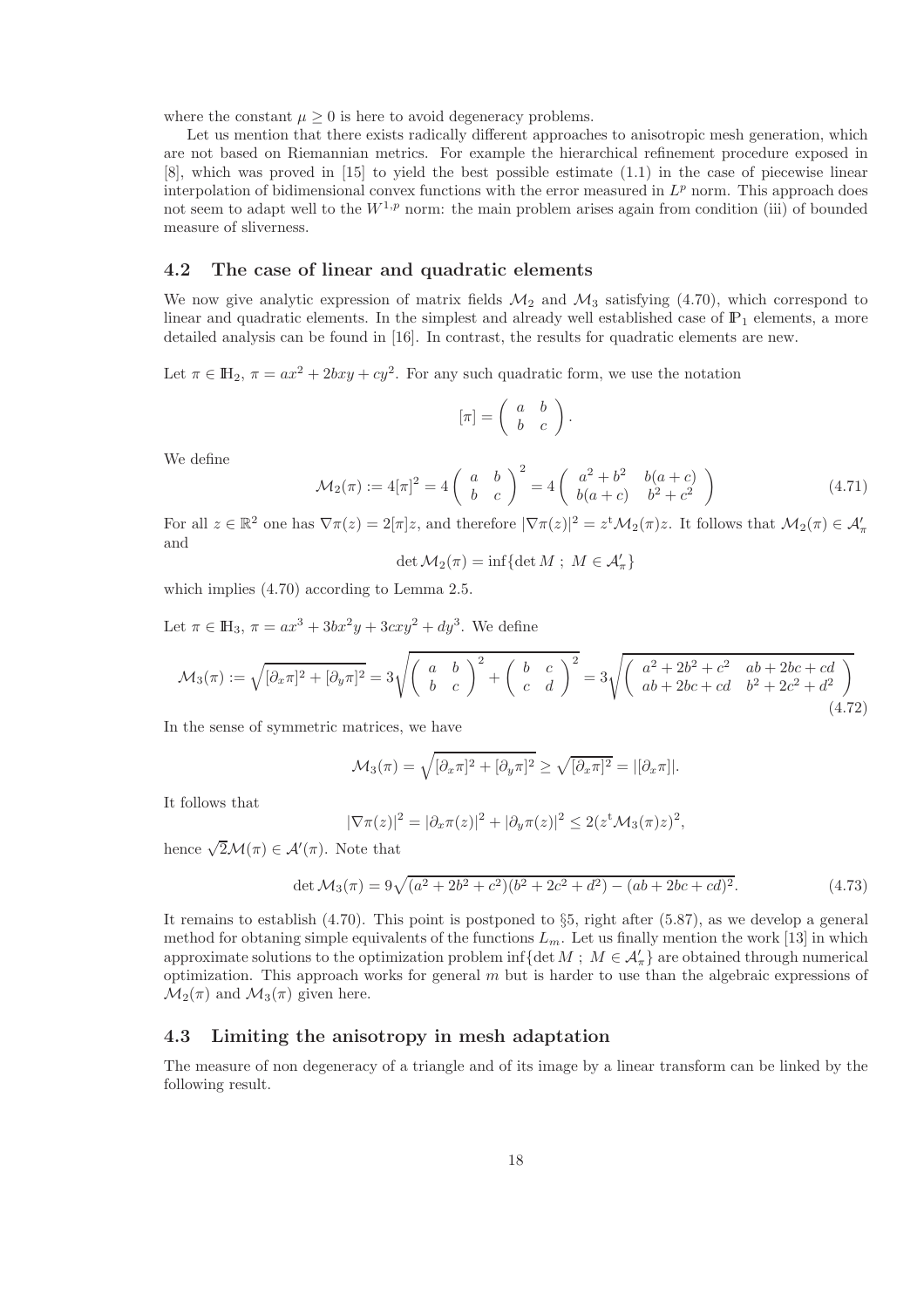**Proposition 4.1** *There exists an absolute constant*  $c > 0$  *such that for any triangle* T and any  $A \in GL_2$ .

$$
\frac{c}{\rho(A(T))} \le \frac{\rho(T)}{\|A\| \|A^{-1}\|} \le \rho(A(T)).\tag{4.74}
$$

**Proof:** We use in this proof the identity  $|\det B| = ||B|| ||B^{-1}||^{-1}$  which holds for all  $B \in GL_2$ . Let T' be a triangle and let  $A' \in GL_2$ , then

$$
\rho(A'(T')) = \frac{\text{diam}(A'(T'))^2}{|A'(T')|} \le \frac{||A'||^2}{|\det A'|} \frac{\text{diam}(T')^2}{|T'|} = ||A'|| ||A'^{-1}|| \rho(T').
$$

with the particular choice  $A' = A^{-1}$  and  $T' = A(T)$  we obtain the right side of (4.74). Let  $T_{eq}$  be an equilateral triangle of area 1, and let  $\mu$  be the diameter of the largest ball included in  $T_{eq}$ . Up to a translation on  $T_{eq}$  we can assume that there exists  $B \in GL_2$  such that  $T = B(T_{eq})$ . We then have

diam( $B(T_{\text{eq}})$ ) diam( $AB(T_{\text{eq}})$ )  $\geq \mu^2 ||B|| ||AB|| \geq \mu^2 ||B|| ||A|| ||B^{-1}||^{-1} = \mu^2 ||A|| | \det B|$ 

Hence, since  $|T| = |B(T_{eq})| = |\det B|$ ,

$$
\rho(T)\rho(A(T)) = \frac{\text{diam}(T)^2 \cdot \text{diam}(A(T))^2}{|T||A(T)|} \ge \frac{(\mu^2 ||A|| |\cdot |\det B||)^2}{|\cdot |\det B|^2 |\cdot |\det A|} = \mu^4 ||A|| ||A^{-1}||
$$

which establishes the left part of (4.74) with  $c = \mu^4 = \frac{2^4}{3^3}$ 3

 $\frac{1}{3}$ .  $\diamond$ 

A consequence of the above lemma is that if T is a mesh adapted to a metric h in the sense of (4.69), then for all  $T \in \mathcal{T}$  and  $z \in T$  we have

$$
cC_1^{-1}\sqrt{\|h(z)\|\|h(z)^{-1}\|} \le \rho(T) \le C_1\sqrt{\|h(z)\|\|h^{-1}(z)\|}.
$$

The measure of non-degeneracy  $\rho(T)$  is thus large when  $h(z)$  is ill conditioned. Although this property is desirable in order to adapt to highly anisotropic features of the function  $f$  to be approximated, excessive degeneracy can cause mesh generation problems, which are discussed in §4.2. In the following, we explain how to slightly modify the construction of  $\mathcal{M}_2$  and  $\mathcal{M}_3$  in order to control the value of  $\rho(T)$ .

According to (4.68) we have  $||h(z)|| ||h^{-1}(z)|| = ||\mathcal{M}(z)|| ||\mathcal{M}(z)^{-1}||$ , and thus

$$
\rho(T) \leq C_1 \sqrt{\|\mathcal{M}(z)\| \|\mathcal{M}(z)^{-1}\|}.
$$

This leads us to define for all  $\alpha \geq 1$ ,

$$
\mathcal{A}'_{\pi,\alpha}:=\{M\in\mathcal{A}'_\pi\;;\;\|M\|\|M^{-1}\|\le\alpha^2\}.
$$

Let  $M \in S^2_+$ , let R be a rotation and let  $\lambda \geq \mu \geq 0$  be the eigenvalues of M in such way that  $M = R^t \text{diag}(\lambda, \mu)R$ . We define for any  $\alpha \geq 1$ 

$$
M^{(\alpha)} := R^{\mathrm{t}} \left( \begin{array}{cc} \lambda & 0 \\ 0 & \max(\lambda \alpha^{-2}, \mu) \end{array} \right) R. \tag{4.75}
$$

Clearly  $M^{(\alpha)} \geq M$ , and if  $M \neq 0$  then  $||M^{(\alpha)}|| || (M^{(\alpha)})^{-1} || \leq \alpha^2$ . Hence for all  $M \in \mathcal{A}'_{\pi}$  we have  $M^{(\alpha)} \in \mathcal{A}'_{\pi,\alpha}.$ 

In the case of piecewise linear elements we therefore have  $\mathcal{M}_{2}^{(\alpha)}(\pi) \in \mathcal{A}'_{\pi,\alpha}$  for all  $\pi \in \mathbb{H}_{2}$ , and one easily shows that  $\det \mathcal{M}_2^{(\alpha)}(\pi) = \inf \{ \det M \; ; \; M \in \mathcal{A}'_{\pi,\alpha} \}.$  This suggests that constructing  $\mathcal{M}(z)$ from  $\mathcal{M}_{2}^{(\alpha)}(\pi_{z})$  instead of  $\mathcal{M}_{2}(\pi_{z})$  leads to a near-optimal mesh adaptation to the function f, under the constraint  $\rho(T) \leq C_1 \alpha$  for all triangles T in the triangulation. The following proposition implies the same in the case of piecewise quadratic finite elements.

**Proposition 4.2** *Let*  $\pi \in H_3$  *and*  $\alpha \geq 1$ *. Then*  $\sqrt{2} \mathcal{M}_3^{(\alpha)}(\pi) \in \mathcal{A}'_{\pi,\alpha}$  *and* 

$$
\det \mathcal{M}_3^{(\alpha)}(\pi) \le K \inf \{ \det M \; ; \; M \in \mathcal{A}'_{\pi,\alpha} \} \tag{4.76}
$$

*where the constant* K *is independent* of  $\pi$  *and*  $\alpha$ *.*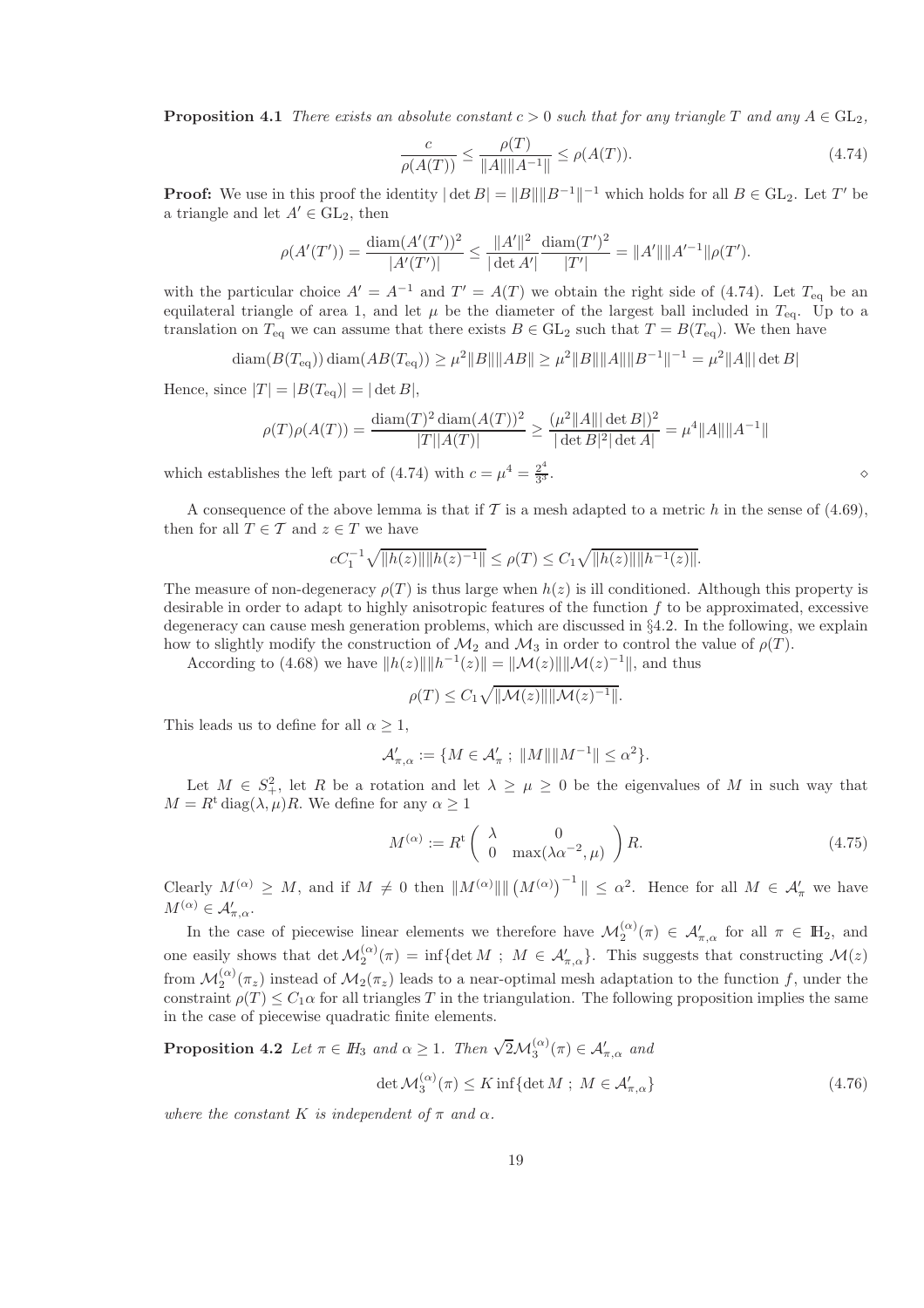**Proof:** We already know that  $\sqrt{2} \mathcal{M}_{3}^{(\alpha)}(\pi) \in \mathcal{A}'_{\pi,\alpha}$ . If  $\mathcal{M}_{3}^{(\alpha)}(\pi) = \mathcal{M}_{3}(\pi)$  then (4.76) holds as a consequence of (4.70) and Lemma 2.5. We therefore assume in the following that  $\mathcal{M}_{3}^{(\alpha)}(\pi) \neq \mathcal{M}_{3}(\pi)$ . Let

$$
\lambda_*(\pi) := \|\nabla \pi\|_{L^{\infty}(D)} = \sup_{|z| \le 1} |\nabla \pi(z)|,
$$

where  $D = \{z \in \mathbb{R}^2 \, ; \, |z| \leq 1\}$  is the unit disc of  $\mathbb{R}^2$ . The largest ball inscribed in  $\{z \in \mathbb{R}^2 \, ; \, |\nabla \pi(z)| \leq 1\}$ is  $\lambda_*(\pi)^{-\frac{1}{2}}D$ . Let  $M \in \mathcal{A}'_{\pi,\alpha}$  and let  $\lambda_1 \geq \lambda_2 > 0$  be its eigenvalues. The ellipse  $\{z \in \mathbb{R}^2 \; ; \; z^t M z \leq 1\}$ contains the ball  $\lambda_1^{-\frac{1}{2}}D$ , hence  $\lambda_1 \geq \lambda_*(\pi)$ . Furthermore  $\lambda_2 \geq \alpha^{-2}\lambda_1$ , hence

$$
\det M = \lambda_1 \lambda_2 \ge \alpha^{-2} \lambda_1^2 \ge \alpha^{-2} \lambda_*(\pi)^2. \tag{4.77}
$$

Let  $\lambda(\pi)$  be the largest eigenvalue of  $\mathcal{M}_3(\pi)$ , and assume that  $\pi = ax^2 + 3bx^2y + 3cxy^2 + dy^3$ . We obtain from  $(4.72)$  that

$$
\lambda(\pi) \le \sqrt{\text{Tr } \mathcal{M}_3(\pi)^2} = \sqrt{a^2 + 3b^2 + 3c^2 + d^2}.
$$

Since the norms  $\|\nabla \pi\|_{L^{\infty}(D)}$  and  $\sqrt{a^2 + 3b^2 + 3c^2 + d^2}$  are equivalent on the vector space  $\mathbb{H}_3$ , there exists a constant  $C_0 > 0$  independent of  $\pi \in \mathbb{H}_3$  such that  $\lambda(\pi) \leq C_0 \lambda_*(\pi)$ . Since  $\mathcal{M}_3^{(\alpha)}(\pi) \neq \mathcal{M}_3(\pi)$ , the eigeinvalues of  $\mathcal{M}_3^{(\alpha)}(\pi)$  are  $\lambda(\pi)$  and  $\alpha^{-2}\lambda(\pi)$ . Hence

$$
\det \mathcal{M}_3^{(\alpha)}(\pi)) = \alpha^{-2} \lambda(\pi)^2 \le C_0^2 \alpha^{-2} \lambda_*(\pi)^2.
$$

Combining this with (4.77) we conclude the proof, with  $K = C_0^2$ 

Let us finally mention that, although they are derived from the coefficients of  $\pi$ , the maps  $\pi \mapsto \mathcal{M}_m(\pi)$ and  $\pi \mapsto \mathcal{M}_m^{(\alpha)}(\pi)$  for  $m \in \{2,3\}$  are invariant under rotation, and therefore not tied to the chosen system of coordinate  $(x, y)$ , as expressed by the following result.

**Proposition 4.3** *For*  $m \in \{2, 3\}$ *, if*  $\pi \in I\!H_m$  *and if* U *is unitary, then* 

$$
\mathcal{M}_m(\pi \circ U) = U^{\mathrm{t}} \mathcal{M}_m(\pi) U.
$$

*Furthermore, if*  $\alpha \geq 1$ *, then*  $\mathcal{M}_m^{(\alpha)}(\pi \circ U) = U^{\dagger} \mathcal{M}_m^{(\alpha)}(\pi)U$ .

**Proof:** We only prove the invariance under unitary transformation of  $M_3$ , since the proof for  $M_2$ is elementary, as well at the result for  $\mathcal{M}_m^{(\alpha)}$ . Let  $\pi \in \mathbb{H}_3$ , let  $D_x = [\partial_x \pi]$  and  $D_y = [\partial_y \pi]$ . Let  $U =$  $\begin{pmatrix} u_{11} & u_{12} \\ u_{21} & u_{22} \end{pmatrix}$  be unitary, then

$$
[\partial_x(\pi \circ U)] = u_{11}U^{\dagger}D_xU + u_{12}U^{\dagger}D_yU \quad \text{and} \quad [\partial_y(\pi \circ U)] = u_{21}U^{\dagger}D_xU + u_{22}U^{\dagger}D_yU
$$

Hence

 $[\partial_x(\pi \circ U)]^2 + [\partial_y(\pi \circ U)]^2 = (u_{11}^2 + u_{21}^2)U^{\dagger}D_x^2U + (u_{11}u_{12} + u_{21}u_{22})U^{\dagger}(D_xD_y + D_yD_x)U + (u_{12}^2 + u_{22}^2)U^{\dagger}D_y^2U$ which equals  $U^{\text{t}} D_x^2 U + U^{\text{t}} D_y^2 U$  since U is unitary. Eventually

$$
\mathcal{M}_3(\pi \circ U) = \sqrt{U^{\dagger} D_x^2 U + U^{\dagger} D_y^2 U} = U^{\dagger} \sqrt{D_x^2 + D_y^2} U = U^{\dagger} \mathcal{M}_3(\pi) U
$$

which concludes the proof.  $\Diamond$ 

 $\bullet$   $\circ$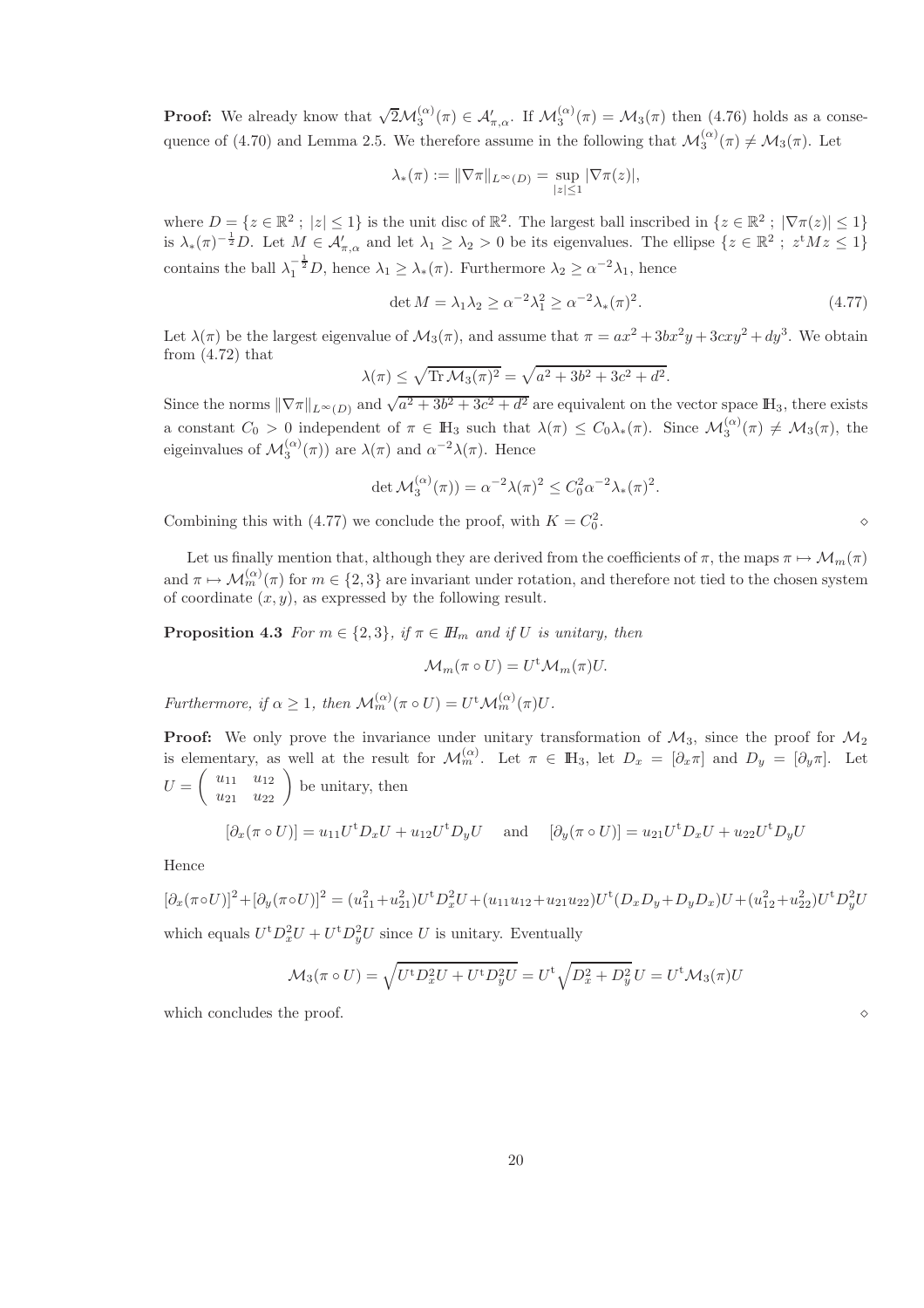

Figure 2: Description of the function  $f_{\delta}$ ,  $\delta = 0.1$ .

### 4.4 Numerical results

The envisionned applications for the theory developped in this paper are mainly in the field of partial differential equations that exhibit "shocks", and strongly anisotropic features, in particular conservation laws and fluid dynamics. We shall therefore test the quality of our meshes on a synthetic function that mimics the typical behavior of functions encountered in these contexts. For all  $\delta > 0$ , our test function  $f_\delta : [-1, 1]^2 \to \mathbb{R}$  is defined as follows

$$
f_{\delta}(x, y) := \tanh\left(\frac{2x - \sin(5y)}{\delta}\right) + x^3 + xy^2.
$$

In all numerical results, we choose  $\delta := 0.1$ . This function  $f_{\delta}$ , although smooth, exhibits a "smoothed jump" of height 2 along to the curve defined by the equation  $2x = \sin(5y)$ , on a layer of width  $\delta$ . On the rest of the domain,  $f_\delta$  is dominated by the polynomial part  $x^3 + xy^2$ . The level lines and a 3D plot of  $f_\delta$ are presented on the two rightmost pictures of Figure 2.

Our purpose is to produce four triangulations  $\mathcal{T}_{H^1,\mathbb{P}_1}$ ,  $\mathcal{T}_{H^1,\mathbb{P}_2}$ ,  $\mathcal{T}_{L^2,\mathbb{P}_1}$  and  $\mathcal{T}_{L^2,\mathbb{P}_2}$  containing 2000 triangles each and which, for this cardinality, produce respectilvely the smallest possible interpolation errors  $\|\nabla f - \nabla I_T^1 f\|_2$ ,  $\|\nabla f - \nabla I_T^2 f\|_2$ ,  $\|f - I_T^1 f\|_2$  and  $\|f - I_T^2 f\|_2$ . It is clearly out of reach to find the triangulations leading exactly to the smallest error. Following the analysis developed in the beginning of this section we have generated  $\mathcal{T}_{H^1,\mathbb{P}_1}$  and  $\mathcal{T}_{H^1,\mathbb{P}_2}$  based on the metrics

$$
h_{H^1,\mathbb{P}_1}(z) = \lambda_1 (\det \mathcal{M}_2^{(100)}(\pi_z))^{-\frac{1}{4}} \mathcal{M}_2^{(100)}(\pi_z) \quad \text{where} \quad \pi_z := \frac{d^2 f_\delta(z)}{2}, h_{H^1,\mathbb{P}_2}(z) = \lambda_2 (\det \mathcal{M}_3(\pi_z))^{-\frac{1}{6}} \mathcal{M}_3(\pi_z) \quad \text{where} \quad \pi_z := \frac{d^3 f_\delta(z)}{6},
$$
 (4.78)

where the positive constants  $\lambda_1, \lambda_2$  are adjusted in such way that the meshes generated have 2000 elements. Mesh generation was performed by the open source program FreeFEM++ [18] and results are illustrated on Figure 3. Note that we have used  $\mathcal{M}_2^{(100)}$  (defined as in (4.75)) instead of  $\mathcal{M}_2$  which would lead to a different triangulation  $\mathcal{T}_{H^1,\mathbb{P}_1}^*$ , also displayed on Figure 3, and associated to the metric

$$
h_{H^1,\mathbb{P}_1}^*(z) := \lambda_1^* (\det \mathcal{M}_2(\pi_z))^{-\frac{1}{4}} \mathcal{M}_2(\pi_z) \text{ where } \pi_z := \frac{d^2 f_\delta(z)}{2},
$$

with again  $\lambda_1^*$  adjusted to obtain 2000 elements. The use of  $\mathcal{M}_2^{(100)}$  in place of  $\mathcal{M}_2$  is justified by mesh generation issues which are discussed in the next subsection.

Similarly, and following the study developed in [15], we have generated  $\mathcal{T}_{L^2,\mathbb{P}_1}$  and  $\mathcal{T}_{L^2,\mathbb{P}_2}$  from the metrics

$$
h_{L^2,\mathbb{P}_1}(z) = \mu_1(\det \mathcal{N}_2(\pi_z))^{-\frac{1}{6}} \mathcal{N}_2(\pi_z) \quad \text{where} \quad \pi_z := \frac{d^2 f_\delta(z)}{2}, h_{L^2,\mathbb{P}_2}(z) = \mu_2(\det \mathcal{N}_3(\pi_z))^{-\frac{1}{8}} \mathcal{N}_3(\pi_z) \quad \text{where} \quad \pi_z := \frac{d^3 f_\delta(z)}{6},
$$

where again  $\mu_1, \mu_2$  are adjusted in order to generate a mesh with 2000 elements. Here  $\mathcal{N}_2(\pi) := \sqrt{\mathcal{M}_2(\pi)}$ and

 $\mathcal{N}_3(\pi) := \operatorname{argmin} \{ \det M \; ; \; M \in S_2^+ \text{ and } |\pi(z)| \leq (z^t M z)^{\frac{3}{2}} \text{ for all } z \in \mathbb{R}^2 \}.$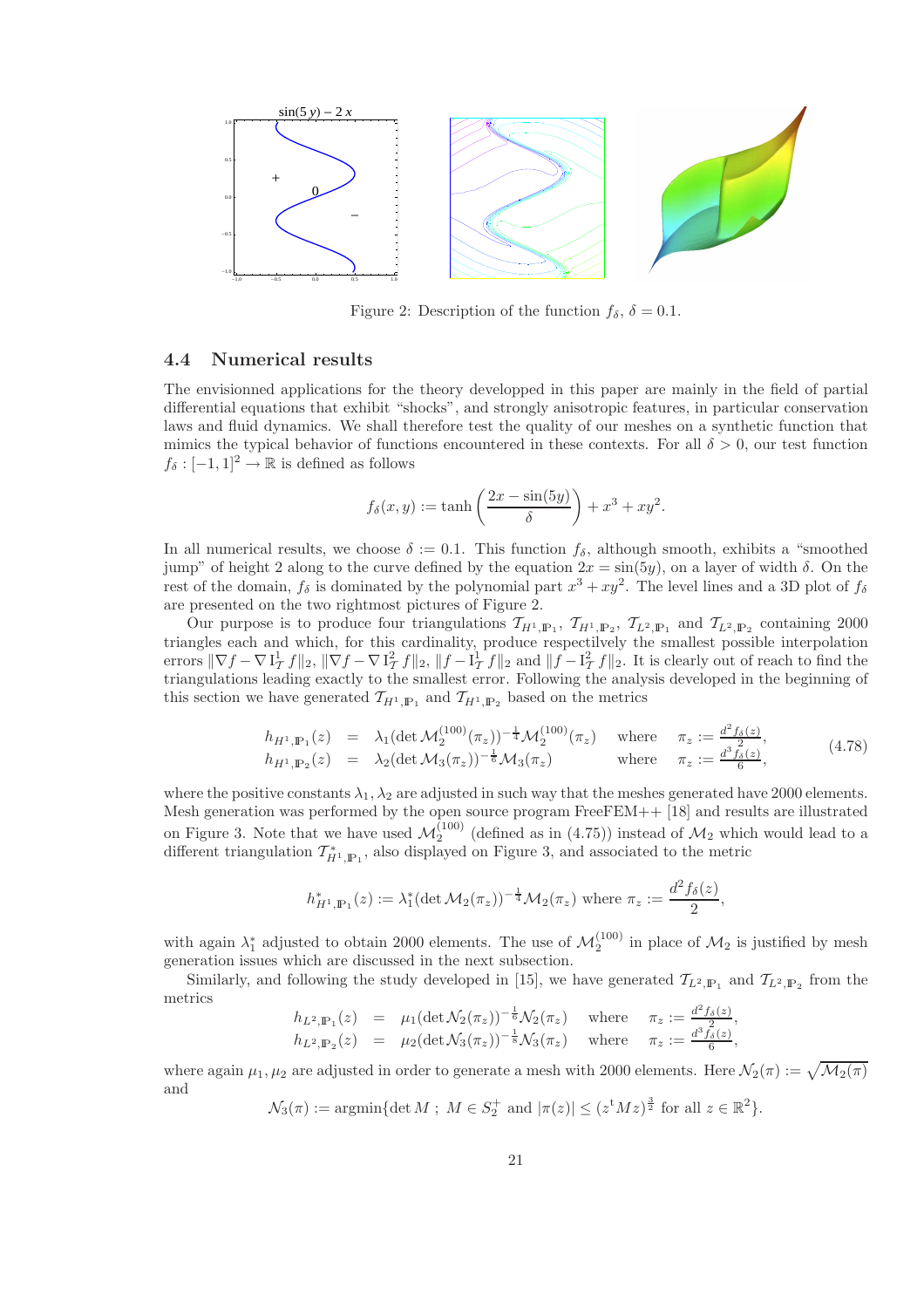

Figure 3: The meshes  $\mathcal{T}_{H^1,\mathbb{P}_1}^*$ ,  $\mathcal{T}_{H^1,\mathbb{P}_1}$  and  $\mathcal{T}_{H^1,\mathbb{P}_2}$  adapted to  $f_\delta$  (500 triangles only).

We have obtained the following results, which confirm the use of the metric adapted to a given norm and interpolation degree produces the triangulation that yields the smallest interpolation error in this case (at least among these four triangulations).

| $\#T = 2000 \int T_{H^1,\mathbb{P}_1}$ $T_{H^1,\mathbb{P}_2}$ $T_{L^2,\mathbb{P}_1}$ $T_{L^2,\mathbb{P}_2}$ |  |  |        |
|-------------------------------------------------------------------------------------------------------------|--|--|--------|
| $ f_{\delta} - I_T^1 f_{\delta} _{H_0^1}$ 1.35 1.47 1.43 1.63                                               |  |  |        |
| $10 f_{\delta}-\mathbf{I}_{\mathcal{T}}^2 f_{\delta} _{H_0^1}$ 1.66 1.17 1.89 1.47                          |  |  | (4.79) |
| $10^2 \  f_{\delta} - I_T^1 f_{\delta} \ _{L^2}^{\circ}$   1.54 2.73 0.759 1.18                             |  |  |        |
| $10^4 \  f_\delta - I_T^2 f_\delta \ _{L^2}$ 6.64 6.61 4.73 3.17                                            |  |  |        |

### 4.5 Quality of a triangulation generated from a metric

Given a metric  $h: \Omega \to S_2^+$ , there does not always exists a triangulation T adapted to h, i.e. satisfying (4.69) for some constant  $C_1 \geq 1$  not too large. Such a triangulation exists only if h satisfies some constraints which are analyzed in  $[14]$ . Instead of analysing the metric h prior to the process of mesh generation, we choose here the simpler option of evaluating a posteriori the quality of a triangulation  $T$ .

Since we are interested in the  $H^1 = W^{1,2}$  semi norm we define following (2.34)

$$
S(\mathcal{T}):=\left(\frac{1}{\#\mathcal{T}}\sum_{T\in\mathcal{T}}S(T)^2\right)^{\frac{1}{2}}.
$$

For all  $T \in \mathcal{T}$  we define  $h_T := h(\text{bary}(T)) \in S_2^+$ . We also define the sets

$$
E := \left\{ \ln \left( |T| \sqrt{\det h_T} \right) ; T \in \mathcal{T} \right\} \text{ and } F := \left\{ \rho \left( \sqrt{h_T}(T) \right) ; T \in \mathcal{T} \right\}.
$$

According to (4.69), the quality of  $\mathcal T$  is reflected by the quantities

$$
\exp(\max E - \min E) \text{ and } \max F.
$$

However these quantities give a rather pessimistic account of the adaptation of  $\mathcal T$  to h, and *heuristically* we find it more fruitful to consider averages. We therefore define

$$
\rho(\mathcal{T},h):=\frac{1}{\#(\mathcal{T})}\sum_{T\in\mathcal{T}}\rho\left(\sqrt{h_T}(T)\right)
$$

.

and

$$
\sigma(\mathcal{T},h):=\exp\left(\frac{1}{\#(E)}\sum_{e\in E}\left|e-\frac{1}{\#(E)}\sum_{e\in E}e\right|\right).
$$

The following table shows that the quantities  $S(\mathcal{T})$ ,  $\rho(\mathcal{T}, h)$  and  $\sigma(\mathcal{T}, h)$  are abnormally large for the triangulation  $\mathcal{T}_{H^1,\mathbb{P}_1}^*$  generated from the metric  $h_{H^1,\mathbb{P}_1}^*$  but reasonable for the triangulations generated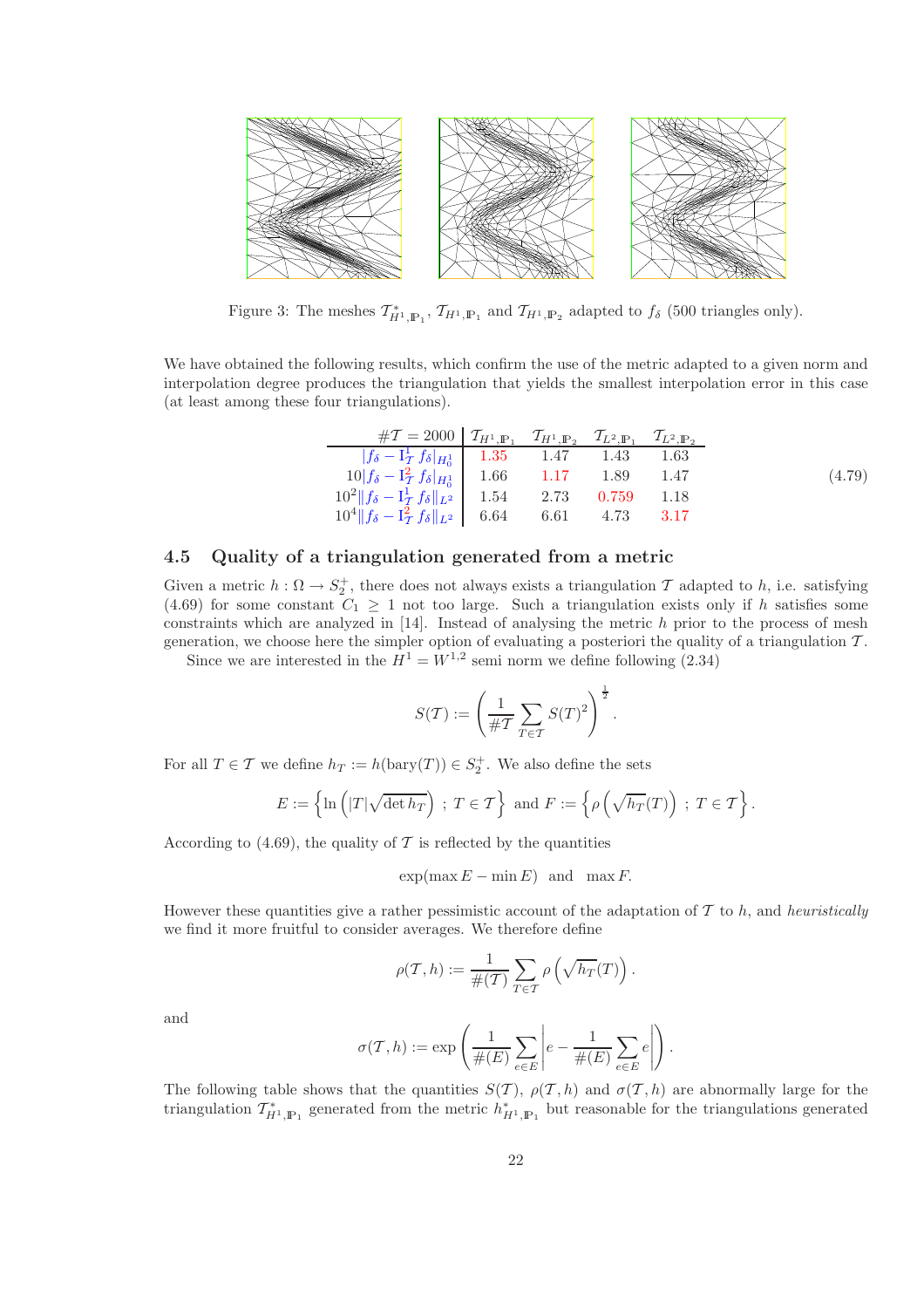$\mathcal{T}_{H^1,\mathbb{P}_1}$  and  $\mathcal{T}_{H^1,\mathbb{P}_2}$  generated from the metrics (4.78).

| # $\mathcal{T} = 2000 \mid \mathcal{T}_{H^1,\mathbb{P}_1}^*$ |      | $\mathcal{T}_{H^1,\mathbb{P}_1}$ | $\tau_{_{H^1,\mathbb{P}_2}}$ |
|--------------------------------------------------------------|------|----------------------------------|------------------------------|
| $S(\mathcal{T})$                                             | 14.2 | 3.14                             | 4.04                         |
| $\rho(\mathcal{T},h)$                                        | 10.6 | 6.02                             | 4.18                         |
| $\sigma(\mathcal{T},h)$                                      | 2.39 | 2.25                             | 1.70                         |

In practice  $\mathcal{T}_{H^1,\mathbb{P}_1}^*$  led to a poor interpolation error, contrary to  $\mathcal{T}_{H^1,\mathbb{P}_1}$ . We believe that the poor quality of  $\mathcal{T}_{H^1,\mathbb{P}_1}^*$  is due to the excessively wild behavior of the metric  $h_{H^1,\mathbb{P}_1}^*$  and not to a deficiency of the excellent mesh generator BAMG [18].

# 5 Polynomial equivalents of the shape function

The optimal error estimates established in Theorem 1.1 involve the quantity  $L_{m,p}(\frac{d^m f}{m!})$ . The function  $\pi \mapsto L_{m,p}(\pi)$  is obtained by solving an optimization problem, and it does not have an explicit analytic expression in terms of the coefficients of  $\pi \in \mathbb{H}_m$ . In this section, we introduce quantities which are equivalent to  $L_m(\pi)$ , and therefore to  $L_{m,p}(\pi)$  for all p, and which can be written in analytic form in terms of the coefficients of  $\pi \in \mathbb{H}_m$ .

Given a pair of non negative functions Q and R on  $\mathbb{H}_m$  we write  $Q \sim R$  if and only if there exists a constant  $C > 0$  such that  $C^{-1}Q \leq R \leq CQ$  uniformly on  $\mathbb{H}_m$ . We sometimes slightly abuse notations and write  $Q(\pi) \sim R(\pi)$ . We say that a function Q is a polynomial on  $\mathbb{H}_m$  if there exists a polynomial P of  $m + 1$  real variables such that for all  $a_0, \dots, a_m \in \mathbb{R}$ ,

$$
Q\left(\sum_{i=0}^m a_i x^i y^{m-i}\right) = P(a_0, \cdots, a_m).
$$

We define deg  $Q := \deg P$ , and we say that Q is homogeneous if P is homogeneous. For all  $m \geq 2$ , we shall build an homogeneous polynomial  $Q$  on  $\mathbb{H}_m$  such that

$$
L_m \sim \sqrt[r]{|Q|} \text{ with } r := \deg Q,\tag{5.80}
$$

where the constants in the equivalence only depend on m.

We first introduce for all  $\pi \in \mathbb{H}_m$  the set

$$
\mathcal{B}_{\pi} := \{ B \in M_2(\mathbb{R}) ; \ |\pi(z)| \leq |Bz|^m \text{ for all } z \in \mathbb{R}^2 \},
$$

and the function

$$
K_m^{\mathcal{E}}(\pi) := \inf\{|\det B|^{\frac{m}{2}} \; ; \; B \in \mathcal{B}_{\pi}\}.
$$
\n
$$
(5.81)
$$

According to Lemma 2.5 we have for any  $m \geq 2$ 

$$
L_m(\pi) \sim \sqrt{K_{2m-2}^{\mathcal{E}}(|\nabla \pi|^2)}
$$
\n(5.82)

where  $|\nabla \pi|^2 = (\partial_x \pi)^2 + (\partial_y \pi)^2 \in \mathbb{H}_{2m-2}$ . The function  $K_m^{\mathcal{E}}$  has been extensively studied in [15] (more precisely, due to different conventions, the function studied under this name in [15] is  $\pi^{-\frac{m}{2}}K_m^{\xi}$ .

For  $m = 2$  and  $m = 3$ , it was proved in [15] that

$$
K_2^{\mathcal{E}}(\pi) \sim \sqrt{|\det[\pi]|},\tag{5.83}
$$

and

$$
K_3^{\mathcal{E}}(\pi) \sim \sqrt[4]{|\operatorname{disc}(\pi)|}\tag{5.84}
$$

where disc( $\pi$ ) denotes the discriminant of a polynomial  $\pi \in \mathbb{H}_3$ , namely

$$
disc(ax^3 + bx^2y + cxy^2 + dy^3) = b^2c^2 - 4ac^3 - 4b^3d + 18abcd - 27a^2d^2.
$$

More generally, it was proved in [15] that for all  $m \geq 2$ , the function  $K_m^{\mathcal{E}}$  has an equivalent of the form  $\sqrt[r]{|Q|}$ , where Q is an homogeneous polynomial of degree r on  $\mathbb{H}_m$ . Combining this result with (5.82) we obtain the main result of this section.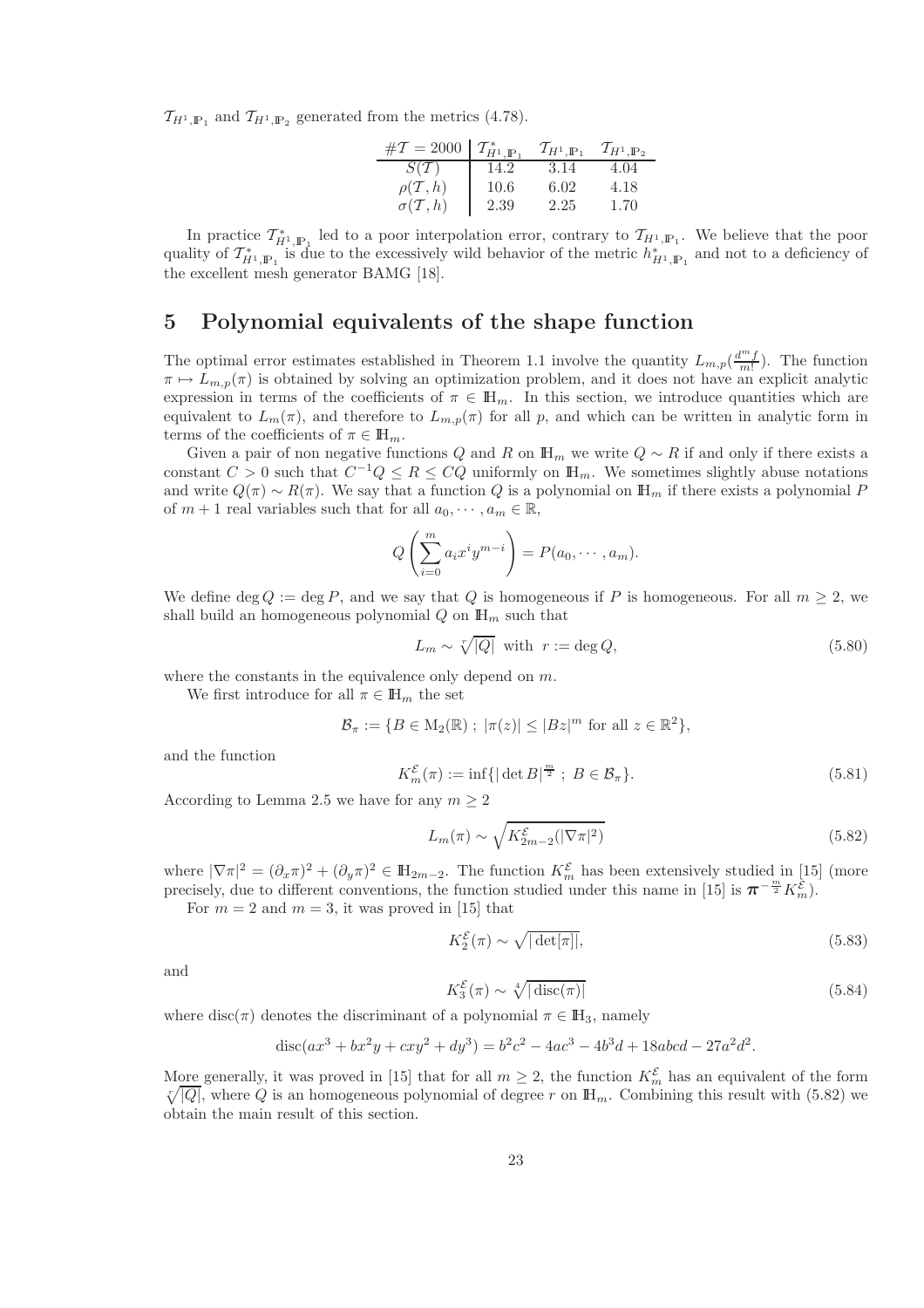**Proposition 5.1** *Let*  $m \geq 2$  *and let*  $Q$  *be an homogeneous polynomial on*  $H_{2m-2}$  *such that*  $K_{2m-2}^{\mathcal{E}} \sim \sqrt{\frac{\mathcal{E}}{\mathcal{E}} \mathcal{E}}$  *phere*  $r = \text{deg } Q$ . Let  $Q_x$  be the polynomial defined for all  $\pi \in H_m$  by  $\sqrt[T]{|Q|}$ , where  $r = \deg Q$ . Let  $Q_*$  be the polynomial defined for all  $\pi \in H_m$  by

$$
Q_*(\pi) := Q(|\nabla \pi|^2).
$$

*then*  $L_m \sim \sqrt[2r]{Q_*}$  *on*  $H_m$ .

Let  $\pi \in \mathbb{H}_2$  and let us observe that  $|\nabla \pi(z)|^2 = |2[\pi]z|^2 = 4z^t[\pi]^2z$ . Using (5.83) we therefore obtain

$$
L_2(\pi) \sim \sqrt{K_2^{\mathcal{E}}(|\nabla \pi|^2)} \sim \sqrt{\sqrt{\det(4[\pi]^2)}} = 2\sqrt{|\det[\pi]|}.
$$
 (5.85)

The construction suggested by Theorem 5.1 uses an equivalent of  $K_{2m-2}^{\mathcal{E}}$  to produce an equivalent to  $L_m$ . Unfortunately, as m increases, the practical construction of Q such that  $\sqrt[n]{|Q|}$  is equivalent to  $K_m^{\mathcal{E}}$ becomes more involved and the degree  $r$  quickly raises. In the following theorem, we build an equivalent to  $L_m$  from an equivalent of  $K_{m-1}^{\mathcal{E}}$  instead of  $K_{2m-2}^{\mathcal{E}}$  which is therefore simpler.

Theorem 5.2 *Let*  $m \geq 3$  *and let*  $Q$  *be an homogeneous polynomial on*  $H_{m-1}$  *such that*  $K_{m-1}^{\mathcal{E}} \sim \sqrt[m]{|Q|}$ *, where*  $r = \deg Q$ . Let  $(Q_k)_{0 \leq k \leq r}$  *be the homogeneous polynomials of degree* r *on*  $H_{m-1} \times H_{m-1}$  *such that for all*  $u, v \in \mathbb{R}$  *and all*  $\pi_1, \pi_2 \in \mathbb{H}_m$  *we have* 

$$
Q(u\pi_1 + v\pi_2) = \sum_{0 \le k \le r} {r \choose k} u^k v^{r-k} Q_k(\pi_1, \pi_2),
$$
\n(5.86)

where  $\binom{r}{k} := \frac{r!}{k!(r-k)!}$ . Let  $Q_*$  be the polynomial defined for all  $\pi \in H_m$  by

$$
Q_*(\pi) := \sum_{0 \le k \le r} {r \choose k} Q_k (\partial_x \pi, \partial_y \pi_2)^2
$$

*then*  $L_m \sim \sqrt[2r]{Q_*}$  *on*  $H_m$ .

Proof: See Appendix. ⋄

Using this construction and (5.83) we obtain an equivalent of  $L_3$  as follows. Let  $\pi_1 = ax^2 + 2bxy + cy^2$ and  $\pi_2 = a'x^2 + 2b'xy + c'y^2$  be two elements of  $\mathbb{H}_2$ . We obtain

$$
det([u\pi_1 + v\pi_2]) = (ua + va')(uc + vc') - (ub + vb')^2
$$
  
= 
$$
u^2(ac - b^2) + uv(ac' + a'c - 2bb') + v^2(a'c' - b'^2).
$$

Applying the construction of Theorem 5.2 to  $\pi = ax^3 + 3bx^2y + 3cxy^2 + dy^3 \in \mathbb{H}_3$  we obtain

$$
L_3(\pi) \sim 3\sqrt[4]{(ac - b^2)^2 + (ad - bc)^2/2 + (bd - c^2)^2}.
$$
 (5.87)

Remarking that

$$
2[(ac-b2)2 + (ad-bc)2/2 + (bd-c2)2] = (a2 + 2b2 + c2)(b2 + 2c2 + d2) - (ab+2bc+cd)2,
$$

and using equation (4.73) we obtain that  $L_3(\pi) \sim \sqrt{\det M_3(\pi)}$ . This point was announced in §4.1 and establishes that the map  $\mathcal{M}_3$  defined in (4.72) can be used for optimal mesh adaptation for quadratic finite elements.

Using (5.84) and the construction of Theorem 5.2, we also obtain an equivalent of  $L_4(\pi)$ 

$$
L_4(\pi)^8 \sim (3b^2c^2 - 4ac^3 - 4b^3d + 6abcd - a^2d^2)^2
$$
  
+ 
$$
(2bc^3 - 6ac^2d + 4abd^2 - 4b^3e + 6abce - 2a^2de)^2/4
$$
  
+ 
$$
(3c^4 - 6bc^2d + 8b^2d^2 - 6acd^2 - 6b^2ce + 6ac^2e + 2abde - a^2e^2)^2/6
$$
  
+ 
$$
(2c^3d - 4ad^3 - 6bc^2e + 4b^2de + 6acde - 2abe^2)^2/4
$$
  
+ 
$$
(3c^2d^2 - 4bd^3 - 4c^3e + 6bcde - b^2e^2)^2.
$$

The following proposition identifies the polynomials  $\pi \in \mathbb{H}_m$  for which  $L_m(\pi) = 0$ , and therefore the values of  $d^{m} f$  for which anisotropic mesh adaptation may lead to *super-convergence*.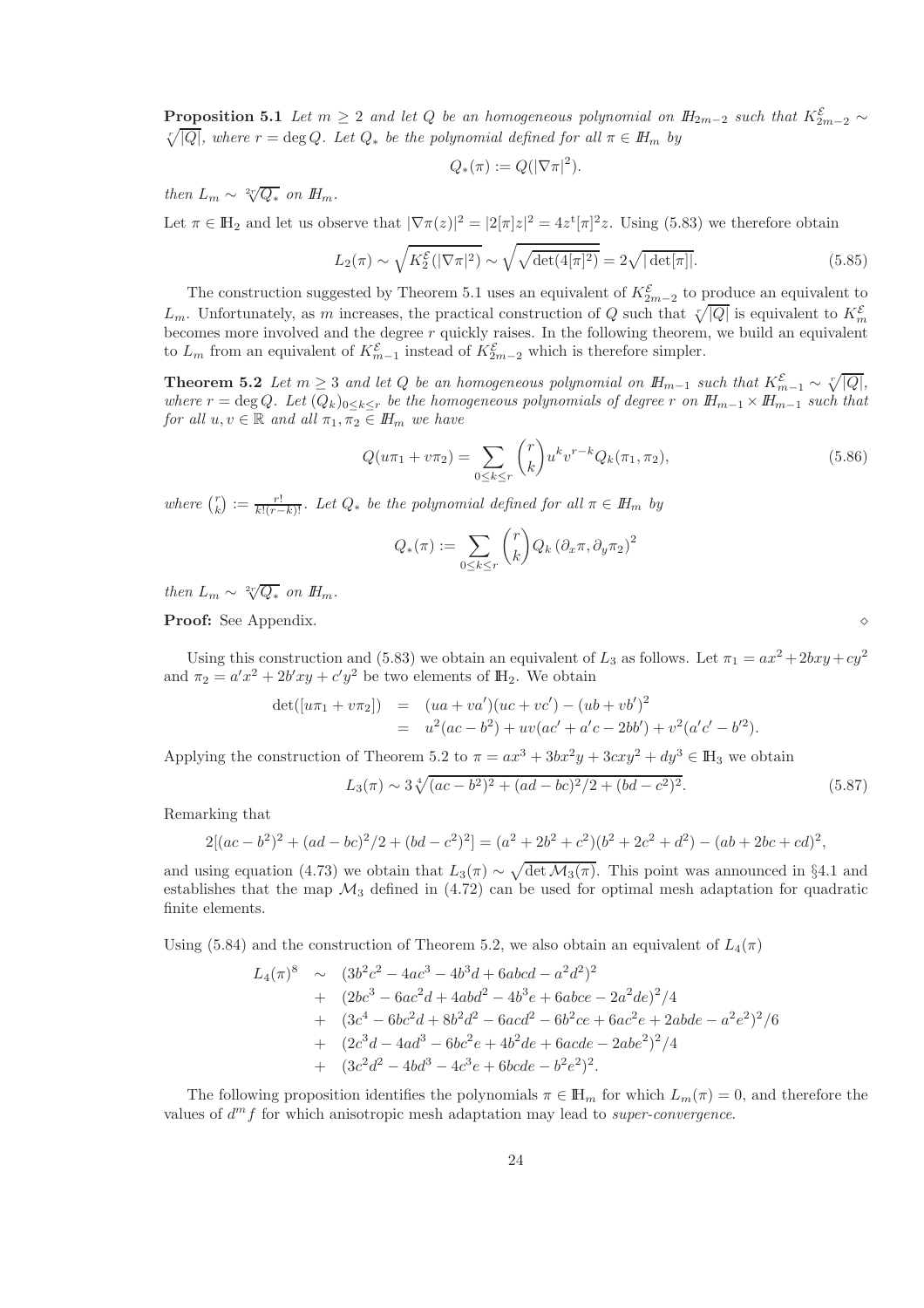**Proposition 5.3** *Let*  $m \geq 2$  *and let*  $t_m := \left\lfloor \frac{m+3}{2} \right\rfloor$ *. Then for all*  $\pi \in H_m$ *,* 

$$
L_m(\pi) = 0 \text{ if and only if } \pi = (\alpha x + \beta y)^{t_m} \tilde{\pi} \text{ for some } \alpha, \beta \in \mathbb{R} \text{ and } \tilde{\pi} \in I\!H_{m-t_m}. \tag{5.88}
$$

**Proof:** According to (5.82),  $L_m(\pi) = 0$  if and only if  $K_{2m-2}^{\mathcal{E}}(|\nabla \pi|^2) = 0$ . On the other hand, it was proved in [15] that  $K_{2m-2}^{\mathcal{E}}(\pi_*)=0$  if and only if  $\pi_* \in \mathbb{H}_{2m-2}$  has a linear factor of multiplicity m. Therefore  $L_m(\pi) = 0$  if and only  $|\nabla \pi|^2$  is a multiple of  $l^m$ , where l is of the form  $l = \alpha x + \beta y$ .

Let us first assume that  $|\nabla \pi|^2$  has such a form. Clearly  $(\partial_x \pi)^2$  and  $(\partial_y \pi)^2$  are both multiples of  $l^m$ . Therefore  $\partial_x \pi$  and  $\partial_y \pi$  are multiples of l<sup>s</sup> where s is an integer such that  $2s \geq m$ , hence  $s \geq t_m - 1$ . We therefore have

$$
\partial_x \pi = l^s \pi_1
$$
 and  $\partial_y \pi = l^s \pi_2$  where  $\pi_x, \pi_y \in \mathbb{H}_{m-s}$ 

Recalling that  $l = \alpha x + \beta y$  we obtain

$$
0 = \partial_{yx}^2 \pi - \partial_{xy}^2 \pi = l^s(\partial_y \pi_1 - \partial_x \pi_2) + sl^{s-1}(\beta \pi_1 - \alpha \pi_2),
$$

hence  $\beta \pi_1 - \alpha \pi_2$  is a multiple of l. Since  $\pi$  is homogenous of degree m it obeys the Euler identity  $m\pi(z) = \langle z, \nabla \pi(z) \rangle$  for all  $z \in \mathbb{R}^2$ . Assuming without loss of generality that  $\alpha \neq 0$ , we therefore obtain

$$
m\pi(x,y) = l^s(x\pi_1 + y\pi_2) = l^s\left((\alpha x + \beta y)\frac{\pi_1}{\alpha} + \frac{y}{\alpha}(\alpha\pi_2 - \beta\pi_1)\right)
$$

which shows that  $\pi$  is a multiple of  $l^{s+1}$ , hence of  $l^{t_m}$ .

Conversely if  $\pi$  is a multiple of  $l^{t_m}$  then  $\partial_x \pi$  and  $\partial_y \pi$  are both multiples of  $l^{t_m-1}$ . Since  $2(t_m-1) \geq m$ the polynomial  $|\nabla \pi|^2$  is a multiple of  $l^m$  which concludes the proof.  $\diamond$ 

# 6 Extension to higher dimension

This section partially extends the results exposed in the previous sections to functions of d variables. We give in §6.1 the generalisations of the shape function  $L_{m,p}$  and of the measure of sliverness S.

Subsection §6.2 is devoted to interpolation error estimates. We prove a local d-dimensional error estimate in Theorem 6.6 which generalises Theorem 2.6. We then establish an asymptotic lower error estimate in Theorem 6.7 which generalises Theorem 1.2. We give sufficient conditions under which the interpolation on a d-dimensional mesh  $\mathcal T$  achieves this optimal lower bound up to a multiplicative constant. However due to technical issues linked to the measure of sliverness S we were not able to construct such meshes, and we therefore state the upper bound as a conjecture.

We discuss in subsection §6.3 the construction of optimal metrics for practical mesh generation. We partially extend the results of §4 and raise open questions.

### 6.1 Generalisation of the shape function and of the measure of sliverness.

We extend in this section the tools used in our analysis of optimally adapted triangulations to arbitrary dimension d. We begin with the spaces of polynomials. Let

$$
\mathbb{H}_{m,d}:=\mathrm{Span}\{x_1^{\alpha_1}\cdots x_d^{\alpha_d}~;~|\alpha|=m\}~\text{and}~\mathbb{P}_{m,d}:=\mathrm{Span}\{x_1^{\alpha_1}\cdots x_d^{\alpha_d}~;~|\alpha|\leq m\}
$$

For any simplex T the Lagrange interpolation operator  $I_T^m$ :  $C^0(T) \to \mathbb{P}_{m,d}$  is defined by imposing  $f(\gamma) = I_T^m f(\gamma)$  for all points  $\gamma$  with barycentric coordinates in the set  $\{0, \frac{1}{m}, \frac{2}{m}, \cdots, 1\}$  with respect to the vertices of T. For all  $\pi \in \mathbb{H}_{m,d}$  we define

$$
L_{m,d,p}(\pi) := \inf_{|T|=1} \|\nabla \pi - \nabla I_T^{m-1} \pi\|_{L^p(T)},
$$

where the infimum is taken on the set of d-dimensional simplices of unit volume. Similarly to  $(1.12)$  the functions  $L_{m,d,p}$ ,  $1 \leq p \leq \infty$ , are uniformly equivalent on  $\mathbb{H}_{m,d}$ . We define  $L_{m,d} := L_{m,d,\infty}$ .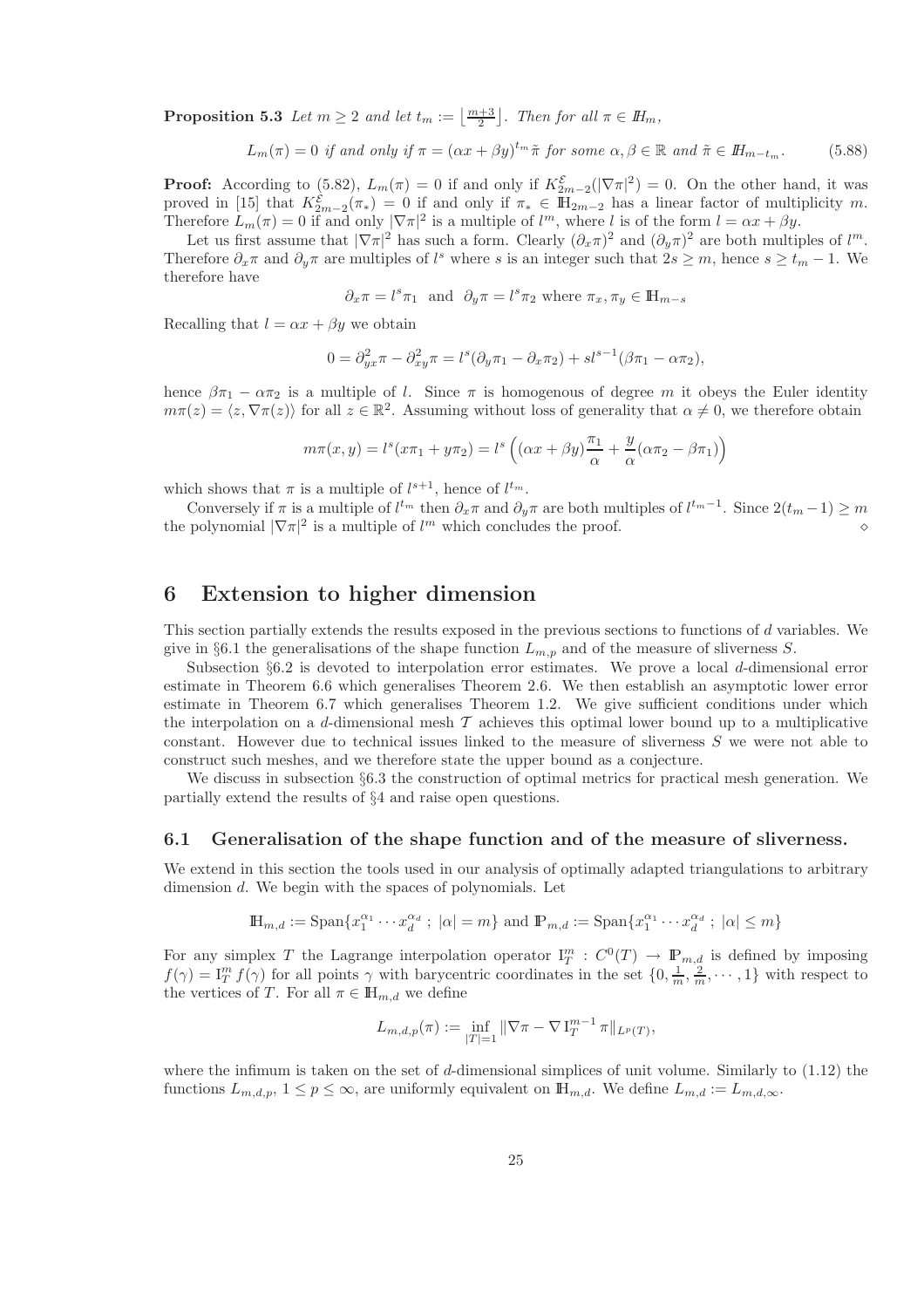The distance defined at (2.16) between triangles extends easily to simplices. Given two d-dimensional simplices T, T' there are precisely  $(d+1)!$  affine transformations  $\Psi$  such that  $\Psi(T) = T'$ . For each such  $\Psi$ , we denote by  $\psi$  its linear part and we define

$$
d(T, T') := \ln\Bigl(\inf\{\kappa(\psi)\ ;\ \Psi(T) = T'\}\Bigr).
$$

We say that a d-dimensional simplex T is acute if the exterior normals  $n, n'$  to any two faces F, F' of T have a negative scalar product  $\langle n, n' \rangle$ . In other words if all faces of T form acute dihedral angles. We denote the set of acute simplices by  $A$  and generalise the measure of sliverness to arbitrary dimension  $d$ as follows

$$
S(T) := \exp \mathrm{d}(T, \mathbb{A}) = \inf \{ \kappa(\psi) \; ; \; \Psi(T) \in \mathbb{A} \}. \tag{6.89}
$$

Similarly to (2.17), the quantity  $S(T)$  reflects the distance from a simplex T to the set of acute simplexes A. The definition (6.89) of  $S(T)$  raises a legitimate question : how to produce an affine transformation  $\Psi$  such that  $\Psi(T)$  has acute angles, and  $\kappa(\psi)$  is comparable to  $S(T)$ ? This question is answered by the following proposition. In the sequel, we use the notation

$$
\alpha_d := \sqrt{\frac{d(d+1)}{2}}\tag{6.90}
$$

**Proposition 6.1** *Let* T *be a d-dimensional simplex with vertices*  $(v_i)_{0 \leq i \leq d}$ *. We define the symmetric matrix*

$$
M_T := \sum_{0 \le i < j \le d} e_{ij} e_{ij}^t, \text{ where } e_{ij} := \frac{v_i - v_j}{|v_i - v_j|}. \tag{6.91}
$$

*Then*  $M_T^{-\frac{1}{2}}(T)$  *is an acute simplex and* 

$$
S(T) \le \kappa(\sqrt{M_T}) \le \alpha_d S(T). \tag{6.92}
$$

**Proof:** We only observe here that  $1 \leq ||\sqrt{M_T}|| = \sqrt{||M_T||} \leq \alpha_d$  (since this is used further in this section), and we leave the rest of the proof to the appendix.  $\Diamond$ 

**Remark 6.2** In the paper [12] an alternative measure of sliverness  $S'(T)$  of a simplex  $T$  is introduced, *and defined as*

$$
S'(T) := \left(\inf_{|u|=1} \max_{i < j} |\langle u, e_{i,j} \rangle| \right)^{-1}.
$$

*We now prove that this quantity is equivalent to*  $S(T)$ *. For any*  $u \in \mathbb{R}^d$  *we have* 

$$
\max_{i < j} |\langle u, e_{i,j} \rangle| \le \sqrt{\sum_{i < j} \langle e_{ij}, u \rangle^2} = \sqrt{u^t M_T u} = \left| M_T^{\frac{1}{2}} u \right| \le \alpha_d \max_{i < j} |\langle u, e_{i,j} \rangle|
$$

its follows easily that  $\alpha_d^{-1}S'(T) \leq ||M_T^{-\frac{1}{2}}|| \leq S'(T)$ . Hence  $\alpha_d^{-1}S(T) \leq S'(T) \leq \alpha_d^2S(T)$  for all T. Our approach therefore introduces a new geometrical interpretation to the quantity S' introduced in [12], as *the distance from a given simplex to the set of acute simplices.*

The following lemma generalises Lemma 2.2 and shows that the interpolation process is stable in the  $L^{\infty}$ norm of the gradient if the measure of sliverness is controlled. Let us mention that a slightly different version of this lemma can be found in [12], yet not exactly adapted to our purposes.

**Lemma 6.3** For all  $m \geq 2$  and  $d \geq 2$  there exists a constant  $C = C(m, d)$  such that for any d $dimensional simple x T and any f \in C^1(T)$ *, one has* 

$$
\|\nabla \mathbf{I}_T^m f\|_{L^\infty(T)} \le CS(T) \|\nabla f\|_{L^\infty(T)}.\tag{6.93}
$$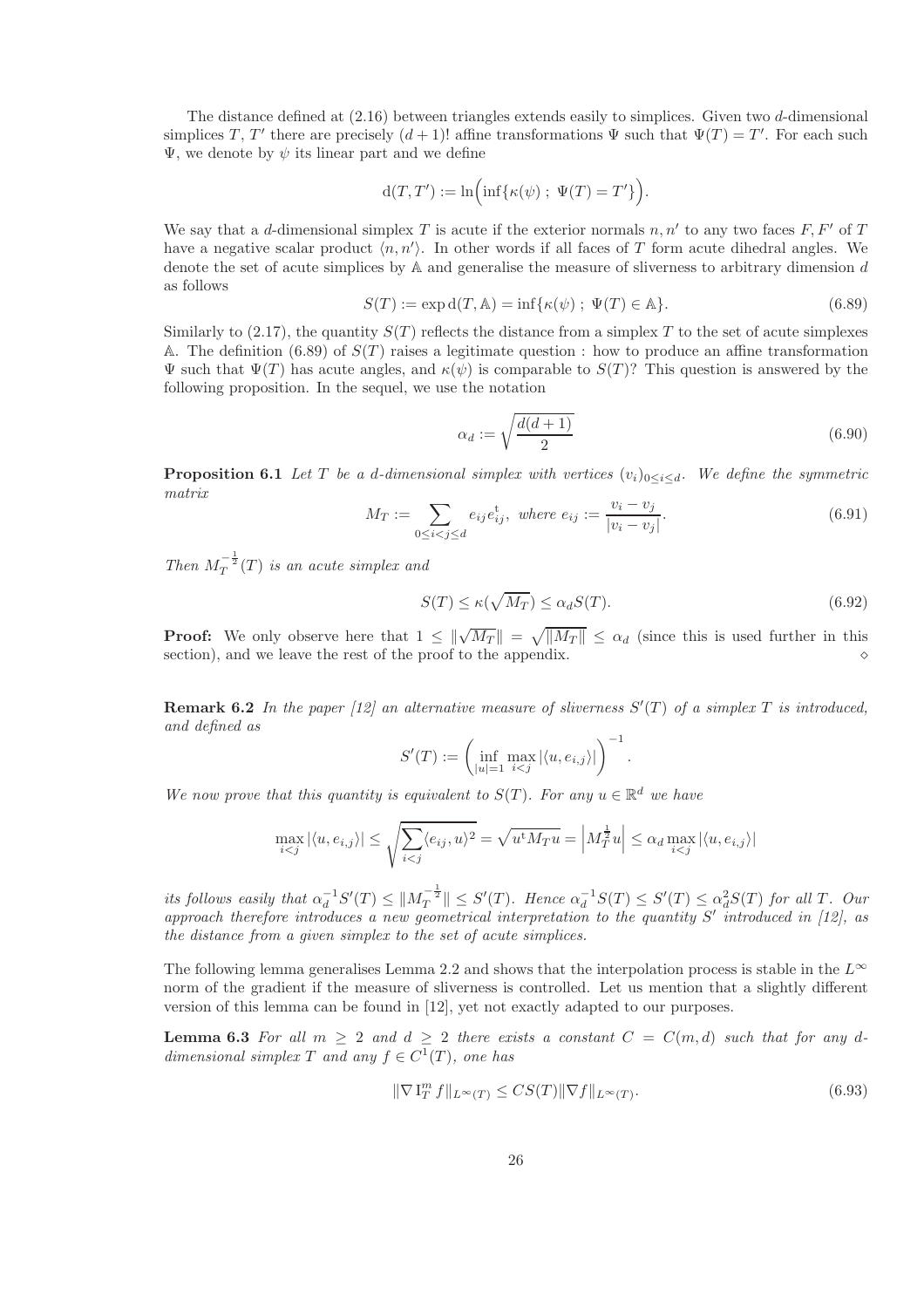**Proof:** The proof this lemma is extremely similar to the proof of Lemma  $(2.2)$ . Let  $T_0$  be the simplex which vertices are the origin and the canonical basis of  $\mathbb{R}^d$ . For the same reason as in Lemma 2.2, if a function  $g(x_1, x_2, \dots, x_d)$  does not depend on the coordinate  $x_d$ , then  $I_{T_0}^{m-1}g$  does not depend on  $x_d$ either. Using the same reasonning as in Lemma 2.2 we obtain that there exists a constant  $C_0 = C_0(m, d)$ such that for all  $f \in C^1(T_0)$ 

$$
\left\|\frac{\partial \, \mathrm{I}_{T_0}^m f}{\partial x_d}\right\|_{L^\infty(T_0)} \leq C_0 \left\|\frac{\partial f}{\partial x_d}\right\|_{L^\infty(T_0)}.
$$

Again similarly to the proof of Lemma 2.2 we obtain using a change of variables that for any simplex  $T$ , any  $f \in C^1(T)$  and any edge vector u of T

$$
\|\langle u, \nabla \mathbf{I}^m_T f \rangle\|_{L^{\infty}(T)} \leq C_0 \|\langle u, \nabla f \rangle\|_{L^{\infty}(T)}.
$$

We use the notations of Proposition 6.1 and we define a norm  $|v|_T$  on  $\mathbb{R}^d$  by

$$
|v|_T^2 := v^t M_T v = \sum_{0 \le i < j \le d} \langle v, e_{ij} \rangle^2.
$$

Observe that

$$
||M_T^{-\frac{1}{2}}||^{-1}|v| \le |v|_T \le ||M_T^{\frac{1}{2}}|||v|.
$$
\n(6.94)

Then, since  $e_{ij}$  is proportional to an edge vector of T,

$$
\|\nabla \mathcal{I}_T^m f|_T\|_{L^{\infty}(T)}^2 \leq \sum_{0 \leq i < j \leq d} \|\langle e_{ij}, \nabla \mathcal{I}_T^m f \rangle\|_{L^{\infty}(T)}^2
$$
\n
$$
\leq C_0 \sum_{0 \leq i < j \leq d} \|\langle e_{ij}, \nabla f \rangle\|_{L^{\infty}(T)}^2 \leq C_0 \alpha_d^2 \|\nabla f|_T\|_{L^{\infty}(T)}^2.
$$

Combining this result with (6.94) we obtain  $||M_T^{-\frac{1}{2}}||^{-1}|| ||\nabla I_T^m f|_T ||_{L^\infty(T)} \leq C_0 \alpha_d^2 ||M_T^{\frac{1}{2}}|| || |\nabla f|_T ||_{L^\infty(T)}$ and we conclude the proof using  $(6.92)$ .

The oscillation of the gradient of the interpolated function is an important problem encountered by numerical methods that try to take advantage of highly anisotropic meshes, see the discussion in [16]. As the previous lemma shows, such oscillations are kept under control if  $S(T)$  is bounded on the mesh of interest. For checking this property in pratical situations one needs an equivalent of the sliverness S that can be computed at low numerical cost. The formula (6.89) is clearly not adapted, since it involves a complicated optimisation procedure. Instead we propose to use

$$
\hat{S}(T) := \sqrt{\text{Tr}(M_T^{-1})}.
$$
\n(6.95)

and we observe that  $||M_T^{-\frac{1}{2}}|| \leq \hat{S}(T) \leq \sqrt{d} ||M_T^{-\frac{1}{2}}||$ . Recalling that  $1 \leq ||M_T|| \leq \alpha_d$  we obtain

$$
\alpha_d^{-1}\hat{S}(T) \le S(T) \le \sqrt{d}\alpha_d \hat{S}(T)
$$

Note that  $\hat{S}(T)$  has an analytic expression in terms of the coordinates of T : the square root of the ratio of two polynomials in the positions of the vertices of  $T$ .

Remark 6.4 *We illustrate the sharpness of inequality (6.93) in a simple example. Let* x, y, z *be the coordinates on*  $\mathbb{R}^3$  *and let*  $\pi_0 := x^2 \in H_{2,3}$ *. Let*  $T_\lambda$  *be the tetrahedron of vertices*  $(-\lambda, 0, 0)$ *,*  $(\lambda, 0, 0)$ *,*  $(\lambda, 1, 0)$  *and*  $(0, 0, 1)$ *. Simple computations show that* 

$$
\|\nabla\mathbf{1}_{T_{\lambda}}^1\pi_0\|_{L^{\infty}(T_{\lambda})}=\lambda^2,\ \|\nabla\pi_0\|_{L^{\infty}(T_{\lambda})}=2\lambda\ \text{and}\ \lim_{\lambda\to\infty}\frac{\hat{S}(T_{\lambda})}{\lambda}=\sqrt{\frac{5}{7}}.
$$

*Let*  $T'_{\lambda}$  *be defined by replacing the vertex*  $(-\lambda, 0, 0)$  *of*  $T_{\lambda}$  *with*  $(0, 0, 0)$ *. Then* 

$$
\|\nabla\mathbf{1}_{T_{\lambda}}^1\pi_0\|_{L^{\infty}(T'_{\lambda})}=\lambda,\ \|\nabla\pi_0\|_{L^{\infty}(T'_{\lambda})}=2\lambda\ \text{and}\ \lim_{\lambda\to\infty}\hat{S}(T'_{\lambda})=\frac{3}{2}.
$$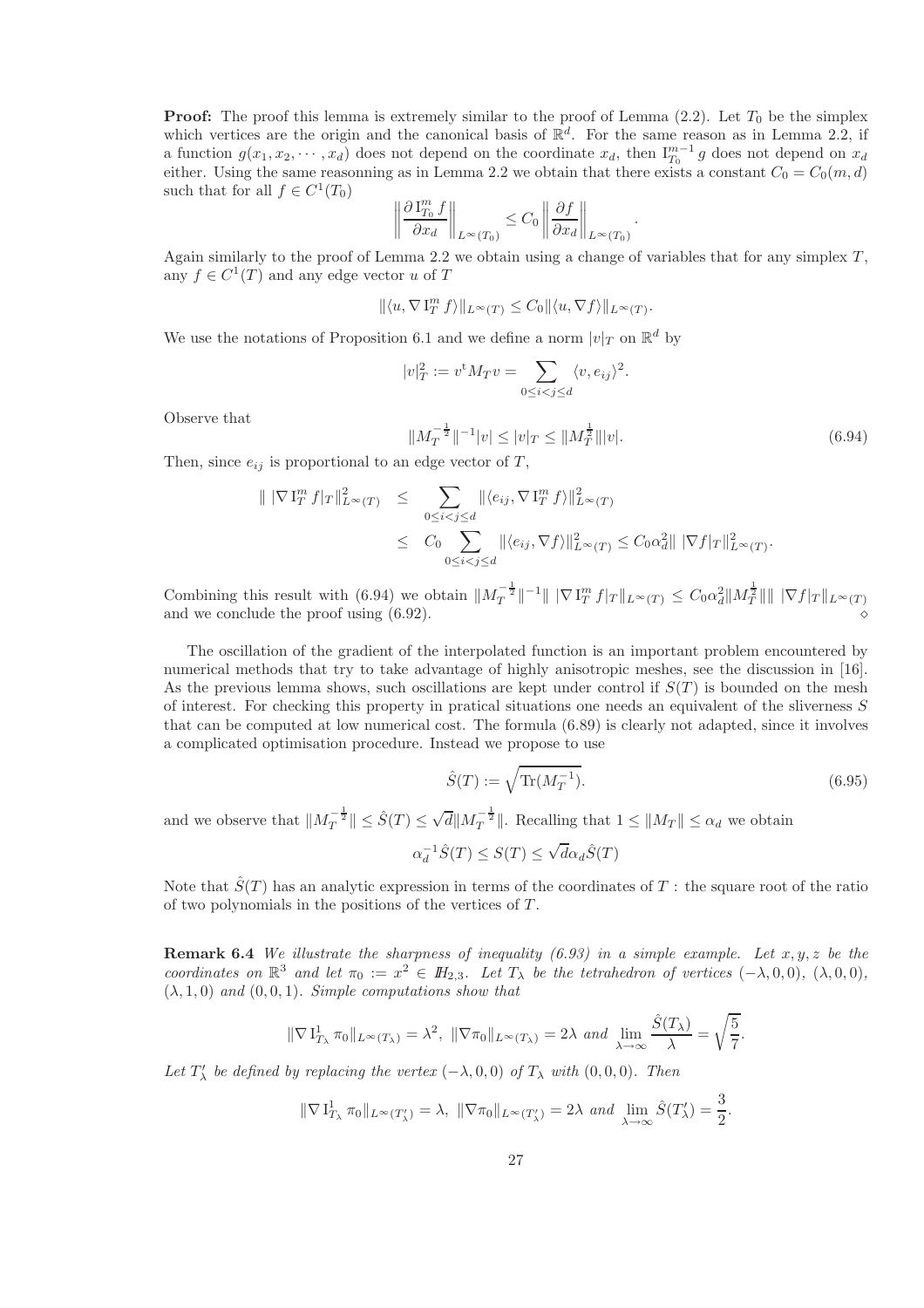

Figure 4: Examples of Good anisotropy (Thin lines,  $S(T) \sim 1$ ), and Bad anisotropy (Thick lines,  $S(T) \gg 1$ 1) .

*Hence the simplices*  $T_{\lambda}$  *and*  $T'_{\lambda}$  *have very different interpolation properties for large*  $\lambda$ *, although they have a similar aspect ratio. They are representatives of "bad" and "good" anisotropy respectively. The tetrahedrons*  $T_{\frac{3}{2}}$  and  $T'_{\frac{3}{2}}$  are illustrated on the left of Figure 4, bottom and top respectively. 2

For any d-dimensional simplex  $T$ , we define its measure of non degeneracy by

$$
\rho(T) := \frac{\text{diam}(T)^d}{|T|}.
$$

We now generalize inequality (2.28). Let  $T_*$  be a fixed d-dimensional acute simplex. For any d-dimensional simplex T let  $\psi \in GL_d$  and  $z \in \mathbb{R}^d$  be such that  $T = z + \psi(T_*)$ . Since  $T_*$  is acute, we obtain

$$
S(T) \le \kappa(\psi) \le ||\psi||^d |\det \psi|^{-1} \le \frac{\text{diam}(T)^d}{\mu(T_*)^d} \frac{|T_*|}{|T|} = C(d)\rho(T).
$$

where  $\mu(T_*)$  is the diameter of the largest ball incribed in  $T_*$ , and where we have used the inequality  $|\det(\psi^{-1})| \geq ||\psi^{-1}|| ||\psi||^{-(d-1)}$ . This last inequality can be derived by using the singular value decomposition  $\psi = U \text{diag}(\lambda_1, \dots, \lambda_d) V$  with  $0 < \lambda_i \leq \lambda_{i+1}$  and noting that  $\|\psi\| = \lambda_d$  and  $\|\psi^{-1}\| = \lambda_1^{-1}$ .

Generalizing (2.22), we define for all  $\pi \in \mathbb{H}_{m,d}$ ,

$$
\mathcal{A}_{\pi} := \{ A \in M_d(\mathbb{R}) \; ; \; |\nabla \pi(z)| \leq |Az|^{m-1} \text{ for all } z \in \mathbb{R}^d \}.
$$

Geometrically, one has  $A \in \mathcal{A}_{\pi}$  if and only if the ellipsoid  $\{z \in \mathbb{R}^d : |Az| \leq 1\}$  is included in the algebraic set  $\{z \in \mathbb{R}^d : |\nabla \pi(z)| \leq 1\}$ . This leads us to the generalisation of Lemma 2.5.

Lemma 6.5 *For all*  $m \geq 2$  *and*  $d \geq 2$  *there exists a constant*  $C = C(m, d)$  *such that for all*  $\pi \in H_{m,d}$ , *we have*

$$
C^{-1}L_{m,d}(\pi) \leq \inf\{|\det A|^{\frac{m-1}{d}}; A \in A_{\pi}\} \leq CL_{m,d}(\pi).
$$

Proof: The proof of this lemma is completely similar to the proof of its bidimensional version Lemma 2.5. The only point that needs to be properly generalized is the following : Given a matrix  $A \in GL_d$ , how to construct an acute simplex  $T = T(A)$  such that  $\rho(A(T))$  is bounded independently of A?

The following construction is not the simplest but will be useful in our subsequent analysis. Let  $A = UDV$ , be the singular value decomposition of A, where U, V are orthogonal matrices and D is a diagonal matrix with positive diagonal entries  $(\lambda_i)_{1 \leq i \leq d}$ . We define the Kuhn simplex  $T_0$ 

$$
T_0 := \{ x \in [0,1]^d \; ; \; x_1 \ge x_2 \ge \dots \ge x_d \} \quad \text{and} \quad T := V^{\dagger} D^{-1} T_0. \tag{6.96}
$$

Then  $\rho(A(T)) = \rho(U(T_0)) = \rho(T_0) = d!d^{d/2}$  which is independent of A. We now show that T is an acute simplex.

Let  $(e_1, \dots, e_d)$  be the canonical basis of  $\mathbb{R}^d$ , and let by convention  $e_0 = e_{d+1} = 0$ . For  $0 \le i \le d$ , an easy computation shows that the the exterior normal to the face  $F_i$  of  $T_0$ , opposite to the vertex  $v_i = \sum_{0 \le k \le i} e_k$ , is  $n_i = \frac{e_i - e_{i+1}}{e_i - e_{i+1}}$  $\frac{e_i-e_{i+1}}{||e_i-e_{i+1}||}$ . It follows that the exterior normal n'<sub>i</sub> to the face  $D^{-1}(F_i)$  of the simplex  $D^{-1}(T_0)$  is

$$
n'_{i} = \frac{D(n_{i})}{|D(n_{i})|} = \frac{\lambda_{i}e_{i} - \lambda_{i+1}e_{i+1}}{|\lambda_{i}e_{i} - \lambda_{i+1}e_{i+1}|}.
$$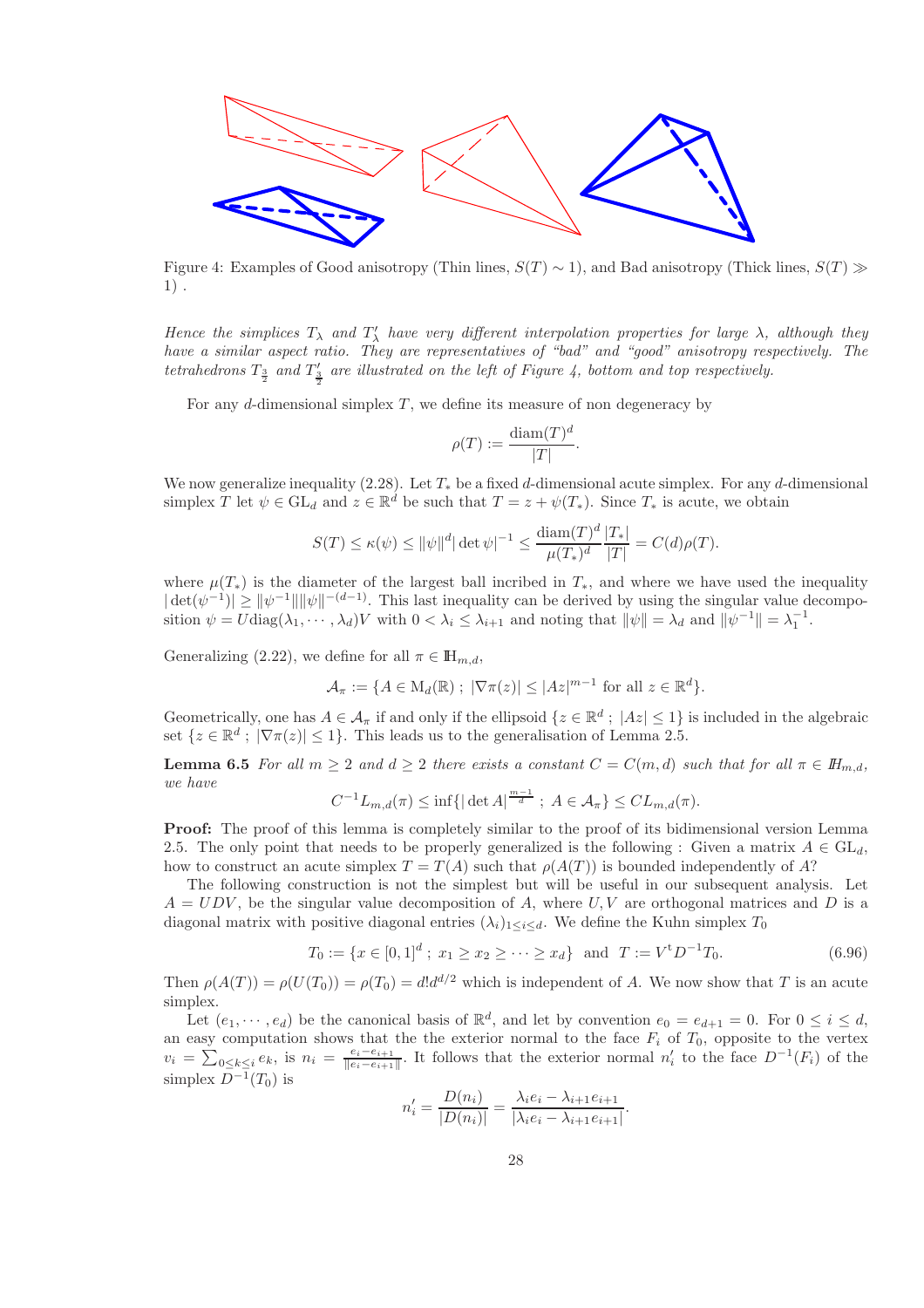Hence  $\langle n'_i, n'_j \rangle = 0$  if  $|i - j| > 1$ , and  $\langle n'_i, n'_{i+1} \rangle < 0$  for all  $0 \le i \le d - 1$ . It follows that the simplex  $D^{-1}(T_0)$  is acute, and therefore  $T = V^{\mathrm{t}} D^{-1}(T_0)$  is also acute since V is a rotation. <br>
◇

### 6.2 Generalisation of the error estimates

We present in this section the generalisation to higher dimension of our anisotropic error estimates. We prove a local error estimate in theorem 6.6 and an asymptotic lower estimate in 6.7. We also point out in conjecture 6.8 a technical point which, if proved, would lead to the optimal asymptotic upper estimates (6.101) and (6.102).

**Theorem 6.6** *For all*  $m \geq 2$  *and*  $d \geq 2$  *there exists a constant*  $C = C(m, d)$  *such that for all*  $\pi \in H_{m,d}$ *, all*  $A \in \mathcal{A}_{\pi}$  *and any simplex* T *we have* 

$$
|\pi - I_T^{m-1} \pi|_{W^{1,p}(T)} \le C|T|^{\frac{1}{\tau}} S(T) \rho(A(T))^{\frac{m-1}{d}} |\det A|^{\frac{m-1}{d}}, \tag{6.97}
$$

*where*  $\frac{1}{\tau} := \frac{m-1}{d} + \frac{1}{p}$ *. Furthermore for any*  $g \in C^m(T)$  *we have* 

$$
|g-\mathbf{I}_{T}^{m-1} \, g|_{W^{1,p}(T)} \leq C|T|^{\frac{1}{\tau}} \, S(T) \, \rho(T)^{\frac{m-1}{d}} \|d^{m}g\|_{L^{\infty}(T)}.
$$

**Proof:** It is a straightforward generalization of the proof of Theorem 2.6.  $\Diamond$ 

Combining these two estimates, we can obtain a mixed estimate similar to (2.31), with the new value of  $\tau$  and the generalised S and  $\rho$ . For all  $m \geq 2$  and  $d \geq 2$  there exists a constant  $C = C(m, d)$  such that for any simplex T, any  $f \in C^m(T)$ , any  $\pi \in \mathbb{H}_m$  and any  $A \in \mathcal{A}_{\pi}$ 

$$
|f - I_T^{m-1} f|_{W^{1,p}(T)} \le C|T|^{\frac{1}{\tau}} S(T) \left( \rho(A(T))^{\frac{m-1}{d}} |\det A|^{\frac{m-1}{d}} + \rho(T)^{\frac{m-1}{d}} \|d^m f - d^m \pi\|_{L^\infty(T)} \right). \tag{6.98}
$$

This leads us to a straightforward generalisation of the points (i) to (iv) exposed in (2.32). Similarly to the bidimensional case (2.38) if a triangulation  $\mathcal T$  meets these requirements, then it satisfies the error estimate

$$
\#(\mathcal{T})^{\frac{m-1}{d}}|f - \mathcal{I}_{\mathcal{T}}^{m-1} f|_{W^{1,p}(\Omega)} \le C \, \|L_m(\pi_z) + \varepsilon\|_{L^\tau(\Omega)}.
$$
\n(6.99)

Generalizing (1.7), we say that a sequence  $(\mathcal{T}_N)_{N\geq N_0}$  of simplicial meshes of a d-dimensional polygonal domain is admissible if  $#(T_N) \leq N$  and there exists a constant  $C_A > 0$  such that

$$
\sup_{T \in \mathcal{T}_N} \text{diam}(T) \le C_A N^{-\frac{1}{d}}.
$$

Similar to  $(1.8)$ , it can shown that  $(6.99)$  cannot be improved for an admissible sequence of triangulations, in the following asymptotical sense.

**Theorem 6.7** *Let*  $(T_N)_{N \ge N_0}$  *be an admissible sequence of triangulations of a domain*  $\Omega$ *, let*  $f \in C^m(\Omega)$ *and*  $1 \leq p < \infty$ *. Then* 

$$
\liminf_{N \to \infty} N^{\frac{m-1}{d}} |f - \mathcal{I}_{T_N}^{m-1} f|_{W^{1,p}(\Omega)} \ge \left\| L_{m,d,p} \left( \frac{d^m f}{m!} \right) \right\|_{L^{\tau}(\Omega)} \tag{6.100}
$$

*where*  $\frac{1}{\tau} := \frac{m-1}{d} + \frac{1}{p}$ .

**Proof:** It is is identical to the proof of the bidimensional estimate (1.8), which is exposed in §3.1.  $\diamond$ 

In contrast, the upper estimates (1.5) and (1.9) do not generalize easily to higher dimension. A first problem is that the bidimensional mesh  $\mathcal{P}_T$  defined in Equation (3.51) has no equivalent in higher dimension, in the sense that we cannot exactly tile the space by simplices of optimal shape. We may however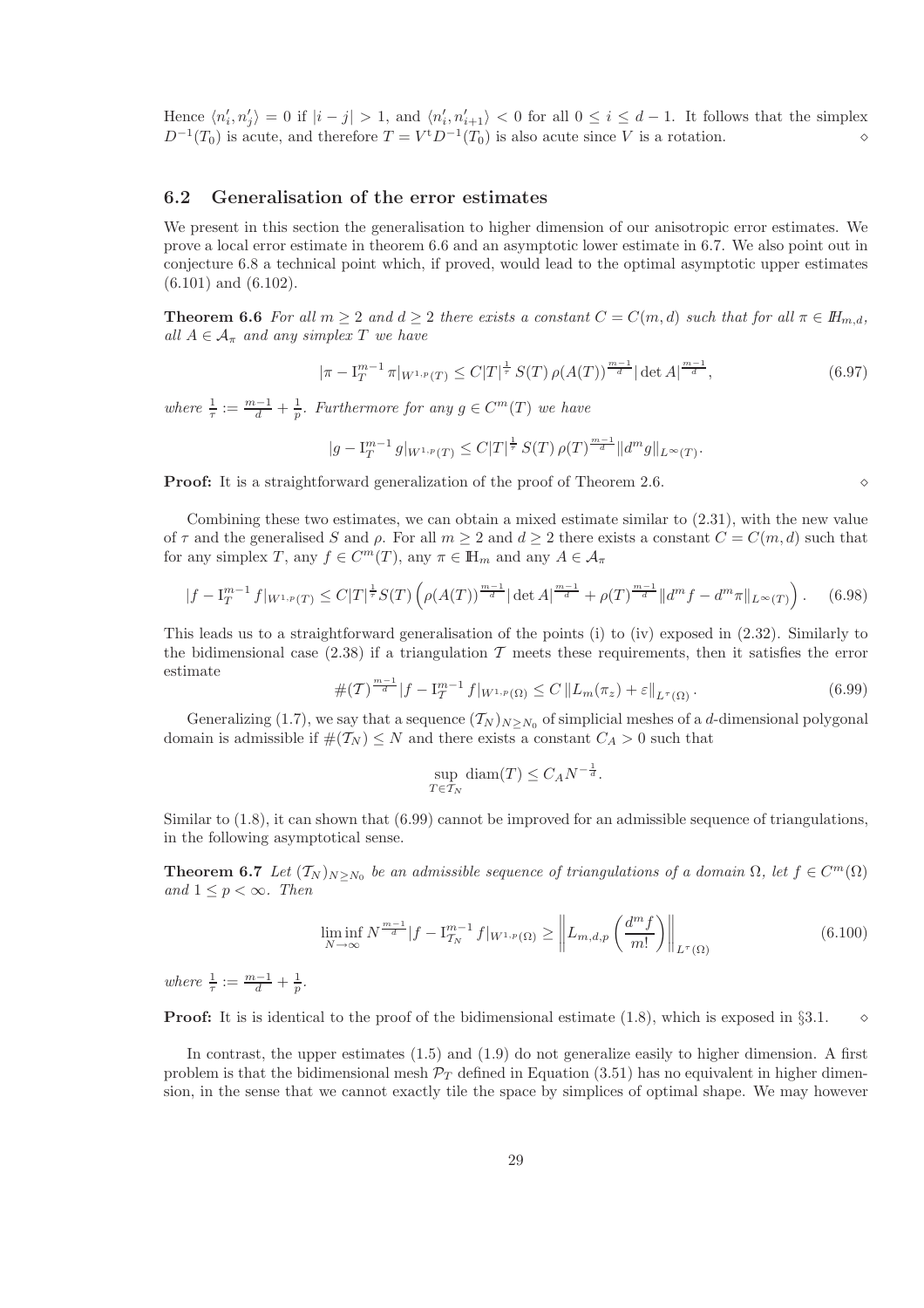build a tiling made of near optimal simplices, based on the following procedure: for any permutation  $\sigma \in \Sigma_d$  of  $\{1, \cdots, d\}$  we define

$$
T_{\sigma} := \{ x \in [0,1]^d \; ; \; x_{\sigma(1)} \geq \cdots \geq x_{\sigma(d)} \}.
$$

Let  $A \in GL_d(\mathbb{R})$ , and let  $A = UDV$  be the singular value decomposition of A, where U and V are unitary and  $D$  is diagonal. We define

$$
\mathcal{P}_A := \{ V^{\mathrm{t}} D^{-1}(T_\sigma + z) \; ; \; \sigma \in \Sigma_d, \; z \in \mathbb{Z}^d \},
$$

which is a tiling of  $\mathbb{R}^d$  built of *acute* simplices T satisfying  $\rho(A(T)) = d!d^{d/2}$  (these properties are established in the proof of Lemma 6.3). Using such tiling, we would like to build partitions  $\mathcal{P}_{A,n}(R)$  of any  $d$ -dimensional simplex  $R$ , with properties similar to those expressed in Lemma 3.2 for the triangulations  $\mathcal{P}_{T,n}(R)$ . At the present stage we do not know how to properly adapt the construction of  $\mathcal{P}_{A,n}(R)$  near the boundary of  $R$  in order to respect the condition on the measure of sliverness. The following conjecture, if established, would serve as a generalisation of Lemma 3.2.

Conjecture 6.8 Let R be a d-dimensional simplex, and let  $A \in GL_d(\mathbb{R})$ . There exists a sequence  $(\mathcal{P}_{A,n}(R))_{N>0}$ , of conformal triangulations of R such that

• *Nearly all the elements of*  $\mathcal{R}_N$  *belong to*  $\mathcal{P}_{A,n} := \frac{1}{n} \mathcal{P}_A$ *, in the sense that* 

$$
\lim_{n \to \infty} \frac{\#(\mathcal{P}_{A,n}^1(R))}{n^d} = \frac{d!|R|}{|\det A|} \quad and \quad \lim_{n \to \infty} \frac{\#(\mathcal{P}_{A,n}^2(R))}{n^d} = 0.
$$

*where*

$$
\mathcal{P}_{A,n}^1(R) := \mathcal{P}_{A,n}(R) \cap \mathcal{P}_{A,n} \quad and \quad \mathcal{P}_{A,n}^2(R) := \mathcal{P}_{A,n}(R) \setminus \mathcal{P}_{A,n}
$$

- *The restriction of* PA,n(R) *to a face* F *of* R *is its standard periodic tiling with* n d−1 *elements.*
- *The sequence*  $(\mathcal{P}_{A,n}(R))_{n>0}$  *satisfies*

$$
\sup_{n\geq 0} \left(n \max_{T\in \mathcal{P}_{A,n}(R)} \textnormal{diam}(T)\right) < \infty \quad and \quad \sup_{n\geq 0} \max_{T\in \mathcal{P}_{A,n}(R)} S(T) < \infty.
$$

The validity of this conjecture would imply the following result using the same proof as for the estimates  $(1.5)$  and  $(1.9)$  established in §3.2.

Conjecture 6.9 For all  $m \geq 2$  there exists a constant  $C = C(m, d)$  such that the following holds. Let  $\Omega \subset \mathbb{R}^d$  be polygonal domain, let  $f \in C^m(\Omega)$  and  $1 \leq p < \infty$ . Then there exists a sequence  $(T_N)_{N \geq N_0}$  of *simplicial meshes of*  $\Omega$  *such that*  $#(\mathcal{T}_N) \leq N$  *and* 

$$
\limsup_{N \to \infty} N^{\frac{m-1}{d}} |f - \mathcal{I}_{T_N}^{m-1} f|_{W^{1,p}(\Omega)} \le C \left\| L_{m,d} \left( \frac{d^m f}{m!} \right) \right\|_{L^\tau(\Omega)} \tag{6.101}
$$

where  $\frac{1}{\tau} := \frac{m-1}{d} + \frac{1}{p}$ . Furthermore, for all  $\varepsilon > 0$ , there exists an admissible sequence of simplicial meshes  $(T_N^{\varepsilon})_{N \geq N_0}$  of  $\Omega$  such that  $\#(T_N^{\varepsilon}) \leq N$  and

$$
\limsup_{N \to \infty} N^{\frac{m-1}{d}} |f - \mathcal{I}_{\mathcal{T}_N^{\varepsilon}}^{m-1} f|_{W^{1,p}(\Omega)} \le C \left\| L_{m,d} \left( \frac{d^m f}{m!} \right) \right\|_{L^\tau(\Omega)} + \varepsilon. \tag{6.102}
$$

### 6.3 Optimal metrics and Algebraic expressions of the shape function.

The theory of anisotropic mesh generation in dimension three or higher is only at its infancy. However efficient software already exists such as [19] for tetrahedral mesh generation in domains of  $\mathbb{R}^3$ . A description of such an algorithm can be found in [11] as well as some applications to computational mechanics. These software take as input a field  $h(z)$  of symmetric positive definite matrices and attempt to create a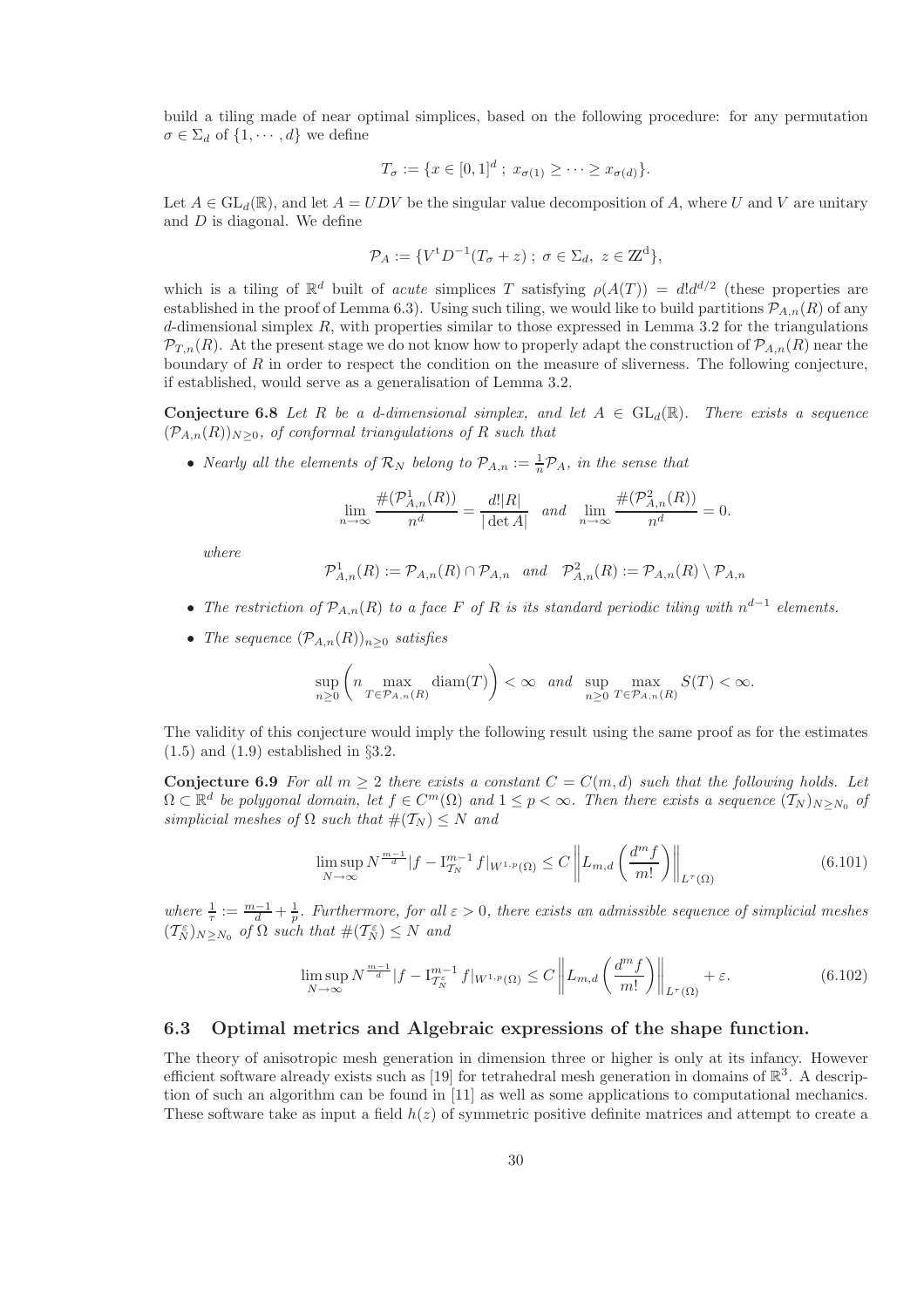mesh satisfying (4.69). Defining the set of symmetric matrices  $\mathcal{A}'_{\pi}$  in a similar way as in the two dimensional case (4.66), let us assume that there exists a continuous function  $\mathcal{M}_{m,d} : \mathbb{H}_{m,d} \to S_d^+$  satisfying for all  $\pi \in \mathbb{H}_{m,d}$ ,

$$
\mathcal{M}_{m,d}(\pi) \in \mathcal{A}'_{\pi} \text{ and } \det \mathcal{M}_{m,d}(\pi) \le K \inf \{ \det M \; ; \; M \in \mathcal{A}'_{\pi} \}
$$
\n
$$
(6.103)
$$

for some fixed constant K. Let  $\mathcal{M}(z) := \mathcal{M}_{m,d}(d^m f(z)) + \mu \text{ Id}$ , where the constant  $\mu \geq 0$  is here to avoid degeneracy problems. Let  $\delta > 0$  and let

$$
h(z) := \delta^{-\tau} (\det \mathcal{M}(z))^{\frac{-\tau}{dp}} \mathcal{M}(z). \tag{6.104}
$$

A heuristic analysis similar to the one developed in §4 suggests that mesh generation based on this metric leads to a mesh T of  $\Omega$  optimally adapted for approximating f with  $\mathbb{P}_{m-1}$  elements in the  $W^{1,p}$  semi norm. This justifies the search for functions  $\mathcal{M}_{m,d}$  satisfying (6.103).

The form of  $\mathcal{M}_{2,d}$ , which corresponds to piecewise linear finite elements, is already established, see for instance [16], but we recall it for completeness. The same analysis as in §4.2 shows that

$$
\mathcal{M}_{2,d}(\pi) := 4[\pi]^2
$$

satisfies  $M_{2,d}(\pi) \in \mathcal{A}'_{\pi}$  and  $\det \mathcal{M}_{2,d}(\pi) = \inf \{ \det M \; ; \; M \in \mathcal{A}'_{\pi} \}.$  As a byproduct we obtain from Lemma 6.5 that there exists a constant  $C = C(d)$  such that for all  $\pi \in \mathbb{H}_{2,d}$ 

$$
C^{-1}\sqrt[d]{|\det[\pi]|} \le L_{2,d}(\pi) \le C\sqrt[d]{|\det[\pi]|}.
$$

For piecewise quadratic elements, we generalise (4.72) and define

$$
\mathcal{M}_{3,d}^*(\pi) := \sqrt{[\partial_{x_1}\pi]^2 + \cdots + [\partial_{x_d}\pi]^2}.
$$

Then  $\sqrt{d} \mathcal{M}_{3,d}^*(\pi) \in \mathcal{A}'_{\pi}$ , but we have found that the inequality

$$
\det \mathcal{M}_{3,d}^*(\pi) \leq K \inf \{ \det M \; ; \; M \in \mathcal{A}'_\pi \}
$$

does *not* hold uniformly on  $\mathbb{H}_{3,d}$  for any constant  $K > 0$ . The metric  $\mathcal{M}_{3,d}^*$  may still be used for mesh adaptation through the formula (6.104) but this metric may not be optimal in the area where  $\pi_z = \frac{d^3 f(z)}{6}$ 6 is such that  $\det \mathcal{M}_{3,d}^*(\pi_z)$  is not well controlled by  $\inf \{ \det M \, ; \, M \in \mathcal{A}_{\pi_z}' \}.$ 

# 7 Final remarks and conclusion

In this paper, we have introduced asymptotic estimates for the finite element interpolation error measured in the  $W^{1,p}$  semi-norm, when the mesh is optimally adapted to a function of two variables and the degree of interpolation  $m-1$  is arbitrary. The approach used is an adaptation of the ideas developped in [15] for the  $L^p$  interpolation error, and leads to asymptotically sharp error estimates, exposed in Theorems 1.1 and 1.2. These estimates involve a shape function  $L_{m,p}$  which generalises the determinant which appears in estimates for piecewise linear interpolation. The shape function has equivalents of polynomial form for all values of  $m$ , as established in theorems 5.1 and 5.2. Up to a fixed multiplicative constant, our estimates can therefore be written under analytic form in terms of the derivatives of the function to be approximated.

In the case of piecewise linear and piecewise quadratic finite elements, we have presented in §4 metrics which allow to produce near optimal meshes. This metric is new in the case of quadratic elements. Some numerical experiments presented in §4.2 demonstrate the efficiency of this procedure, and the C++ source code is freely available on the internet [17].

We have partially extended these results to higher dimension, in particular we provide a local error estimate (6.98) which leads to sufficient conditions for building meshes that satisfy the best possible estimate up to a multiplicative constant. A multidimensional asymptotical lower error estimate is proved in Theorem 6.7 and generalises the bidimensional study. The corresponding asymptotical upper estimate is presented in 6.9 but not proved.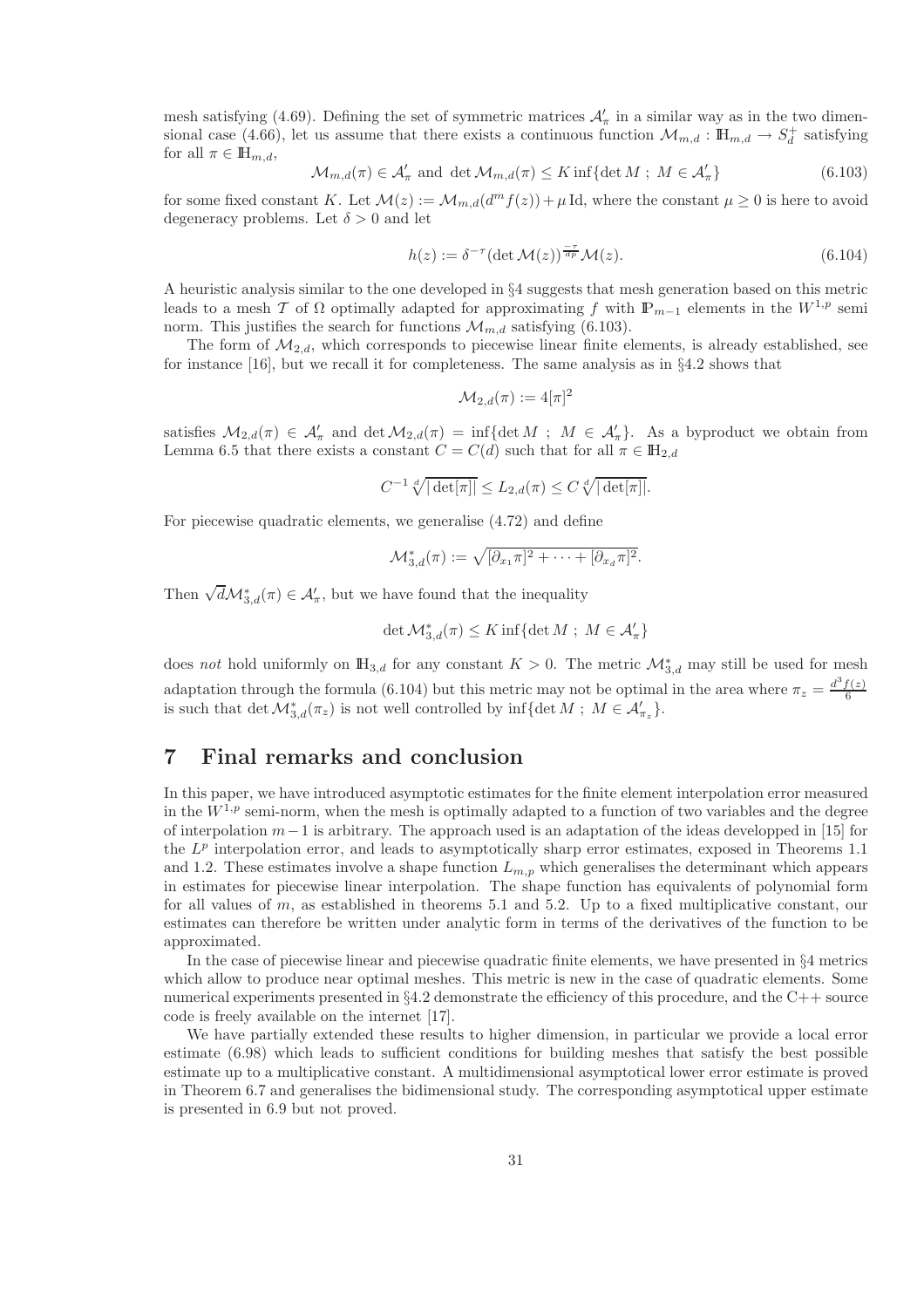One of the main tools used throughout this paper for the construction of an optimal partition is the measure of sliverness  $S(T)$  of a simplex, defined in (6.89), which has a geometrical interpretation as the distance from T to the set of acute simplices. This measure accurately distinguishes between good anisotropy, that leads to optimal error estimates, and bad anisotropy that leads to oscillation of the gradient of the interpolated function. Equivalent quantities can be found in [3, 12], but had not been used in the context of optimal mesh adaptation.

### APPENDIX

# A Proof of Lemma 3.2



Figure 5: Left : The triangles R and  $R_n$ . Right : The partition  $\mathcal{P}'_n$  of  $R_n$ .

Let  $R_n$  be the homothetic contraction of R by the factor  $1 - n^{-1}$  and with the same barycenter. We define a partition  $\mathcal{P}'_n$  of  $R_n$  into convex polygons as follows  $\mathcal{P}'_n := \{R_n \cap T' : T' \in \mathcal{P}_{T,n}\}\.$  The triangles  $R$ ,  $R_n$ , and the partition  $\mathcal{P}'_n$  are illustrated on Figure 5. Note that the normals to the faces of the polygons building the partition  $\mathcal{P}'_n$  belong to a family of only 6 elements  $(n_i)_{1 \leq i \leq 6}$ : the normals to the faces of of R, and the normals to the faces of T. Hence only  $6 \times 5$  different angles can appear in  $\mathcal{P}'_n$ , and we denote the largest of these by  $\alpha < \pi$ .

We now partition into triangles each convex polygon  $C \in \mathcal{P}'_n$  using the Delaunay triangulation of its vertices. Note that the angles of the triangles partitionning a convex polygon  $C$  are smaller than the maximal angle of C, hence than  $\alpha$ . We denote by  $\mathcal{P}_n''$  the resulting triangulation of  $R_n$ , as illustrated on the left of Figure 6.

We denote by  $E_n$  the collection of n equidistributed points on each edge of R, described in item 2 of Lemma 3.2. We denote by  $E'_n$  the set of vertices of the triangles in  $\mathcal{P}_n''$  that fall on  $\partial R'_n$ . For each point  $p \in E_n$ , we draw an edge between p and the point of  $E'_n$  which is the closest to p. This produces a partition of  $R \setminus R_n$  into triangles and convex quadrilaterals. Eventually we partition each of these polygons C into triangles using the Delaunay triangulation of the point set  $\overline{C} \cap (E_n \cup E'_n)$ , which produces a triangulation



Figure 6: Left : detail of the partition  $\mathcal{P}_n''$  of  $R_n$ . Right : the partition  $\mathcal{P}_n = \mathcal{P}_{T,n}(R) = \mathcal{P}_n'' \cup \mathcal{P}_n$  of R.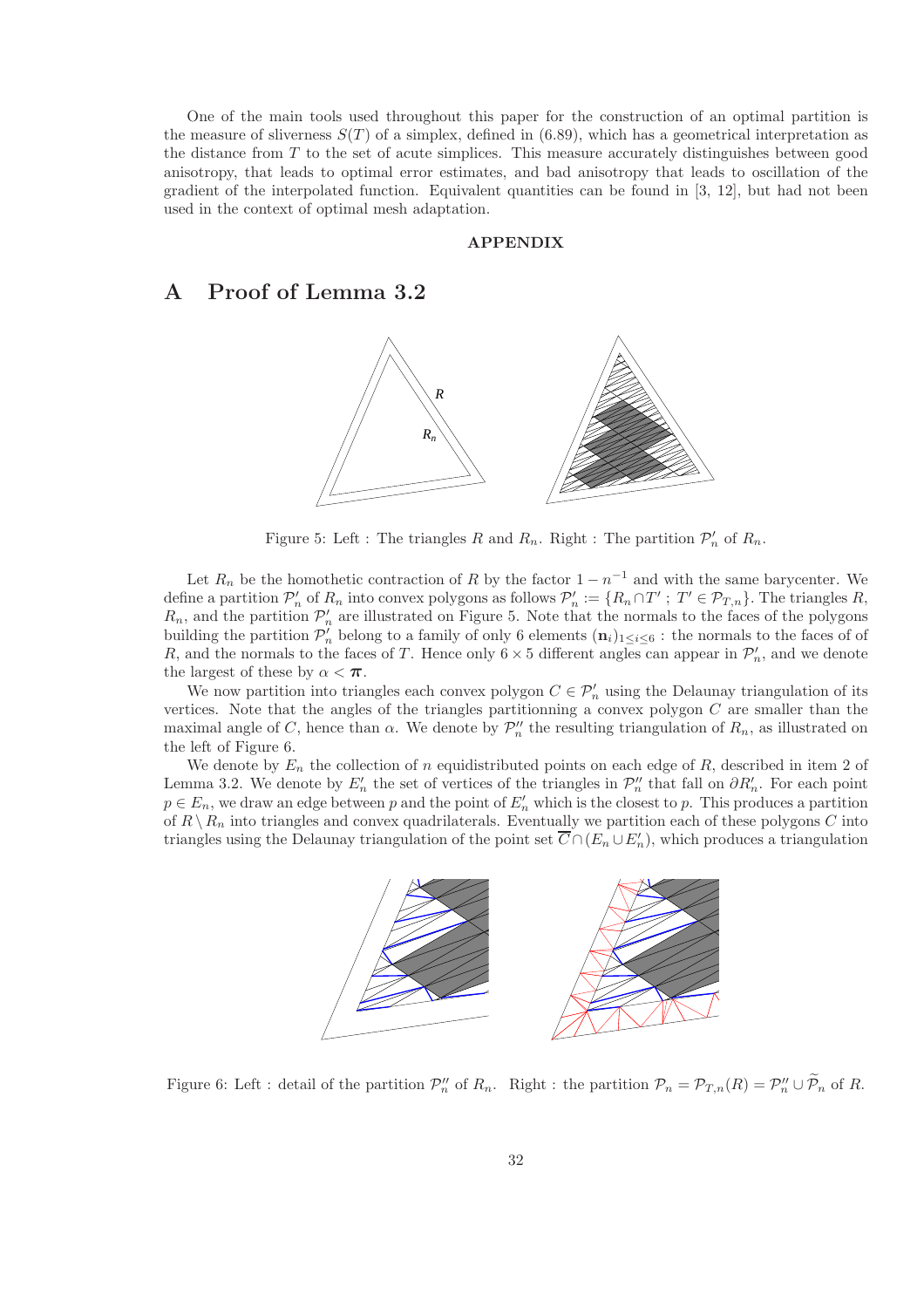$\widetilde{\mathcal{P}}_n$  of  $R \setminus R_n$  illustrated on the right of Figure 6. The triangles  $T' \in \widetilde{\mathcal{P}}_n$  obey

$$
\operatorname{diam}(T') \le (2 \operatorname{diam} R + \operatorname{diam} T)n^{-1} = Cn^{-1}.
$$

Furthermore let L be the length of the edge of T' included in  $\partial R \cup \partial R_n$ , and let H be the height of the triangle T' such that  $LH = 2|T'|$ . Then

$$
H \ge \min\{|z - z'|; \ z \in \partial R, \ z' \in \partial R_n\} = cn^{-1}.
$$

where  $c > 0$  is independent of n. Let L' be another edge of T', and let  $\theta$  be the angle of T' between the edges  $L$  and  $L'$ . Then

$$
2|T'| = LL' \sin \theta = LH.
$$

hence  $\sin \theta \ge \frac{H}{\text{diam}(T')} \ge \frac{c}{C}$ , and therefore  $\arcsin(\frac{c}{C}) \le \theta \le \pi - \arcsin(\frac{c}{C})$ . It follows that all the angles of T' are smaller than  $\pi - \arcsin(\frac{c}{C})$ . We eventually define  $\mathcal{P}_{T,n}(R) := \mathcal{P}_n'' \cup \widetilde{\mathcal{P}}_n$  and observe that the largest angle of a triangle in  $\mathcal{P}_{T,n}(R)$  is bounded by the constant  $\beta(R,T) = \max\{\alpha,\pi-\arcsin(\frac{c}{C})\} < \pi$ which is independent of  $n$ . Hence

$$
\sup_n\sup_{T\in\mathcal{P}_{T,n}(R)}S(T)\leq\tan\left(\frac{\beta(R,T)}{2}\right)<\infty
$$

The other properties of  $\mathcal{P}_{T,n}(R)$  mentionned in 3.2 are easily checked.

# B Proof of Theorem 5.2

Let  $m \geq 2$  be arbitrary and let  $s_m := \lfloor \frac{m}{2} \rfloor + 1$ . We have proved in [15], Proposition 2.1, that for all  $\pi \in \mathbb{H}_m$  the three following properties are equivalent

$$
\begin{bmatrix}\nK_m^{\mathcal{E}}(\pi) = 0, \\
\text{There exists } \alpha, \beta \in \mathbb{R} \text{ and } \tilde{\pi} \in \mathbb{H}_{m-s_m} \text{ such that } \pi = (\alpha x + \beta y)^{s_m} \tilde{\pi}, \\
\text{There exists a sequence } (\phi_n)_{n \ge 0}, \phi_n \in \text{SL}_2 \text{ such that } \pi \circ \phi_n \to 0.\n\end{bmatrix}
$$
\n(B.105)

We also proved in [15], Appendix B, the following invariance property : Let Q be a polynomial on  $\mathbb{H}_m$ such that  $K_m^{\mathcal{E}} \sim \sqrt[n]{|Q|}$  where  $r = \deg Q$ . Then

$$
Q(\pi \circ \phi) = (\det \phi)^{\frac{rm}{2}} Q(\pi) \text{ for all } \pi \in \mathbb{H}_m \text{ and } \phi \in M_2(\mathbb{R}).
$$
 (B.106)

This property clearly transfers to the polynomials  $(Q_k)_{0\leq k\leq r}$  defined in Equation (5.86), in such way that

$$
Q_k(\pi_1 \circ \phi, \pi_2 \circ \phi) = (\det \phi)^{\frac{rm}{2}} Q_k(\pi_1, \pi_2) \text{ for all } \pi_1, \pi_2 \in \mathbb{H}_m \text{ and all } \phi \in M_2(\mathbb{R}).
$$
 (B.107)

We define two functions on  $\mathbb{H}_m \times \mathbb{H}_m$ 

$$
K_*(\pi_1, \pi_2) := \sqrt[2r]{\sum_{0 \le k \le r} Q_k(\pi_1, \pi_2)^2}
$$
 and  $K(\pi_1, \pi_2) := \sqrt[2r]{\tilde{Q}(\pi_1^2 + \pi_2^2)},$ 

where  $\tilde{Q}$  is such that  $K_{2m}^{\mathcal{E}} \sim \sqrt[m]{\tilde{Q}}$ ,  $\tilde{r} := \deg \tilde{Q}$ . We show below that  $K \sim K_*$  on  $\mathbb{H}_m \times \mathbb{H}_m$ . This result combined with (5.82) concludes the proof of Theorem 5.2. (Note that m is replaced with  $m + 1$ in the statement of this theorem.) Using (B.107) and remarking the invariance property  $\hat{Q}(\pi \circ \phi)$  =  $(\det \phi)^{rm} Q(\pi)$ , for the same reasons as (B.106), we obtain

for all 
$$
\pi_1, \pi_2 \in \mathbb{H}_m
$$
 and all  $\phi \in M_2(\mathbb{R}), \begin{cases} K(\pi_1 \circ \phi, \pi_2 \circ \phi) = |\det \phi|^{\frac{m}{2}} K(\pi_1, \pi_2), \\ K_*(\pi_1 \circ \phi, \pi_2 \circ \phi) = |\det \phi|^{\frac{m}{2}} K_*(\pi_1, \pi_2). \end{cases}$  (B.108)

If  $K(\pi_1, \pi_2) = 0$ , then  $\pi_1^2 + \pi_2^2 \in \mathbb{H}_{2m}$  has a linear factor of multiplicity  $s_{2m} = m + 1$  according to (B.105), and therefore  $\pi_1$  and  $\pi_2$  have a common linear factor of multiplicity  $s_m$ .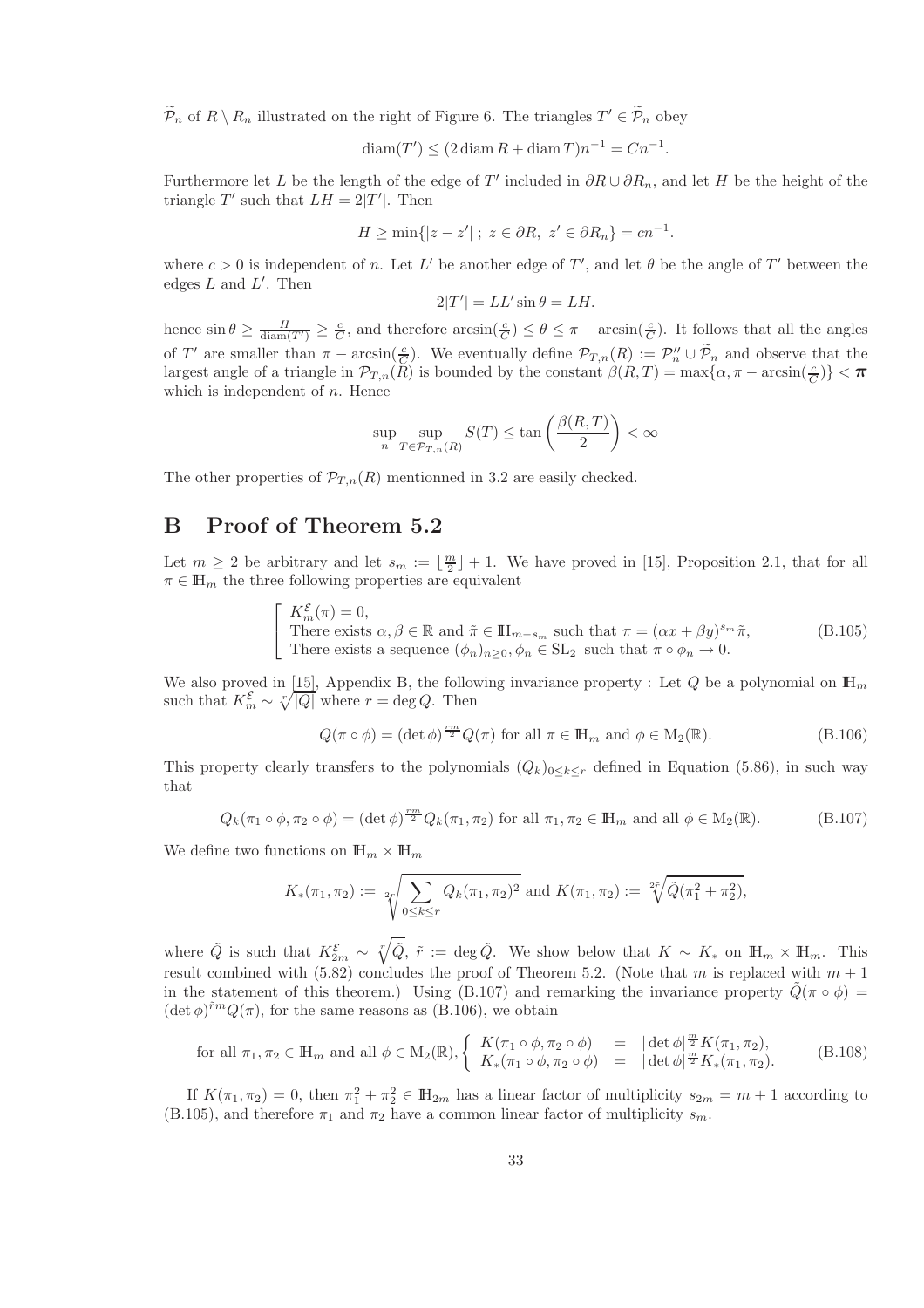If  $K_*(\pi_1, \pi_2) = 0$ , then for all  $k, 0 \le k \le r$ , we have  $Q_k(\pi_1, \pi_2) = 0$ . Using (5.86) we obtain that for all  $u, v \in \mathbb{R}$  we have  $K_m(u\pi_1 + v\pi_2) = 0$ . It follows from (B.105) that for all  $u, v \in \mathbb{R}$  the polynomial  $u\pi_1 + v\pi_2 \in \mathbb{H}_m$  has a linear factor of multiplicity  $s_m$ , hence that  $\pi_1$  and  $\pi_2$  have a common linear factor of multiplicity  $s_m$ .

Hence the following properties are equivalent

$$
\begin{cases}\nK(\pi_1, \pi_2) = 0, \\
K_*(\pi_1, \pi_2) = 0, \\
\text{There exists } \alpha, \beta \in \mathbb{R} \text{ and } \tilde{\pi}_1, \tilde{\pi}_2 \in \mathbb{H}_{m-s_m} \text{ such that } \pi_1 = (\alpha x + \beta y)^{s_m} \tilde{\pi}_1, \text{ and } \pi_2 = (\alpha x + \beta y)^{s_m} \tilde{\pi}_2.\n\end{cases}
$$
\n(B.109)

Using (B.105) we find that these properties are also equivalent to

 $\sqrt{ }$  $\overline{1}$  $K_{2m}^{\mathcal{E}}(\pi_1^2 + \pi_2^2) = 0,$ There exists a sequence  $(\phi_n)_{n\geq 0}, \phi_n \in SL_2$ , such that  $(\pi_1 \circ \phi_n)^2 + (\pi_2 \circ \phi_n)^2 \to 0$ , There exists a sequence  $(\phi_n)_{n\geq 0}, \phi_n \in SL_2$ , such that  $\pi_1 \circ \phi_n \to 0$  and  $\pi_2 \circ \phi_n \to 0$ . (B.110)

We now define the norm  $\|(\pi_1, \pi_2)\| := \sup_{|u| \leq 1} |(\pi_1(u), \pi_2(u))|$  on  $\mathbb{H}_m \times \mathbb{H}_m$  and

 $\mathcal{F} := \{(\pi_1, \pi_2) \in \mathbb{H}_m \times \mathbb{H}_m : ||(\pi_1, \pi_2)|| = 1 \text{ and } ||(\pi_1 \circ \phi, \pi_2 \circ \phi)|| \ge 1 \text{ for all } \phi \in SL_2\}.$ 

F is compact subset of  $\mathbb{H}_m \times \mathbb{H}_m$  and K as well as  $K_*$  do not vanish on F according to (B.109) and (B.110). Since these functions are continuous, there exists a constant  $C_0 > 0$  such that

$$
C_0^{-1}K \le K_* \le C_0K \text{ on } \mathcal{F}.\tag{B.111}
$$

Let  $\pi_1, \pi_2 \in \mathbb{H}_m$ . If there exists a sequence  $(\phi_n)_{n\geq 0}, \phi_n \in SL_2$ , such that  $\pi_1 \circ \phi_n \to 0$  and  $\pi_2 \circ \phi_n \to 0$ , then  $K(\pi_1, \pi_2) = K_*(\pi_1, \pi_2) = 0$ . Otherwise, consider a sequence  $(\phi_n)_{n>0}, \phi_n \in SL_2$  such that

$$
\lim_{n \to \infty} \|(\pi_1 \circ \phi_n, \pi_2 \circ \phi_n)\| = \inf_{\phi \in SL_2} \|(\pi_1 \circ \phi, \pi_2 \circ \phi)\|.
$$

By compactness there exists a pair  $(\tilde{\pi}_1, \tilde{\pi}_2) \in \mathbb{H}_m \times \mathbb{H}_m$  and a subsequence  $(\phi_{n_k})_{k \geq 0}$  such that

$$
(\pi_1 \circ \phi_{n_k}, \pi_2 \circ \phi_{n_k}) \to (\tilde{\pi}_1, \tilde{\pi}_2).
$$

Note that  $\frac{(\tilde{\pi}_2, \tilde{\pi}_2)}{\|(\tilde{\pi}_2, \tilde{\pi}_2)\|} \in \mathcal{F}$ . Using (B.108) we obtain

$$
\frac{K(\pi_1, \pi_2)}{K_*(\pi_1, \pi_2)} = \lim_{n \to \infty} \frac{K(\pi_1 \circ \phi_n, \pi_2 \circ \phi_n)}{K_*(\pi_1 \circ \phi_n, \pi_2 \circ \phi_n)} = \frac{K(\tilde{\pi}_1, \tilde{\pi}_2)}{K_*(\tilde{\pi}_1, \tilde{\pi}_2)}
$$

Using (B.111) and the homogeneity of K and  $K_*$ , we obtain that  $C_0^{-1}K \le K_* \le C_0K$  on  $\mathbb{H}_m \times \mathbb{H}_m$ which concludes the proof.

# C Proof of Proposition 6.1

We denote by  $T_{eq}$  a d-dimensional equilateral simplex such that bary( $T_{eq}$ ) = 0 and such that its vertices  $q_i, 0 \le i \le d$ , belong to the unit sphere, i.e.  $|q_i| = 1$ . Since the vertices of  $T_{\text{eq}}$  play symmetrical roles there exists a constant  $\xi \in \mathbb{R}$  such that

For all 
$$
0 \le i \le d
$$
,  $0 \le j \le d$ ,  $0 \le k \le d$ , one has  $\langle q_i - q_j, q_k \rangle = \xi(\delta_{ik} - \delta_{jk})$ , (C.112)

where  $\delta$  is the Kronecker symbol :  $\delta_{ij} = 1$  if  $i = j$ , and 0 otherwise. Using the relation  $q_0 + \cdots + q_d = 0$ we obtain  $\xi d = \sum_{j=0}^{d} \langle q_0 - q_j, q_0 \rangle = d + 1$  hence  $\xi = 1 + \frac{1}{d}$ . Note also that the unit exterior normal to the face of  $T_{eq}$  opposite to the vertex  $q_i$  is  $-q_i$ .

We recall the following property : if  $A \in GL_d$  and if **n** is the exterior normal to a face F of a simplex T, then the exterior normal to the face  $A(F)$  of  $A(T)$  is

$$
\mathbf{n}' = \frac{(A^{-1})^{\mathbf{t}} \mathbf{n}}{|(A^{-1})^{\mathbf{t}} \mathbf{n}|}. \tag{C.113}
$$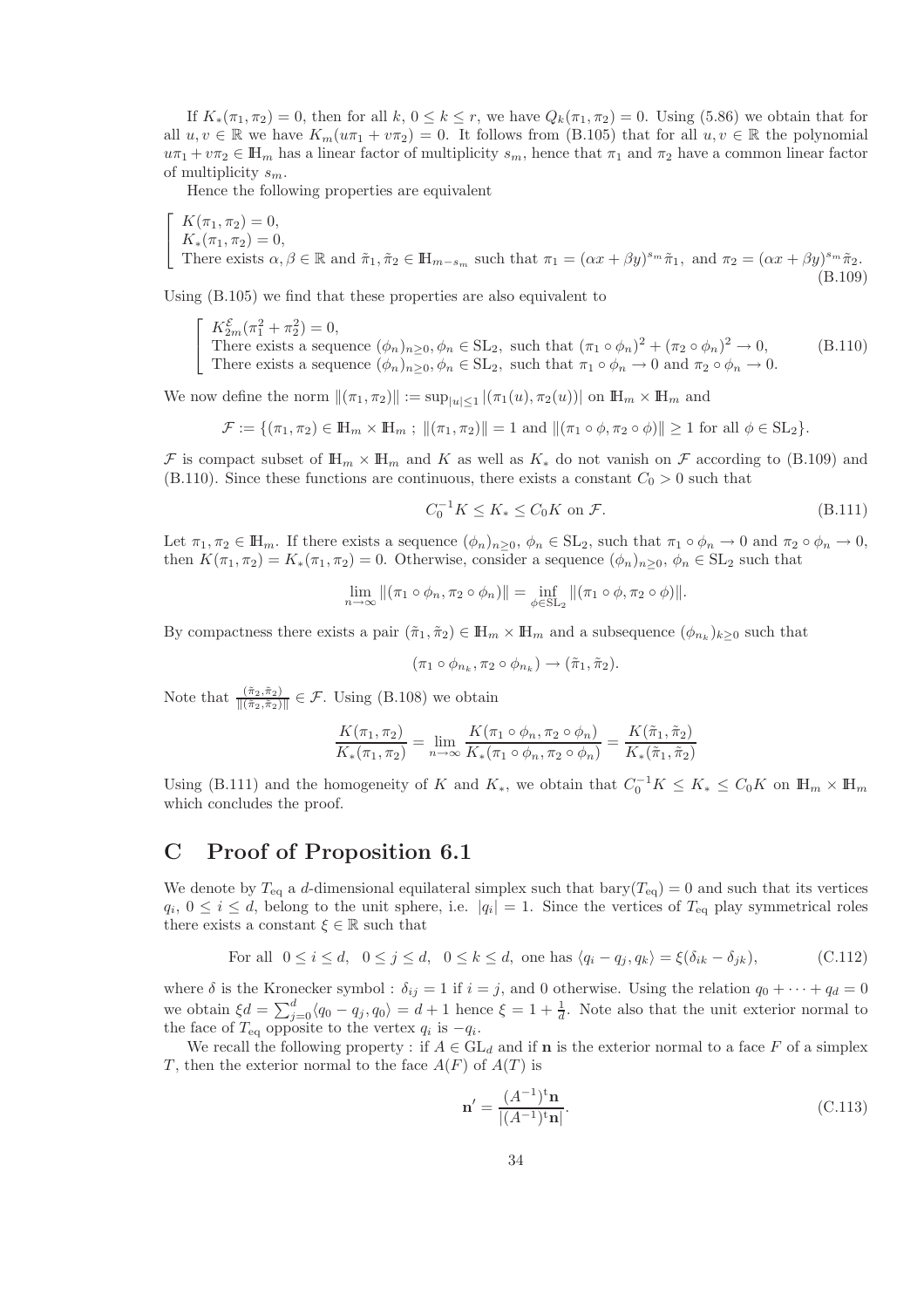We first prove the fact that for any simplex  $T$ , the simplex  $M_T^{-\frac{1}{2}}(T)$  is acute. Without loss of generality we can assume that  $\text{bary}(T) = 0$ , hence there exists  $A \in GL_d$  such that  $T = A(T_{eq})$ . Since the vertices of T are  $v_i = Aq_i$  for  $0 \le i \le d$ , we obtain from definition (6.91) that

$$
M_T = A \left( \sum_{0 \le i < j \le d} \frac{(q_i - q_j)(q_i - q_j)^{\{ t \}}}{|A(q_i - q_j)|^2} \right) A^{\{ t \}}.
$$

According to Equation (C.113), the exterior normal to the face of the simplex  $T_{ac} := M_T^{-\frac{1}{2}}(T)$  $M_T^{-\frac{1}{2}}A(T_{\text{eq}})$  opposite to the vertex  $v_i$  is

$$
\mathbf{n}_i = -\nu_i M_T^{\frac{1}{2}} (A^{-1})^{\mathrm{t}} q_i
$$

where  $\nu_i > 0$ . For all  $0 \le a < b \le d$ , we therefore obtain using Equation (C.112)

$$
\nu_a \nu_b \langle \mathbf{n}_a, \mathbf{n}_b \rangle = \left\langle M_T^{\frac{1}{2}} (A^{-1})^{\dagger} q_a, M_T^{\frac{1}{2}} (A^{-1})^{\dagger} q_b \right\rangle
$$
  
\n
$$
= q_a^{\dagger} A^{-1} M_T (A^{-1})^{\dagger} q_b
$$
  
\n
$$
= q_a^{\dagger} \left( \sum_{0 \le i < j \le d} \frac{(q_i - q_j)(q_i - q_j)^{\dagger}}{|A(q_i - q_j)|^2} \right) q_b
$$
  
\n
$$
= \xi^2 \sum_{0 \le i < j \le d} \frac{(\delta_{ai} - \delta_{aj})(\delta_{bi} - \delta_{bj})}{|A(q_i - q_j)|^2}
$$
  
\n
$$
= \frac{-\xi^2}{|A(q_a - q_b)|^2} < 0.
$$

This establishes that the simplex  $T_{ac} := M_T^{-\frac{1}{2}}(T)$  is acute.

It remains to prove the inequality (6.92). For this we need the following lemma.

**Lemma C.1** *For any acute simplex*  $T_{ac}$  *one has*  $M_{T_{ac}} \geq Id$ *.* 

**Proof:** Without loss of generality we can assume that  $\text{bary}(T_{ac}) = 0$ , hence there exists  $A \in GL_d$  such that  $T_{ac} = A(T_{eq})$ . The vertices of  $T_{ac}$  are  $c_i = Aq_i$  for  $0 \le i \le d$ , and the exterior normal to the face of  $T_{\text{ac}}$  opposite  $c_i$  is

$$
\mathbf{m}_i = -\mu_i (A^{-1})^{\mathrm{t}} q_i.
$$

where  $\mu_i > 0$ . We define for all  $0 \leq i < j \leq d$ 

$$
\lambda_{ij} := -\xi^{-2} |c_i - c_j|^2 \mu_i \mu_j \langle \mathbf{m}_i, \mathbf{m}_j \rangle.
$$

Since  $T_{\text{ac}}$  is acute we have  $\langle \mathbf{n}_i, \mathbf{n}_j \rangle \leq 0$  and therefore  $\lambda_{ij} \geq 0$ . We now introduce the symmetric matrix

$$
M := \sum_{0 \le i < j \le d} \lambda_{ij} f_{ij} f_{ij}^{\text{t}} \text{ where } f_{ij} := \frac{c_i - c_j}{|c_i - c_j|}. \tag{C.114}
$$

For all  $0 \le a < b \le d$  we obtain using the relation  $\mu_i \langle \mathbf{m}_i, c_j \rangle = -\langle q_i, q_j \rangle$  that

$$
\mu_a \mu_b \mathbf{m}_a^{\mathbf{t}} M \mathbf{m}_b = \sum_{0 \le i < j \le d} \lambda_{ij} \frac{\langle q_a, q_i - q_j \rangle \langle q_b, q_i - q_j \rangle}{|c_i - c_j|^2}
$$

$$
= \xi^2 \sum_{0 \le i < j \le d} \lambda_{ij} \frac{(\delta_{ai} - \delta_{aj})(\delta_{bi} - \delta_{bj})}{|c_i - c_j|^2}
$$

$$
= \frac{-\xi^2 \lambda_{ab}}{|c_a - c_b|^2} = \mu_a \mu_b \langle \mathbf{m}_a, \mathbf{m}_b \rangle.
$$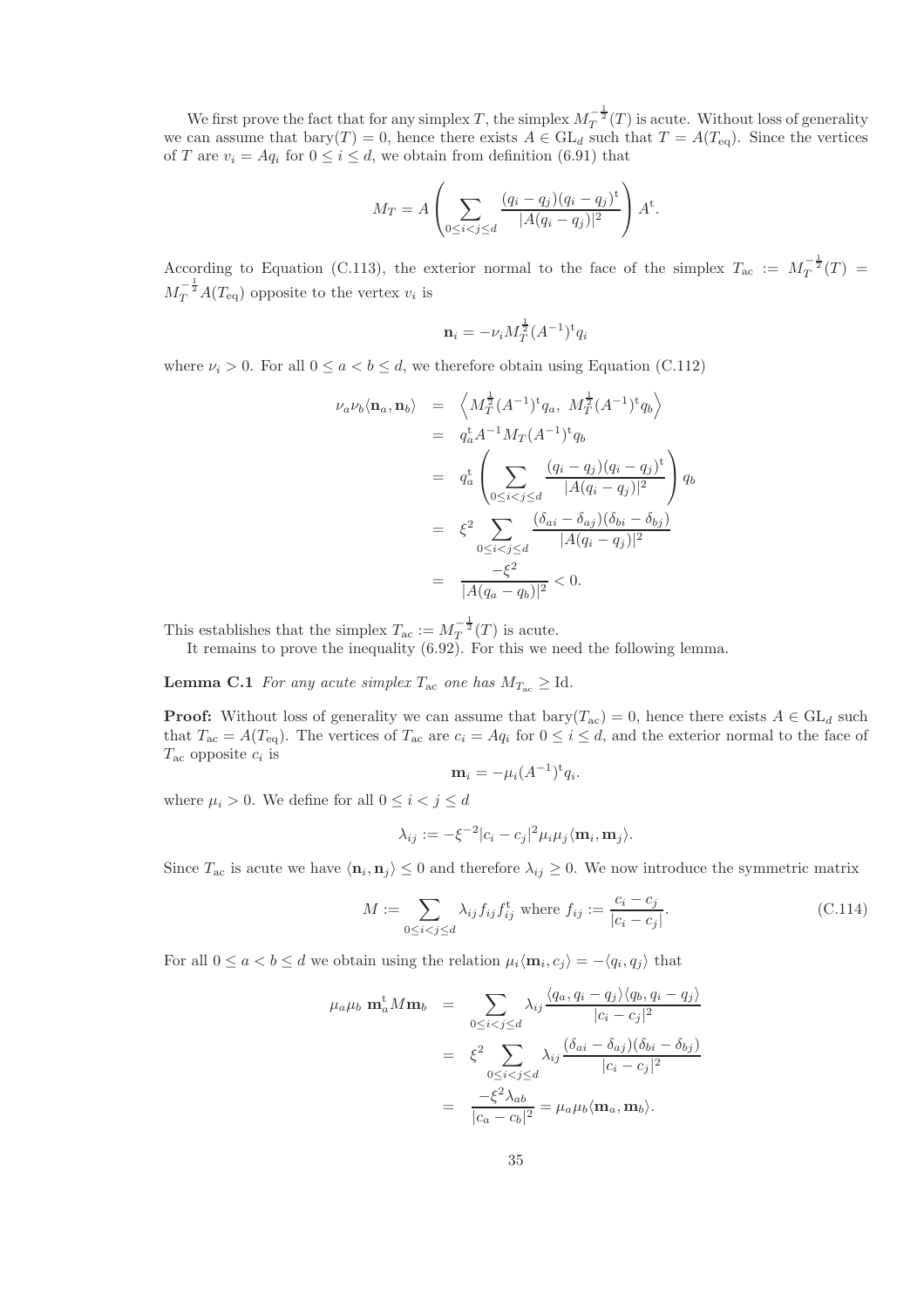Therefore  $\mathbf{m}_a^t M \mathbf{m}_b = \mathbf{m}_a^t \mathbf{m}_b$  for all  $0 \le a < b \le d$ , which implies that  $M = \text{Id}$ . Furthermore for all  $0 \leq a < b \leq d$ , we have

$$
1 = |f_{ab}|^2 = f_{ab}^{\dagger} M f_{ab} = \sum_{0 \le i < j \le d} \lambda_{ij} \langle f_{ab}, f_{ij} \rangle^2 \ge \lambda_{ab}.
$$

It follows that in the sense of symmetric matrices,

$$
M_{T_{ac}} := \sum_{0 \le i < j \le d} f_{ij} f_{ij}^{\mathsf{t}} \ge \sum_{0 \le i < j \le d} \lambda_{ij} f_{ij} f_{ij}^{\mathsf{t}} = M = \text{Id} \, .
$$

⋄

We now conclude the proof of inequality (6.92). Let T be an arbitrary simplex. Since  $M_T^{-\frac{1}{2}}(T)$  is acute the definition (6.89) of S implies that  $S(T) \leq \kappa(\sqrt{M_T})$  which proves the left part of inequality (6.92). On the other hand let  $\psi \in GL_d$  be such that the simplex  $T_{ac} := \psi(T)$  is acute. Let  $v_i, 0 \le i \le d$ be the vertices of T and  $c_i = \psi(v_i)$  the vertices of  $T_{ac}$ . We define the vectors  $e_{ij}$  and  $f_{ij}$  similarly to (6.91) and (C.114)

$$
e_{ij} := \frac{v_i - v_j}{|v_i - v_j|}, \quad f_{ij} := \frac{c_i - c_j}{|c_i - c_j|} = \frac{\psi(e_{ij})}{|\psi(e_{ij})|}.
$$

for all  $0 \leq i < j \leq d$ . For any  $v \in \mathbb{R}^d$  we therefore have

$$
v^{\mathrm{t}} M_{T_{\mathrm{ac}}} v = \sum_{0 \le i < j \le d} \frac{\langle \psi(e_{ij}), v \rangle^2}{|\psi(e_{ij})|^2}
$$
  
 
$$
\le ||\psi^{-1}||^2 \sum_{0 \le i < j \le d} \langle \psi(e_{ij}), v \rangle^2
$$
  
 
$$
= ||\psi^{-1}||^2 (\psi^{\mathrm{t}} v)^{\mathrm{t}} M_T(\psi^{\mathrm{t}} v).
$$

Using the previous lemma and defining  $u := \psi^{\dagger} v$  we obtain

$$
|u|^2 \leq \|\psi\|^2 |v|^2 \leq \|\psi\|^2 v^{\rm t} M_{T_{\rm ac}} v \leq \|\psi\|^2 \|\psi^{-1}\|^2 u^{\rm t} M_T u = \left(\|\psi\|\|\psi^{-1}\| \|M_T^{\frac{1}{2}} u|\right)^2,
$$

hence  $||M_T^{\frac{-1}{2}}|| \le \kappa(\psi)$ . Recalling that  $||\sqrt{M_T}|| \le \alpha_d$  we obtain

$$
\kappa(\sqrt{M_T}) = \|M_T^{\frac{1}{2}}\| \|M_T^{-\frac{1}{2}}\| \le \alpha_d \kappa(\psi).
$$

We conclude the proof by taking the infimum among all  $\psi$  such that  $\psi(T)$  is acute.

### Acknowledgement

I am extremely grateful to my Ph.D advisor Albert Cohen for his support in the elaboration of this paper.

## References

- [1] V. Babenko, Y. Babenko, A. Ligun and A. Shumeiko, *On Asymptotical Behavior of the Optimal Linear Spline Interpolation Error of*  $C^2$  *Functions*, East J. Approx. 12(1), 71–101, 2006.
- [2] Yuliya Babenko, *Asymptotically Optimal Triangulations and Exact Asymptotics for the Optimal* L 2 *-Error for Linear Spline Interpolation of* C <sup>2</sup> *Functions*, submitted.
- [3] I. Babuška, A. K. Aziz *On the angle condition in the finite element method*
- [4] J-D. Boissonnat, C. Wormser and M. Yvinec. *Locally uniform anisotropic meshing*, Proceedings of the twenty-fourth annual symposium on Computational geometry, june 2008 (SOCG 2008)